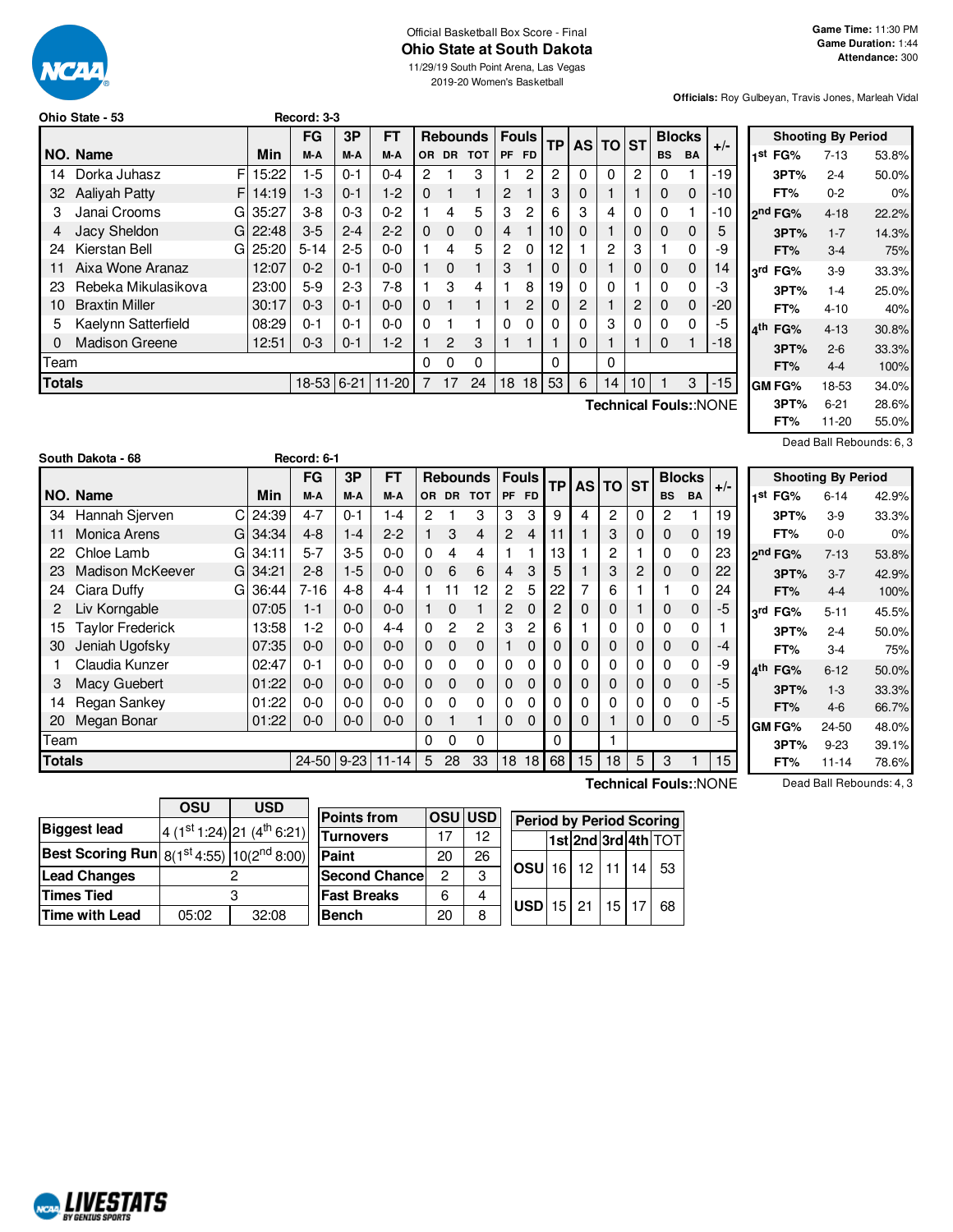

# **Ohio State at South Dakota**

11/29/19 South Point Arena, Las Vegas 2019-20 Women's Basketball

**Officials:** Roy Gulbeyan, Travis Jones, Marleah Vidal

#### **Period 1**

| <b>Quarter Starters:</b> |                                                                                     |             |              |               |                                                  |              |
|--------------------------|-------------------------------------------------------------------------------------|-------------|--------------|---------------|--------------------------------------------------|--------------|
| <b>OSU</b>               | 3 Crooms J                                                                          | 4 Sheldon J | 14 Juhasz D  |               | 24 Bell K                                        | 32 Patty A   |
| <b>USD</b>               | 11 Arens M                                                                          | 22 Lamb C   |              | 23 McKeever M | 24 Duffy C                                       | 34 Sjerven H |
| <b>Game Time</b>         | <b>OSU</b>                                                                          |             | <b>Score</b> | <b>Diff</b>   |                                                  | <b>USD</b>   |
| 10:00                    | 32 PATTY A jumpball won                                                             |             |              |               | 34 SJERVEN H jumpball lost                       |              |
| 09:35                    | 14 JUHASZ D 2pt FG in the paint, layup missed                                       |             |              |               |                                                  |              |
| 09:32                    |                                                                                     |             |              |               | 24 DUFFY C defensive rebound (1)                 |              |
| 09:32                    | jump ball situation                                                                 |             |              |               |                                                  |              |
| 09:20                    | 32 PATTY A foul personal (1 - 1)                                                    |             |              |               | 24 DUFFY C foul drawn (1)                        |              |
| 09:09                    |                                                                                     |             |              |               | 22 LAMB C 3pt FG, jump shot missed               |              |
| 09:04                    | 24 BELL K defensive rebound (1)                                                     |             |              |               |                                                  |              |
| 08:47                    | 3 CROOMS J turnover travel (1)                                                      |             |              |               |                                                  |              |
| 08:36                    |                                                                                     |             | $0 - 3$      | -3            | 23 MCKEEVER M 3pt FG, jump shot made (3)         |              |
| 08:21                    | 24 BELL K 3pt FG, jump shot missed                                                  |             |              |               |                                                  |              |
| 08:17                    | 14 JUHASZ D offensive rebound (1)<br>14 JUHASZ D 2pt FG in the paint, layup blocked |             |              |               |                                                  |              |
| 08:15<br>08:15           |                                                                                     |             |              |               | 24 DUFFY C block (1)                             |              |
| 08:09                    |                                                                                     |             |              |               | 24 DUFFY C defensive rebound (2)                 |              |
| 08:07                    |                                                                                     |             |              |               | 23 MCKEEVER M 3pt FG, jump shot missed           |              |
| 08:07                    |                                                                                     |             |              |               | offensive dead ball rebound (1)                  |              |
| 08:03                    | 32 PATTY A steal (1)                                                                |             |              |               | 24 DUFFY C turnover lost ball (1)                |              |
| 07:57                    | 3 CROOMS J 2pt FG fast break in the paint, layup made (2)                           |             | $2 - 3$      | $-1$          |                                                  |              |
| 07:40                    |                                                                                     |             | $2 - 5$      | $-3$          | 34 SJERVEN H 2pt FG in the paint, layup made (2) |              |
| 07:24                    | 24 BELL K 2pt FG in the paint, jump shot missed                                     |             |              |               |                                                  |              |
| 07:19                    |                                                                                     |             |              |               | 23 MCKEEVER M defensive rebound (1)              |              |
| 07:10                    |                                                                                     |             | $2 - 8$      | -6            | 11 ARENS M 3pt FG, jump shot made (3)            |              |
| 07:10                    |                                                                                     |             |              |               | 34 SJERVEN H assist (1)                          |              |
| 07:07                    | Timeout 30 Sec                                                                      |             |              |               |                                                  |              |
| 07:07                    |                                                                                     |             |              | Timeout media |                                                  |              |
| 07:07                    |                                                                                     |             |              |               | 22 LAMB C substitution out                       |              |
| 07:07                    |                                                                                     |             |              |               | 34 SJERVEN H substitution out                    |              |
| 07:07                    |                                                                                     |             |              |               | 2 KORNGABLE L substitution in                    |              |
| 07:07                    |                                                                                     |             |              |               | 15 FREDERICK T substitution in                   |              |
| 06:54                    | 14 JUHASZ D foul drawn (1)                                                          |             |              |               | 2 KORNGABLE L foul shooting (1 - 1)              |              |
| 06:54                    | 14 JUHASZ D free throw 1 - 2 missed                                                 |             |              |               |                                                  |              |
| 06:54                    | offensive dead ball rebound (1)                                                     |             |              |               |                                                  |              |
| 06:54                    | 14 JUHASZ D free throw 2 - 2 missed                                                 |             |              |               |                                                  |              |
| 06:54                    |                                                                                     |             |              |               | defensive dead ball rebound (2)                  |              |
| 06:52                    | 3 CROOMS J 3pt FG, jump shot missed                                                 |             |              |               |                                                  |              |
| 06:48                    |                                                                                     |             |              |               | 24 DUFFY C defensive rebound (3)                 |              |
| 06:43                    | 24 BELL K steal (1)                                                                 |             |              |               | 24 DUFFY C turnover lost ball (2)                |              |
| 06:36                    | 4 SHELDON J 3pt FG, jump shot made (3)                                              |             | $5 - 8$      | -3            |                                                  |              |
| 06:36                    | 24 BELL K assist (1)                                                                |             |              |               |                                                  |              |
| 06:25                    |                                                                                     |             |              |               | 23 MCKEEVER M 3pt FG, jump shot missed           |              |
| 06:19                    |                                                                                     |             |              |               | 2 KORNGABLE L offensive rebound (1)              |              |
| 06:14                    |                                                                                     |             |              |               | 24 DUFFY C 2pt FG in the paint, layup missed     |              |
| 06:09                    | 24 BELL K defensive rebound (2)                                                     |             |              |               |                                                  |              |

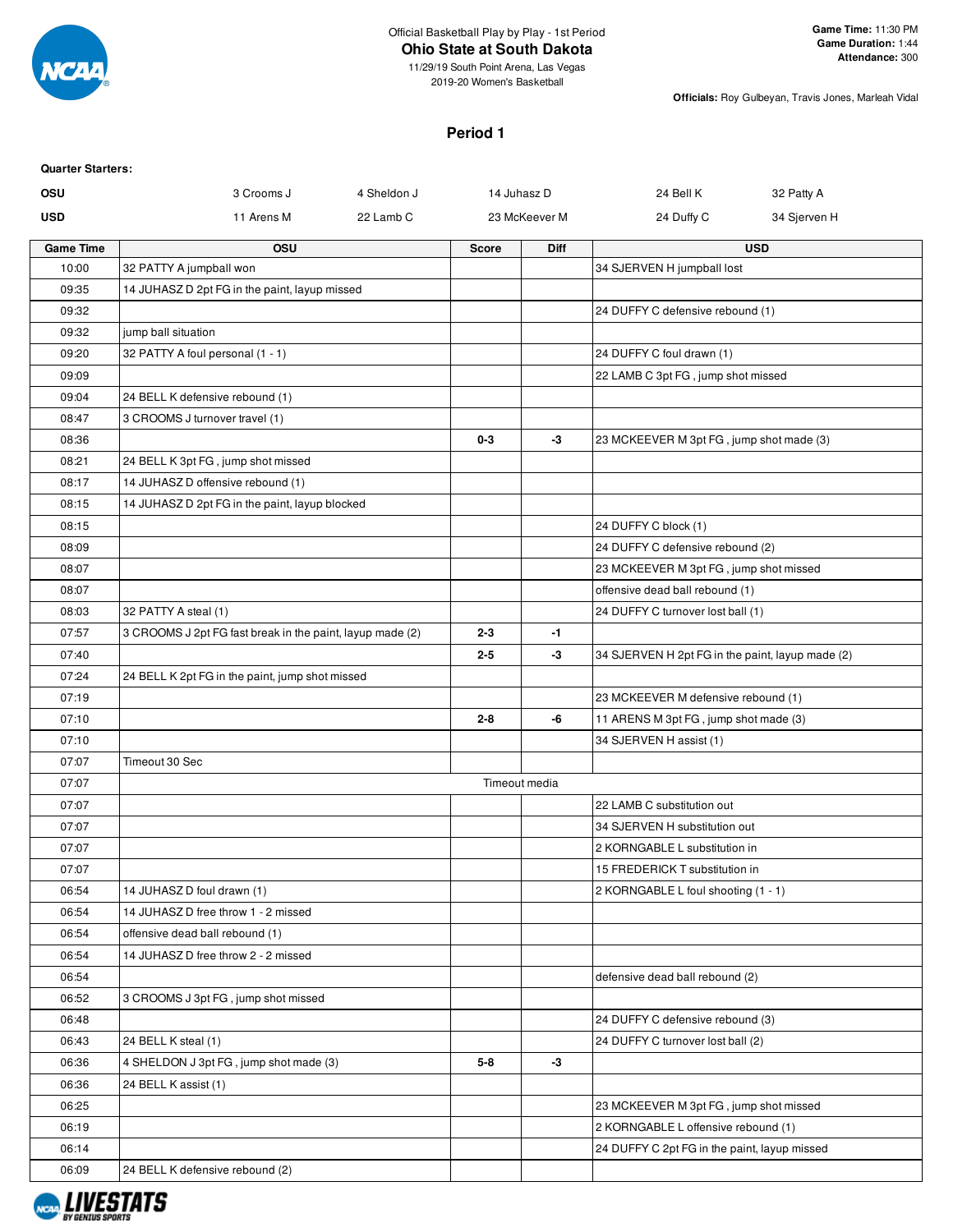

#### Official Basketball Play by Play - 1st Period **Ohio State at South Dakota**

**Officials:** Roy Gulbeyan, Travis Jones, Marleah Vidal

11/29/19 South Point Arena, Las Vegas 2019-20 Women's Basketball

| <b>Game Time</b> | OSU                                                               | <b>Score</b> | Diff                    | <b>USD</b>                                        |
|------------------|-------------------------------------------------------------------|--------------|-------------------------|---------------------------------------------------|
| 05:56            | 32 PATTY A foul offensive (2 - 2)                                 |              |                         | 11 ARENS M foul drawn (1)                         |
| 05:56            | 32 PATTY A turnover offensive (1)                                 |              |                         |                                                   |
| 05:50            | 14 JUHASZ D substitution out                                      |              |                         |                                                   |
| 05:50            | 32 PATTY A substitution out                                       |              |                         |                                                   |
| 05:50            | 11 WONE ARANAZ A substitution in                                  |              |                         |                                                   |
| 05:50            | 23 MIKULASIKOVA R substitution in                                 |              |                         |                                                   |
| 05:50            |                                                                   |              |                         | 2 KORNGABLE L substitution out                    |
| 05:50            |                                                                   |              |                         | 15 FREDERICK T substitution out                   |
| 05:50            |                                                                   |              |                         | 24 DUFFY C substitution out                       |
| 05:50            |                                                                   |              |                         | 22 LAMB C substitution in                         |
| 05:50            |                                                                   |              |                         | 30 UGOFSKY J substitution in                      |
| 05:50            |                                                                   |              |                         | 34 SJERVEN H substitution in                      |
|                  |                                                                   |              |                         |                                                   |
| 05:45            |                                                                   |              |                         | 34 SJERVEN H 3pt FG, jump shot missed             |
| 05:39            | 3 CROOMS J defensive rebound (1)                                  |              |                         |                                                   |
| 05:28            | 24 BELL K 3pt FG, jump shot made (3)                              | $8 - 8$      | 0                       |                                                   |
| 05:28            | 3 CROOMS J assist (1)                                             |              |                         |                                                   |
| 05:15            |                                                                   |              |                         | 34 SJERVEN H 2pt FG in the paint, layup missed    |
| 05:11            | 23 MIKULASIKOVA R defensive rebound (1)                           |              |                         |                                                   |
| 04:55            | 23 MIKULASIKOVA R 2pt FG in the paint, layup made (2)             | $10 - 8$     | $\mathbf{2}$            |                                                   |
| 04:44            | 4 SHELDON J foul personal (1 - 3)                                 |              |                         | 22 LAMB C foul drawn (1)                          |
| 04:40            | 4 SHELDON J substitution out                                      |              |                         |                                                   |
| 04:40            | 10 MILLER B substitution in                                       |              |                         |                                                   |
| 04:40            |                                                                   |              |                         | 11 ARENS M substitution out                       |
| 04:40            |                                                                   |              |                         | 24 DUFFY C substitution in                        |
| 04:32            |                                                                   |              |                         | 23 MCKEEVER M 3pt FG, jump shot missed            |
| 04:28            |                                                                   |              |                         | 24 DUFFY C offensive rebound (4)                  |
| 04:24            |                                                                   |              |                         | 34 SJERVEN H turnover travel (1)                  |
| 03:45            | 11 WONE ARANAZ A 2pt FG outside the paint, missed                 |              |                         |                                                   |
| 03:41            |                                                                   |              |                         | 24 DUFFY C defensive rebound (5)                  |
| 03:33            |                                                                   | $10 - 10$    | 0                       | 24 DUFFY C 2pt FG in the paint, layup made (2)    |
| 03:09            | 23 MIKULASIKOVA R 2pt FG outside the paint, jump shot made<br>(4) | $12 - 10$    | 2                       |                                                   |
| 02:47            |                                                                   | $12 - 12$    | 0                       | 22 LAMB C 2pt FG in the paint, jump shot made (2) |
| 02:27            | 11 WONE ARANAZ A foul drawn (1)                                   |              |                         | 34 SJERVEN H foul personal (1 - 2)                |
| 02:20            | 24 BELL K substitution out                                        |              |                         |                                                   |
| 02:20            | 4 SHELDON J substitution in                                       |              |                         |                                                   |
| 02:20            |                                                                   |              |                         | 23 MCKEEVER M substitution out                    |
| 02:20            |                                                                   |              |                         | 30 UGOFSKY J substitution out                     |
| 02:20            |                                                                   |              |                         | 34 SJERVEN H substitution out                     |
| 02:20            |                                                                   |              |                         | 1 KUNZER C substitution in                        |
|                  |                                                                   |              |                         |                                                   |
| 02:20            |                                                                   |              |                         | 11 ARENS M substitution in                        |
| 02:20            |                                                                   |              |                         | 15 FREDERICK T substitution in                    |
| 02:18            | 4 SHELDON J 2pt FG in the paint, layup made (5)                   | 14-12        | $\mathbf{2}$            |                                                   |
| 02:03            | 11 WONE ARANAZ A substitution out                                 |              |                         |                                                   |
| 02:03            | 23 MIKULASIKOVA R substitution out                                |              |                         |                                                   |
| 02:03            | 5 SATTERFIELD K substitution in                                   |              |                         |                                                   |
| 02:03            | 14 JUHASZ D substitution in                                       |              |                         |                                                   |
| 01:31            | 14 JUHASZ D steal (1)                                             |              |                         | 24 DUFFY C turnover bad pass (3)                  |
| 01:24            | 14 JUHASZ D 2pt FG in the paint, layup made (2)                   | $16 - 12$    | $\overline{\mathbf{4}}$ |                                                   |

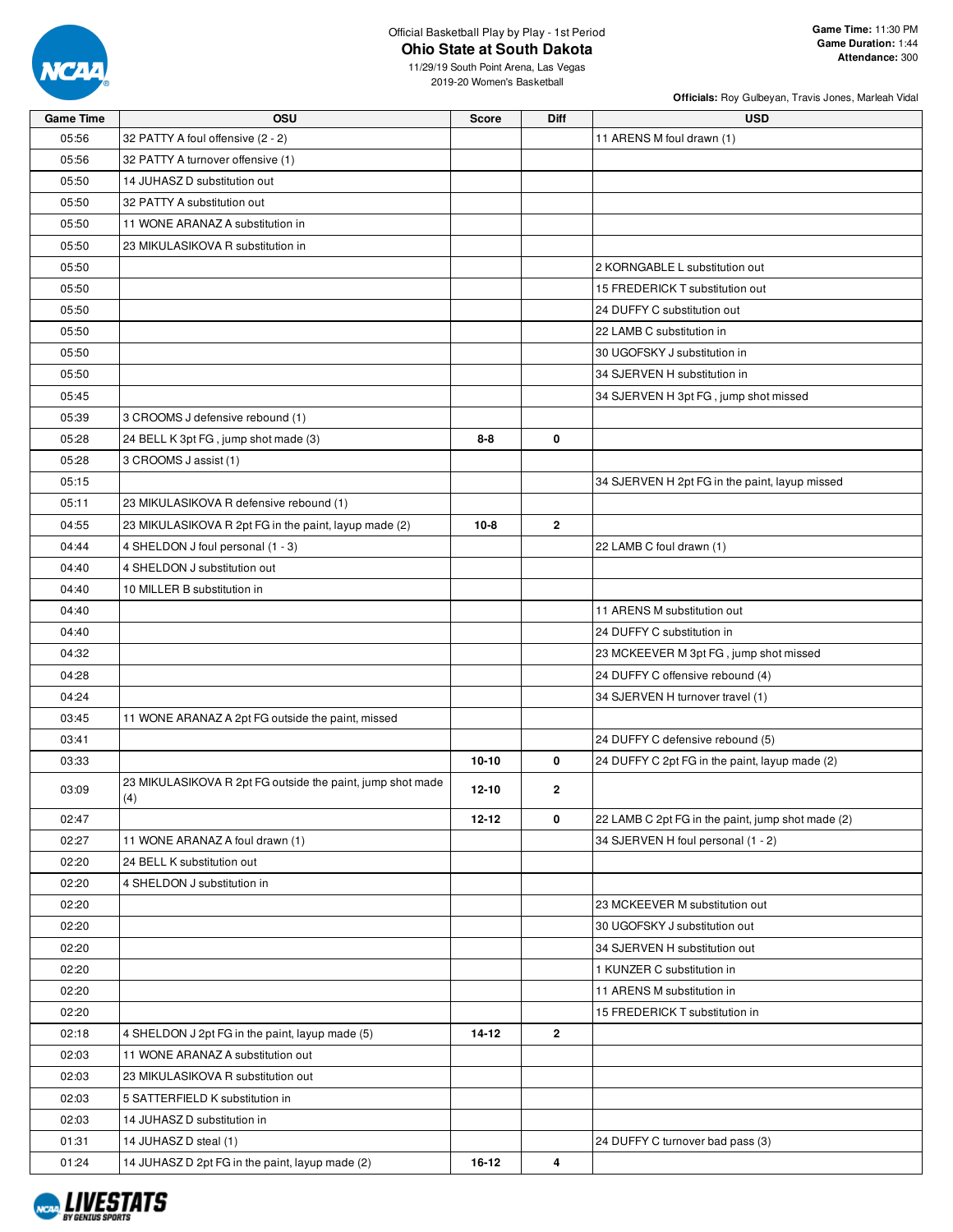

#### Official Basketball Play by Play - 1st Period **Ohio State at South Dakota**

11/29/19 South Point Arena, Las Vegas

**Officials:** Roy Gulbeyan, Travis Jones, Marleah Vidal

| <b>Game Time</b> | <b>OSU</b>                          | Score                | <b>Diff</b>    | <b>USD</b>                            |
|------------------|-------------------------------------|----------------------|----------------|---------------------------------------|
| 01:10            |                                     |                      |                | 11 ARENS M 3pt FG, jump shot missed   |
| 01:02            | 0 GREENE M defensive rebound (1)    |                      |                |                                       |
| 00:54            | 14 JUHASZ D substitution out        |                      |                |                                       |
| 00:54            | 0 GREENE M substitution in          |                      |                |                                       |
| 00:54            | 5 SATTERFIELD K turnover travel (1) |                      |                |                                       |
| 00:54            |                                     |                      |                | 1 KUNZER C substitution out           |
| 00:54            |                                     |                      |                | 15 FREDERICK T substitution out       |
| 00:54            |                                     |                      |                | 23 MCKEEVER M substitution in         |
| 00:54            |                                     |                      |                | 34 SJERVEN H substitution in          |
| 00:54            |                                     |                      |                | 11 ARENS M turnover bad pass (1)      |
| 00:49            | 3 CROOMS J substitution out         |                      |                |                                       |
| 00:49            | 14 JUHASZ D substitution in         |                      |                |                                       |
| 00:29            | 5 SATTERFIELD K turnover travel (2) |                      |                |                                       |
| 00:12            |                                     | $16 - 15$            | $\blacksquare$ | 24 DUFFY C 3pt FG, jump shot made (5) |
| 00:12            |                                     |                      |                | 22 LAMB C assist (1)                  |
|                  |                                     | <b>END OF PERIOD</b> |                |                                       |
|                  |                                     | <b>OSU 16-15 USD</b> |                |                                       |

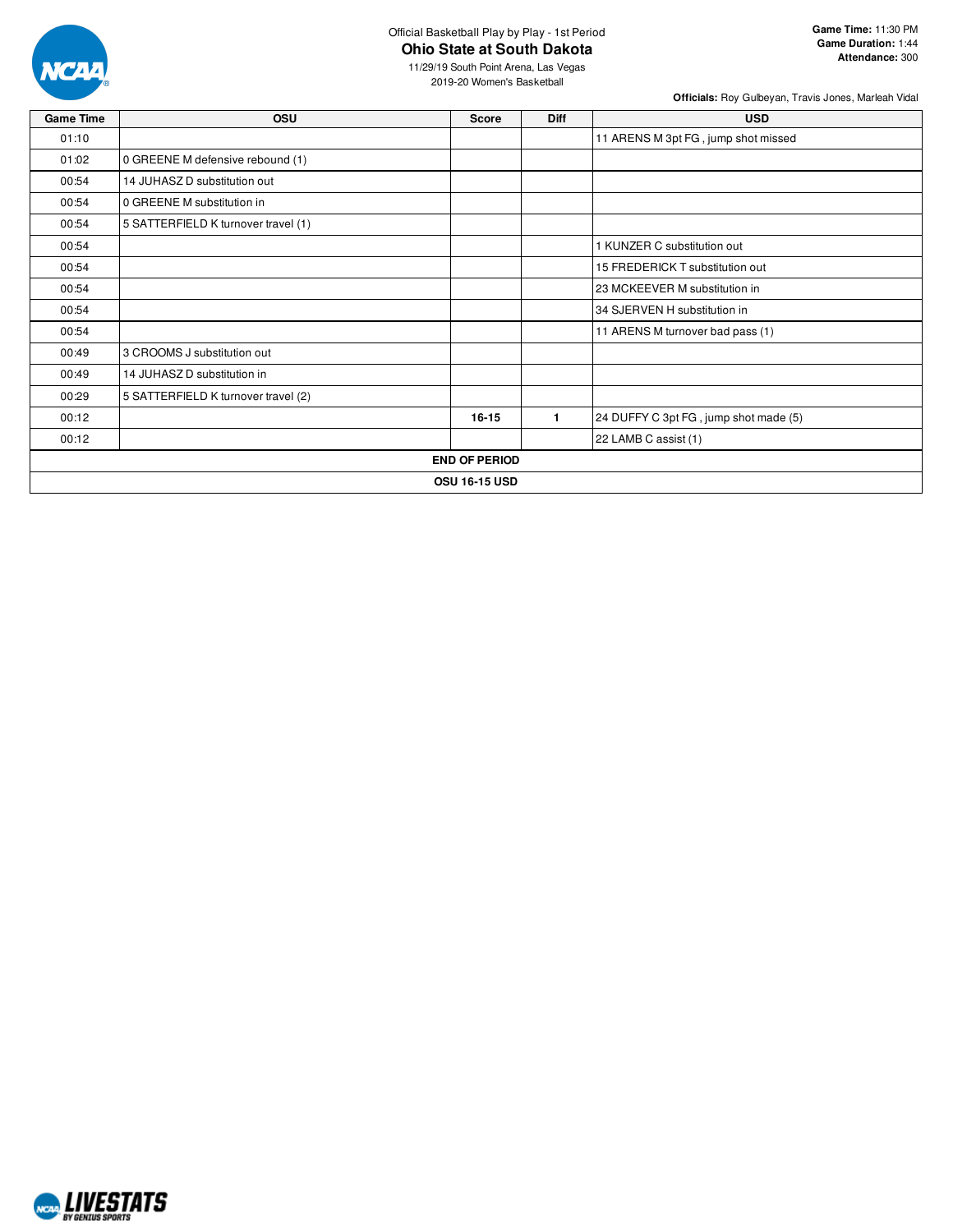

# Official Basketball Box Score - 1st Period **Ohio State at South Dakota**

11/29/19 South Point Arena, Las Vegas 2019-20 Women's Basketball

**Officials:** Roy Gulbeyan, Travis Jones, Marleah Vidal

| Ohio State - 16 |  |
|-----------------|--|
|-----------------|--|

|               |                           |          | FG      | 3Р            | FТ      | <b>Fouls</b><br><b>Rebounds</b> |           | ТP           |                | <b>AS</b><br><b>TO</b> | <b>ST</b> | <b>Blocks</b> |          | $+/-$    |           |             |          |  |
|---------------|---------------------------|----------|---------|---------------|---------|---------------------------------|-----------|--------------|----------------|------------------------|-----------|---------------|----------|----------|-----------|-------------|----------|--|
|               | NO. Name                  | Min      | M-A     | M-A           | M-A     | 0R                              | <b>DR</b> | <b>TOT</b>   | <b>PF</b>      | FD.                    |           |               |          |          | <b>BS</b> | <b>BA</b>   |          |  |
| 14            | F<br>Dorka Juhasz         | 06:08    | $1-3$   | 0-0           | $0 - 2$ |                                 | 0         |              | 0              |                        | 2         | 0             | $\Omega$ |          |           |             | -4       |  |
| 32            | <b>Aalivah Patty</b><br>F | 04:10    | $0 - 0$ | $0-0$         | $0 - 0$ | $\Omega$                        | $\Omega$  | 0            | $\overline{2}$ | $\Omega$               | 0         | 0             |          |          | 0         | $\mathbf 0$ | -3       |  |
| 3             | Janai Crooms<br>G         | 09:10    | $1-2$   | $0 - 1$       | $0 - 0$ | $\Omega$                        |           |              | $\Omega$       | 0                      | 2         |               |          | $\Omega$ | 0         | $\Omega$    | 4        |  |
| 4             | Jacy Sheldon<br>G         | 07:40    | $2 - 2$ | $1 - 1$       | $0 - 0$ | $\Omega$                        | $\Omega$  | 0            |                | 0                      | 5         | 0             | $\Omega$ | $\Omega$ | 0         | $\mathbf 0$ | 3        |  |
| 24            | Kierstan Bell<br>G        | 07:40    | $1-3$   | $1 - 2$       | $0 - 0$ | $\Omega$                        | 2         | 2            | 0              | 0                      | 3         |               | 0        |          | O         | 0           | $\Omega$ |  |
| 11            | Aixa Wone Aranaz          | 03:47    | $0 - 1$ | $0-0$         | $0 - 0$ | $\Omega$                        | $\Omega$  | $\Omega$     | 0              |                        | 0         | 0             | $\Omega$ | $\Omega$ | $\Omega$  | $\mathbf 0$ | 5        |  |
| 23            | Rebeka Mikulasikova       | 03:47    | $2 - 2$ | $0-0$         | $0-0$   | $\Omega$                        |           |              | 0              | 0                      | 4         | 0             | 0        | 0        |           | 0           | 5        |  |
| 10            | <b>Braxtin Miller</b>     | 04:40    | 0-0     | $0-0$         | $0 - 0$ | $\Omega$                        | $\Omega$  | 0            | 0              | 0                      | 0         | 0             | $\Omega$ | $\Omega$ | 0         | $\mathbf 0$ | -1       |  |
| 5             | Kaelynn Satterfield       | 02:03    | $0 - 0$ | $0-0$         | $0 - 0$ | $\Omega$                        | 0         | 0            | 0              | 0                      | 0         | 0             | 2        | 0        | 0         | 0           | -1       |  |
| 0             | <b>Madison Greene</b>     | 00:55    | $0-0$   | $0 - 0 0 - 0$ |         | $\Omega$                        |           |              | 0              | $\Omega$               | 0         | 0             | $\Omega$ | $\Omega$ | $\Omega$  | $\mathbf 0$ | -3       |  |
| Team          |                           |          |         |               |         | $\Omega$                        | 0         | $\mathbf{0}$ |                |                        | 0         |               | $\Omega$ |          |           |             |          |  |
| <b>Totals</b> |                           | $7 - 13$ |         | $2 - 4$ 0-2   |         | 5                               | 6         | 3            | 2              | 16                     | 2         | 4             | 3        |          |           |             |          |  |

| <b>Shooting By Period</b> |              |          |       |  |  |  |  |  |  |  |
|---------------------------|--------------|----------|-------|--|--|--|--|--|--|--|
| ⊣st                       | FG%          | 7-13     | 53.8% |  |  |  |  |  |  |  |
|                           | 3PT%         | $2 - 4$  | 50.0% |  |  |  |  |  |  |  |
|                           | FT%          | $0 - 2$  | 0%    |  |  |  |  |  |  |  |
|                           | <b>GMFG%</b> | $7 - 13$ | 53.8% |  |  |  |  |  |  |  |
|                           | 3PT%         | $2 - 4$  | 50.0% |  |  |  |  |  |  |  |
|                           | FT%          | $0 - 2$  | 0.0%  |  |  |  |  |  |  |  |

Dead Ball Rebounds: 1, 0

|  | South Dakota - 15 |  |  |  |
|--|-------------------|--|--|--|
|--|-------------------|--|--|--|

**Technical Fouls:**:NONE

|               |                              |       | FG       | 3P      | <b>FT</b> |          | <b>Rebounds</b> |          |          | <b>Fouls</b> | ТP | <b>AS</b> | <b>TO</b>   | <b>ST</b> |              | <b>Blocks</b> | $+/-$ |
|---------------|------------------------------|-------|----------|---------|-----------|----------|-----------------|----------|----------|--------------|----|-----------|-------------|-----------|--------------|---------------|-------|
|               | NO. Name                     | Min   | M-A      | M-A     | M-A       | OR.      | <b>DR</b>       | тот      | PF       | <b>FD</b>    |    |           |             |           | <b>BS</b>    | <b>BA</b>     |       |
| 34            | Hannah Sjerven<br>C          | 07:18 | 1-3      | $0 - 1$ | $0 - 0$   | 0        | 0               | 0        |          | 0            | 2  |           |             | 0         | 0            | 0             | 6     |
| 11            | Monica Arens<br>G            | 07:40 | $1-2$    | $1-2$   | $0 - 0$   | $\Omega$ | $\Omega$        | 0        | $\Omega$ |              | 3  | 0         |             | 0         | $\mathbf 0$  | 0             | -3    |
| 22            | Chloe Lamb<br>G              | 08:43 | $1-2$    | $0 - 1$ | $0 - 0$   | 0        | $\Omega$        | 0        | $\Omega$ |              | 2  |           | 0           | 0         | $\mathbf{0}$ | 0             | 2     |
| 23            | <b>Madison McKeever</b><br>G | 08:35 | $1 - 4$  | $1 - 4$ | $0 - 0$   | 0        |                 |          | 0        | $\Omega$     | 3  | 0         | 0           | 0         | $\Omega$     | 0             | 3     |
| 24            | Ciara Duffy<br>G             | 08:50 | $2-3$    | $1 - 1$ | $0 - 0$   |          | 4               | 5        | 0        |              | 5  | 0         | 3           | 0         |              | 0             | 4     |
| 2             | Liv Korngable                | 01:17 | $0 - 0$  | $0-0$   | $0 - 0$   |          | $\Omega$        |          |          | $\Omega$     | 0  | 0         | 0           | 0         | $\mathbf 0$  | 0             | -3    |
| 15            | <b>Taylor Frederick</b>      | 02:42 | $0 - 0$  | $0 - 0$ | $0 - 0$   | 0        | $\Omega$        | 0        | $\Omega$ | $\Omega$     | 0  | 0         | 0           | 0         | $\mathbf{0}$ | $\Omega$      | $-7$  |
| 30            | Jeniah Ugofsky               | 03:30 | 0-0      | $0 - 0$ | $0-0$     | 0        | $\Omega$        | 0        | $\Omega$ | $\Omega$     | 0  | 0         | 0           | 0         | $\Omega$     | $\mathbf{0}$  | -3    |
|               | Claudia Kunzer               | 01:25 | 0-0      | $0 - 0$ | $0 - 0$   | 0        | $\Omega$        | 0        | $\Omega$ | $\Omega$     | 0  | 0         | 0           | 0         | $\mathbf{0}$ | 0             | -4    |
| Team          |                              |       |          |         |           | 0        | $\Omega$        | $\Omega$ |          |              | 0  |           | $\mathbf 0$ |           |              |               |       |
| <b>Totals</b> |                              |       | $6 - 14$ | $3-9$   | $0 - 0$   | 2        | 5               |          | 2        | 3            | 15 | 2         | 5           |           |              | 0             | -1    |

| <b>Shooting By Period</b> |          |       |  |  |  |  |  |  |  |  |
|---------------------------|----------|-------|--|--|--|--|--|--|--|--|
| 1st FG%                   | 6-14     | 42.9% |  |  |  |  |  |  |  |  |
| 3PT%                      | $3-9$    | 33.3% |  |  |  |  |  |  |  |  |
| FT%                       | $0 - 0$  | 0%    |  |  |  |  |  |  |  |  |
| <b>GM FG%</b>             | $6 - 14$ | 42.9% |  |  |  |  |  |  |  |  |
| 3PT%                      | $3-9$    | 33.3% |  |  |  |  |  |  |  |  |
| FT%                       | $0 - 0$  | 0.0%  |  |  |  |  |  |  |  |  |

Dead Ball Rebounds: 1, 1

|       |       | <b>Points from</b> |                                                                                 |                      |                |                   |                                             |
|-------|-------|--------------------|---------------------------------------------------------------------------------|----------------------|----------------|-------------------|---------------------------------------------|
|       |       | <b>Turnovers</b>   |                                                                                 | 6                    |                | 1st               | ТОТ                                         |
|       |       | <b>Paint</b>       | 8                                                                               | 6                    |                |                   |                                             |
|       |       |                    | 0                                                                               |                      |                |                   | 16                                          |
|       |       | <b>Fast Breaks</b> | 2                                                                               |                      |                |                   |                                             |
| 04:02 | 03:08 | <b>Bench</b>       | 4                                                                               |                      |                |                   | 15                                          |
|       | OSU   | <b>USD</b>         | $(1st 1:24)$ 6 $(1st 7:10)$<br>Best Scoring Run $8(1^{st}4:55)$ $5(1^{st}7:10)$ | <b>Second Chance</b> | <b>OSU USD</b> | OSU<br><b>USD</b> | <b>Period by Period Scoring</b><br>16<br>15 |

**Technical Fouls:**:NONE

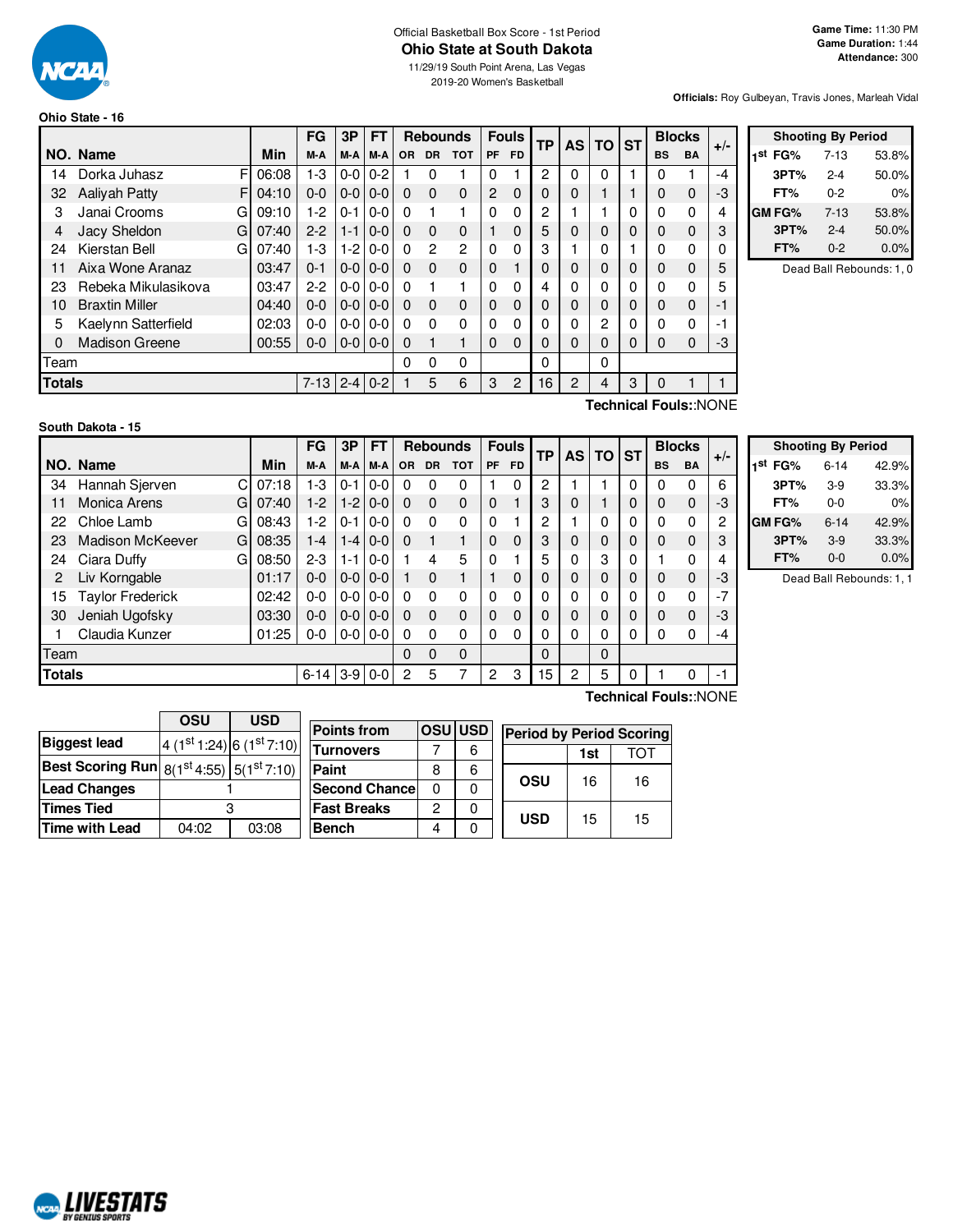

**Officials:** Roy Gulbeyan, Travis Jones, Marleah Vidal

## **Period 2**

| <b>Quarter Starters:</b> |                                                       |             |              |                 |                                                        |                                                             |
|--------------------------|-------------------------------------------------------|-------------|--------------|-----------------|--------------------------------------------------------|-------------------------------------------------------------|
| <b>OSU</b>               | 0 Greene M                                            | 4 Sheldon J |              | 5 Satterfield K | 10 Miller B                                            | 14 Juhasz D                                                 |
| <b>USD</b>               | 11 Arens M                                            | 22 Lamb C   |              | 23 McKeever M   | 24 Duffy C                                             | 34 Sjerven H                                                |
| <b>Game Time</b>         | OSU                                                   |             | <b>Score</b> | <b>Diff</b>     |                                                        | <b>USD</b>                                                  |
| 09:49                    | 0 GREENE M 2pt FG outside the paint, jump shot missed |             |              |                 |                                                        |                                                             |
| 09:45                    |                                                       |             |              |                 | 24 DUFFY C defensive rebound (6)                       |                                                             |
| 09:30                    | 4 SHELDON J foul personal (2 - 1)                     |             |              |                 | 23 MCKEEVER M foul drawn (1)                           |                                                             |
| 09:30                    | 4 SHELDON J substitution out                          |             |              |                 |                                                        |                                                             |
| 09:30                    | 3 CROOMS J substitution in                            |             |              |                 |                                                        |                                                             |
| 09:21                    | 3 CROOMS J foul personal (1 - 2)                      |             |              |                 | 34 SJERVEN H foul drawn (1)                            |                                                             |
| 09:15                    |                                                       |             |              |                 | 24 DUFFY C 2pt FG in the paint, layup missed           |                                                             |
| 09:09                    |                                                       |             |              |                 | 34 SJERVEN H offensive rebound (1)                     |                                                             |
| 09:00                    |                                                       |             | $16 - 18$    | $-2$            | 22 LAMB C 3pt FG, jump shot made (5)                   |                                                             |
| 09:00                    |                                                       |             |              |                 | 24 DUFFY C assist (1)                                  |                                                             |
| 08:42                    | 5 SATTERFIELD K turnover bad pass (3)                 |             |              |                 | 22 LAMB C steal (1)                                    |                                                             |
| 08:35                    |                                                       |             | 16-20        | $-4$            |                                                        | 34 SJERVEN H 2pt FG fast break in the paint, layup made (4) |
| 08:35                    |                                                       |             |              |                 | 24 DUFFY C assist (2)                                  |                                                             |
| 08:22                    | 14 JUHASZ D 3pt FG, jump shot missed                  |             |              |                 |                                                        |                                                             |
| 08:17                    |                                                       |             |              |                 | 11 ARENS M defensive rebound (1)                       |                                                             |
| 08:00                    |                                                       |             | 16-22        | -6              | 22 LAMB C 2pt FG outside the paint, jump shot made (7) |                                                             |
| 07:53                    | 0 GREENE M foul offensive (1 - 3)                     |             |              |                 | 11 ARENS M foul drawn (2)                              |                                                             |
| 07:53                    | 0 GREENE M turnover offensive (1)                     |             |              |                 |                                                        |                                                             |
| 07:53                    | 5 SATTERFIELD K substitution out                      |             |              |                 |                                                        |                                                             |
| 07:53                    | 10 MILLER B substitution out                          |             |              |                 |                                                        |                                                             |
| 07:53                    | 11 WONE ARANAZ A substitution in                      |             |              |                 |                                                        |                                                             |
| 07:53                    | 24 BELL K substitution in                             |             |              |                 |                                                        |                                                             |
| 07:53                    |                                                       |             |              |                 | 34 SJERVEN H substitution out                          |                                                             |
| 07:53                    |                                                       |             |              |                 | 15 FREDERICK T substitution in                         |                                                             |
| 07:46                    |                                                       |             |              |                 | 22 LAMB C turnover bad pass (1)                        |                                                             |
| 07:24                    | 24 BELL K turnover lost ball (1)                      |             |              |                 | 23 MCKEEVER M steal (1)                                |                                                             |
| 07:18                    |                                                       |             |              |                 | 24 DUFFY C 3pt FG, jump shot missed                    |                                                             |
| 07:16                    | 14 JUHASZ D defensive rebound (2)                     |             |              |                 |                                                        |                                                             |
| 07:16                    | 3 CROOMS J foul drawn (1)                             |             |              |                 | 15 FREDERICK T foul personal (1 - 1)                   |                                                             |
| 07:08                    |                                                       |             |              |                 | 23 MCKEEVER M substitution out                         |                                                             |
| 07:08                    |                                                       |             |              |                 | 2 KORNGABLE L substitution in                          |                                                             |
| 06:57                    | 14 JUHASZ D substitution out                          |             |              |                 |                                                        |                                                             |
| 06:57                    | 23 MIKULASIKOVA R substitution in                     |             |              |                 |                                                        |                                                             |
| 06:57                    | 23 MIKULASIKOVA R foul drawn (1)                      |             |              |                 | 11 ARENS M foul shooting (1 - 2)                       |                                                             |
| 06:57                    |                                                       |             |              |                 | 15 FREDERICK T substitution out                        |                                                             |
| 06:57                    |                                                       |             |              |                 | 34 SJERVEN H substitution in                           |                                                             |
| 06:57                    | 23 MIKULASIKOVA R free throw 1 - 2 made (5)           |             | 17-22        | -5              |                                                        |                                                             |
| 06:57                    | 23 MIKULASIKOVA R free throw 2 - 2 missed             |             |              |                 |                                                        |                                                             |
| 06:57                    |                                                       |             |              |                 | 34 SJERVEN H defensive rebound (2)                     |                                                             |
| 06:57                    | 24 BELL K steal (2)                                   |             | 19-22        | $-3$            | 34 SJERVEN H turnover lost ball (2)                    |                                                             |
| 06:57                    | 24 BELL K 2pt FG in the paint, layup made (5)         |             |              |                 |                                                        |                                                             |
| 06:57                    |                                                       |             |              |                 | 24 DUFFY C 3pt FG, jump shot missed                    |                                                             |
| 06:57                    | 0 GREENE M defensive rebound (2)                      |             |              |                 |                                                        |                                                             |

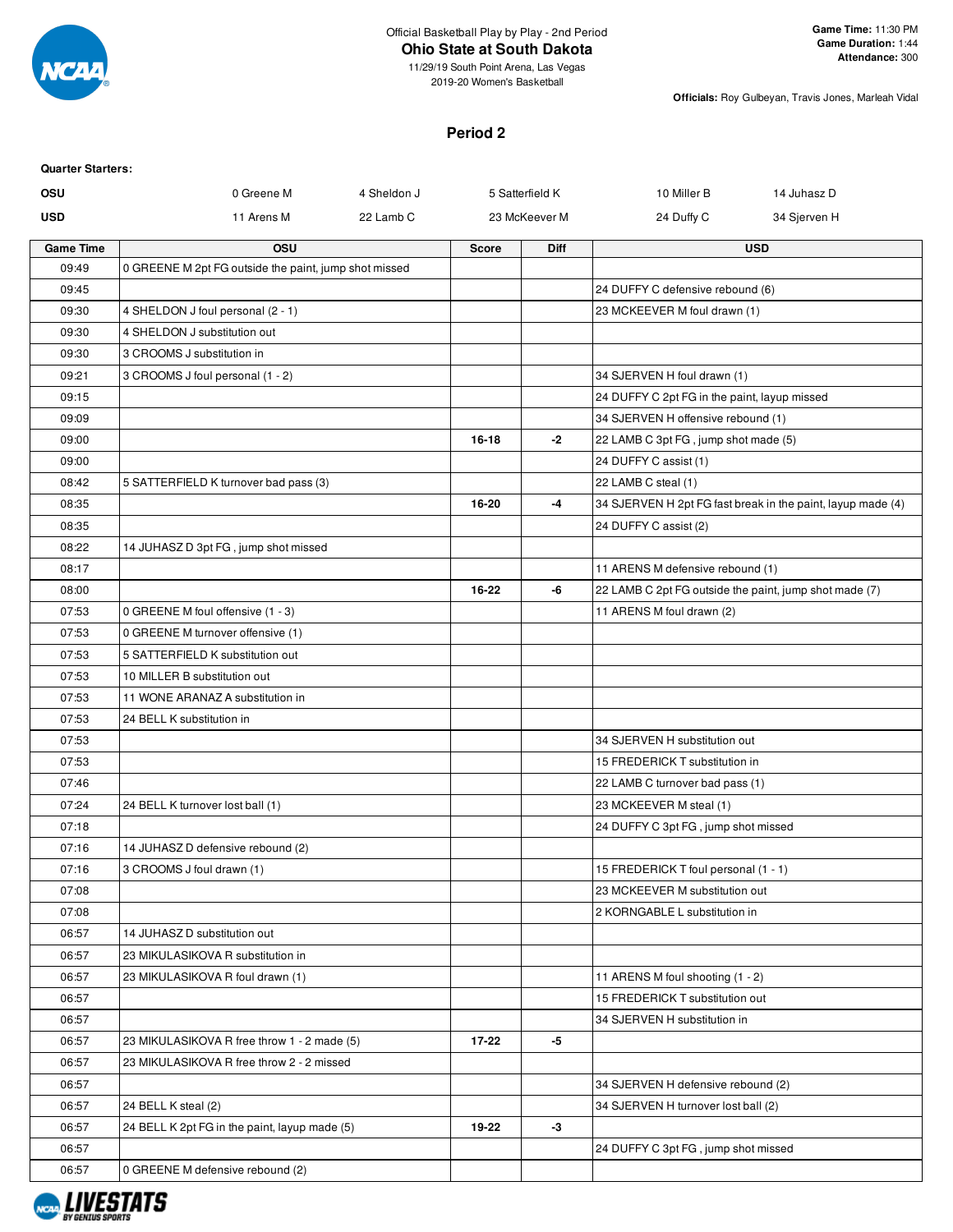

### Official Basketball Play by Play - 2nd Period **Ohio State at South Dakota**

11/29/19 South Point Arena, Las Vegas 2019-20 Women's Basketball

|                  |                                                            |               |             | Officials: Roy Gulbeyan, Travis Jones, Marleah Vidal  |
|------------------|------------------------------------------------------------|---------------|-------------|-------------------------------------------------------|
| <b>Game Time</b> | OSU                                                        | Score         | <b>Diff</b> | <b>USD</b>                                            |
| 06:56            | 11 WONE ARANAZ A turnover travel (1)                       |               |             |                                                       |
| 06:39            | 0 GREENE M substitution out                                |               |             |                                                       |
| 06:39            | 10 MILLER B substitution in                                |               |             |                                                       |
| 06:39            |                                                            |               |             | 22 LAMB C substitution out                            |
| 06:39            |                                                            |               |             | 34 SJERVEN H substitution out                         |
| 06:39            |                                                            |               |             | 15 FREDERICK T substitution in                        |
| 06:39            |                                                            |               |             | 23 MCKEEVER M substitution in                         |
| 06:29            |                                                            |               |             | 11 ARENS M 2pt FG outside the paint, jump shot missed |
| 06:24            |                                                            |               |             | 11 ARENS M offensive rebound (2)                      |
| 06:24            | jump ball situation                                        |               |             |                                                       |
| 06:07            |                                                            |               |             | 24 DUFFY C turnover travel (4)                        |
| 05:44            | 10 MILLER B 3pt FG, jump shot missed                       |               |             |                                                       |
| 05:38            | 11 WONE ARANAZ A offensive rebound (1)                     |               |             |                                                       |
| 05:33            | 11 WONE ARANAZ A 3pt FG, jump shot missed                  |               |             |                                                       |
| 05:30            |                                                            |               |             | 11 ARENS M defensive rebound (3)                      |
| 05:22            |                                                            | 19-25         | -6          | 24 DUFFY C 3pt FG, jump shot made (8)                 |
| 05:22            |                                                            |               |             | 15 FREDERICK T assist (1)                             |
| 05:08            | 23 MIKULASIKOVA R 3pt FG, jump shot made (8)               | 22-25         | -3          |                                                       |
| 05:08            | 3 CROOMS J assist (2)                                      |               |             |                                                       |
| 04:49            |                                                            | 22-27         | -5          | 2 KORNGABLE L 2pt FG in the paint, jump shot made (2) |
| 04:49            |                                                            |               |             | 23 MCKEEVER M assist (1)                              |
|                  | 23 MIKULASIKOVA R 2pt FG outside the paint, jump shot made |               |             |                                                       |
| 04:30            | (10)                                                       | 24-27         | -3          |                                                       |
| 04:30            | 24 BELL K foul personal (1 - 4)                            |               |             | 23 MCKEEVER M foul drawn (2)                          |
| 04:30            |                                                            | Timeout media |             |                                                       |
| 04:30            | 11 WONE ARANAZ A substitution out                          |               |             |                                                       |
| 04:30            | 32 PATTY A substitution in                                 |               |             |                                                       |
| 04:30            |                                                            |               |             | 2 KORNGABLE L substitution out                        |
| 04:30            |                                                            |               |             | 23 MCKEEVER M substitution out                        |
| 04:30            |                                                            |               |             | 22 LAMB C substitution in                             |
| 04:30            |                                                            |               |             | 30 UGOFSKY J substitution in                          |
| 04:20            |                                                            | 24-30         | -6          | 22 LAMB C 3pt FG, jump shot made (10)                 |
| 04:20            |                                                            |               |             | 24 DUFFY C assist (3)                                 |
| 04:06            | 24 BELL K 2pt FG outside the paint, jump shot missed       |               |             |                                                       |
| 04:02            | 23 MIKULASIKOVA R offensive rebound (2)                    |               |             |                                                       |
| 04:01            | 10 MILLER B foul drawn (1)                                 |               |             | 23 MCKEEVER M foul personal (1 - 3)                   |
| 03:57            | 32 PATTY A 2pt FG outside the paint, jump shot missed      |               |             |                                                       |
| 03:54            |                                                            |               |             | defensive dead ball rebound (3)                       |
| 03:53            |                                                            |               |             | 11 ARENS M substitution out                           |
| 03:53            |                                                            |               |             | 15 FREDERICK T substitution out                       |
| 03:53            |                                                            |               |             | 23 MCKEEVER M substitution in                         |
| 03:53            |                                                            |               |             | 34 SJERVEN H substitution in                          |
| 03:51            |                                                            |               |             | 23 MCKEEVER M turnover lost ball (1)                  |
| 03:33            | 23 MIKULASIKOVA R foul drawn (2)                           |               |             | 30 UGOFSKY J foul shooting (1 - 4)                    |
| 03:33            |                                                            |               |             | 30 UGOFSKY J substitution out                         |
| 03:33            |                                                            |               |             | 11 ARENS M substitution in                            |
| 03:33            | 23 MIKULASIKOVA R free throw 1 - 2 made (11)               | 25-30         | -5          |                                                       |
| 03:33            | 23 MIKULASIKOVA R free throw 2 - 2 made (12)               | 26-30         | -4          |                                                       |
| 03:21            |                                                            |               |             | 23 MCKEEVER M 3pt FG, jump shot missed                |
|                  |                                                            |               |             |                                                       |

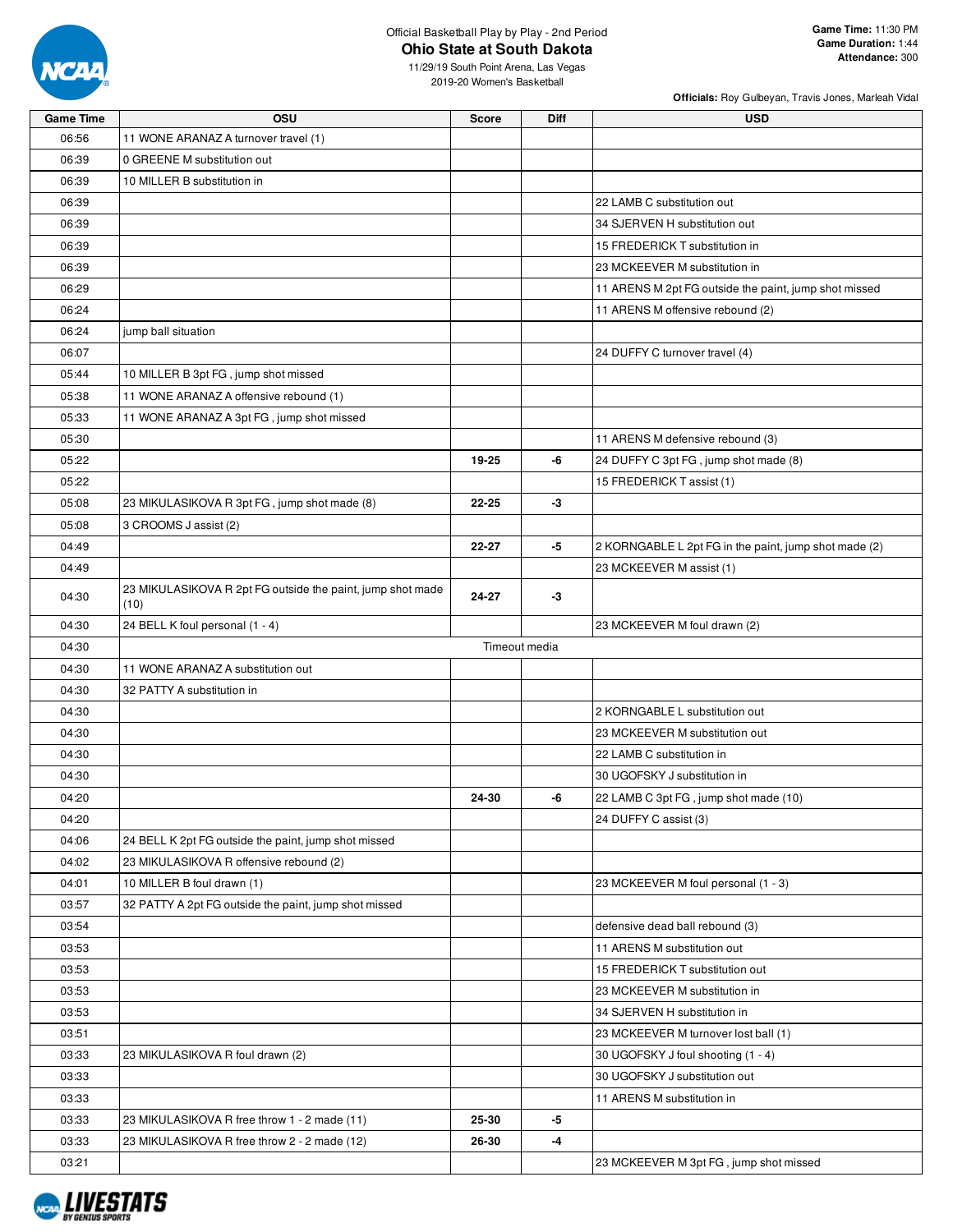

#### Official Basketball Play by Play - 2nd Period **Ohio State at South Dakota**

**Officials:** Roy Gulbeyan, Travis Jones, Marleah Vidal

11/29/19 South Point Arena, Las Vegas 2019-20 Women's Basketball

| <b>Game Time</b> | OSU                                                     | <b>Score</b>         | <b>Diff</b> | <b>USD</b>                                              |
|------------------|---------------------------------------------------------|----------------------|-------------|---------------------------------------------------------|
| 03:18            | 3 CROOMS J defensive rebound (2)                        |                      |             |                                                         |
| 03:04            | 23 MIKULASIKOVA R 2pt FG in the paint, jump shot missed |                      |             |                                                         |
| 03:00            |                                                         |                      |             | 24 DUFFY C defensive rebound (7)                        |
| 02:46            | 23 MIKULASIKOVA R foul drawn (3)                        |                      |             | 22 LAMB C foul offensive (1 - 5)                        |
| 02:46            |                                                         |                      |             | 22 LAMB C turnover offensive (2)                        |
| 02:37            | 32 PATTY A substitution out                             |                      |             |                                                         |
| 02:37            | 14 JUHASZ D substitution in                             |                      |             |                                                         |
| 02:31            | 24 BELL K 3pt FG, jump shot missed                      |                      |             |                                                         |
| 02:27            |                                                         |                      |             | 22 LAMB C defensive rebound (1)                         |
| 02:23            |                                                         |                      |             | 24 DUFFY C 3pt FG, jump shot missed                     |
| 02:18            | 10 MILLER B defensive rebound (1)                       |                      |             |                                                         |
| 02:15            | 24 BELL K 2pt FG in the paint, layup missed             |                      |             |                                                         |
| 02:11            | 24 BELL K offensive rebound (3)                         |                      |             |                                                         |
| 02:10            | 24 BELL K 2pt FG in the paint, layup missed             |                      |             |                                                         |
| 02:10            | offensive dead ball rebound (2)                         |                      |             |                                                         |
| 02:10            |                                                         |                      |             | 34 SJERVEN H substitution out                           |
| 02:10            |                                                         |                      |             | 15 FREDERICK T substitution in                          |
| 01:52            | 10 MILLER B 2pt FG in the paint, jump shot missed       |                      |             |                                                         |
| 01:46            | 14 JUHASZ D offensive rebound (3)                       |                      |             |                                                         |
| 01:45            | 14 JUHASZ D 2pt FG in the paint, layup missed           |                      |             |                                                         |
| 01:41            |                                                         |                      |             | 24 DUFFY C defensive rebound (8)                        |
| 01:39            |                                                         |                      |             | 11 ARENS M turnover travel (2)                          |
| 01:39            | 23 MIKULASIKOVA R substitution out                      |                      |             |                                                         |
| 01:39            | 32 PATTY A substitution in                              |                      |             |                                                         |
| 01:29            | 3 CROOMS J 3pt FG, jump shot missed                     |                      |             |                                                         |
| 01:25            |                                                         |                      |             | 23 MCKEEVER M defensive rebound (2)                     |
| 01:10            | 10 MILLER B foul personal (1 - 5)                       |                      |             | 24 DUFFY C foul drawn (2)                               |
| 01:10            |                                                         | 26-31                | -5          | 24 DUFFY C free throw 1 - 2 made (9)                    |
| 01:10            |                                                         | 26-32                | -6          | 24 DUFFY C free throw 2 - 2 made (10)                   |
| 00:53            | 24 BELL K 3pt FG, jump shot missed                      |                      |             |                                                         |
| 00:49            |                                                         |                      |             | defensive dead ball rebound (4)                         |
| 00:49            | 14 JUHASZ D foul personal (1 - 6)                       |                      |             | 24 DUFFY C foul drawn (3)                               |
| 00:49            | 32 PATTY A substitution out                             |                      |             |                                                         |
| 00:49            | 23 MIKULASIKOVA R substitution in                       |                      |             |                                                         |
| 00:49            |                                                         | 26-33                | $-7$        | 24 DUFFY C free throw fast break 1 - 2 made (11)        |
| 00:49            |                                                         | 26-34                | -8          | 24 DUFFY C free throw fast break 2 - 2 made (12)        |
| 00:25            | 24 BELL K 2pt FG in the paint, layup made (7)           | 28-34                | -6          |                                                         |
| 00:25            | 10 MILLER B assist (1)                                  |                      |             |                                                         |
| 00:02            |                                                         | 28-36                | -8          | 11 ARENS M 2pt FG outside the paint, jump shot made (5) |
|                  |                                                         | <b>END OF PERIOD</b> |             |                                                         |
|                  |                                                         | <b>OSU 28-36 USD</b> |             |                                                         |

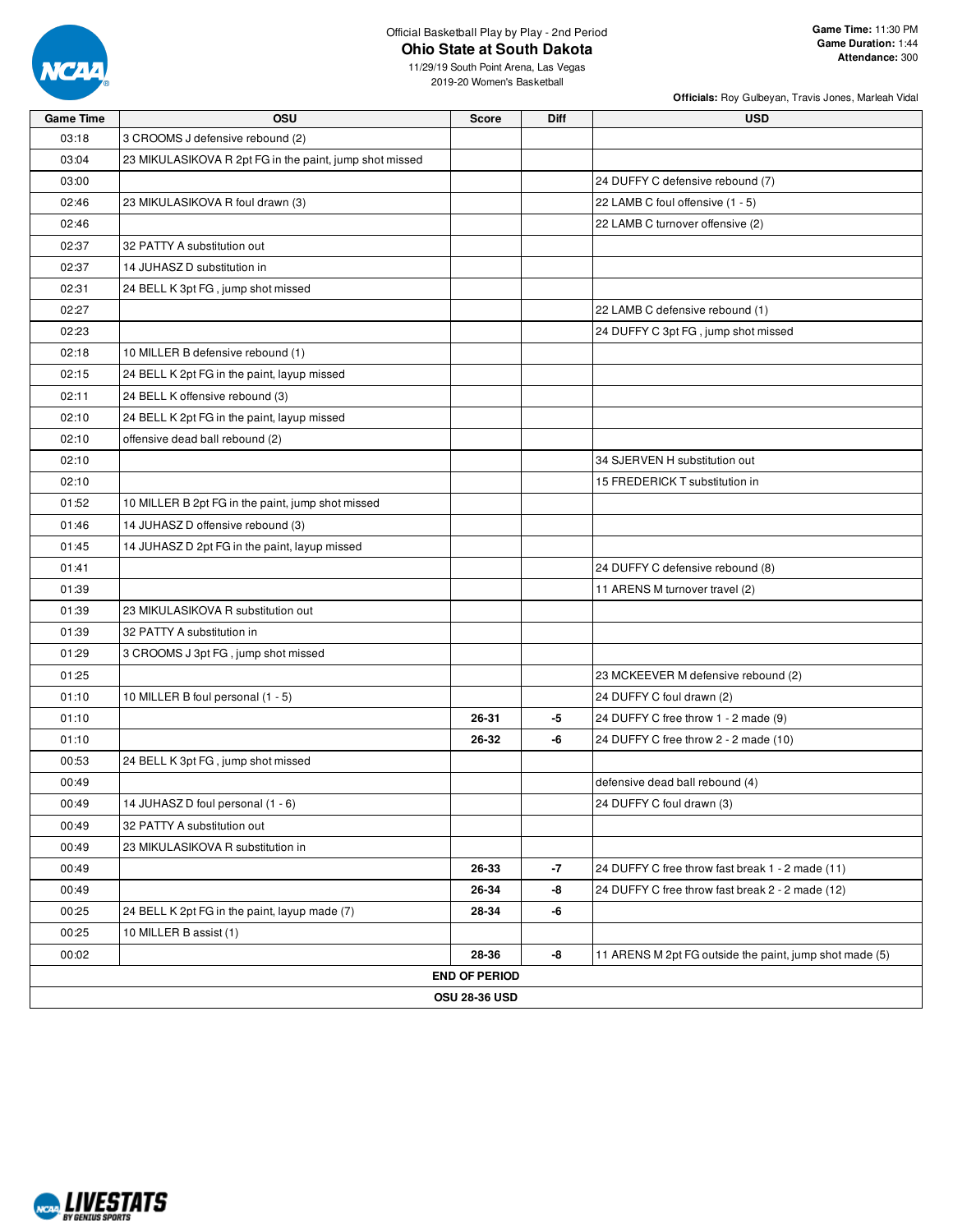

#### Official Basketball Box Score - 2nd Period **Ohio State at South Dakota**

11/29/19 South Point Arena, Las Vegas 2019-20 Women's Basketball

**Officials:** Roy Gulbeyan, Travis Jones, Marleah Vidal

# **Ohio State - 12**

|               |                       |            | FG       | 3P      | FТ              |           |           | <b>Rebounds</b> |           | <b>Fouls</b> | ТP | <b>AS</b> | TO | <b>ST</b> |           | <b>Blocks</b> | $+/-$ |  |
|---------------|-----------------------|------------|----------|---------|-----------------|-----------|-----------|-----------------|-----------|--------------|----|-----------|----|-----------|-----------|---------------|-------|--|
|               | NO. Name              | Min        | M-A      | M-A     | M-A             | <b>OR</b> | <b>DR</b> | <b>TOT</b>      | <b>PF</b> | <b>FD</b>    |    |           |    |           | <b>BS</b> | <b>BA</b>     |       |  |
| 14            | F<br>Dorka Juhasz     | 05:40      | $0 - 2$  | $0 - 1$ | $0-0$           |           |           | 2               |           | 0            | 0  | 0         | 0  | 0         | 0         | $\Omega$      | -11   |  |
| 32            | Aaliyah Patty         | F<br>02:42 | $0 - 1$  | $0-0$   | $0 - 0$         | 0         | $\Omega$  | $\mathbf{0}$    | 0         | $\Omega$     | 0  | 0         | 0  | 0         | $\Omega$  | $\mathbf 0$   | -3    |  |
| 3             | Janai Crooms<br>G     | 09:30      | $0 - 1$  | $0 - 1$ | $0-0$           | 0         |           |                 |           |              | 0  |           | 0  | 0         | 0         | $\Omega$      | -9    |  |
| 4             | Jacy Sheldon<br>G     | 00:30      | $0 - 0$  |         | $0 - 0 0 - 0$   | $\Omega$  | $\Omega$  | $\mathbf{0}$    |           | $\Omega$     | 0  | 0         | 0  | 0         | 0         | 0             | 0     |  |
| 24            | Kierstan Bell<br>G    | 07:53      | $2 - 7$  | $0 - 2$ | $0 - 0$         |           | $\Omega$  |                 |           | 0            | 4  | 0         |    |           | 0         | $\Omega$      | -2    |  |
| $\Omega$      | <b>Madison Greene</b> | 03:21      | $0 - 1$  |         | $0 - 0 0 - 0$   | $\Omega$  |           |                 |           | $\Omega$     | 0  | $\Omega$  |    | 0         | $\Omega$  | $\Omega$      | $-4$  |  |
| 5             | Kaelynn Satterfield   | 02:07      | $0 - 0$  |         | $0 - 0 1 0 - 0$ | 0         | 0         | 0               | 0         | 0            | 0  | 0         |    | 0         | 0         | $\Omega$      | $-7$  |  |
| 11            | Aixa Wone Aranaz      | 03:23      | $0 - 1$  | $0 - 1$ | $0 - 0$         |           | $\Omega$  |                 | 0         | 0            | 0  | 0         |    | 0         | 0         | $\Omega$      | 3     |  |
| 23            | Rebeka Mikulasikova   | 06:08      | $2 - 3$  | $1 - 1$ | $3 - 4$         |           | $\Omega$  |                 | 0         | 3            | 8  | 0         | 0  | 0         | 0         | 0             | 0     |  |
| 10            | <b>Braxtin Miller</b> | 08:46      | $0 - 2$  | $0 - 1$ | $0 - 0$         | $\Omega$  |           |                 |           | ۹            | 0  |           | 0  | 0         | $\Omega$  | $\mathbf 0$   | $-12$ |  |
| Team          |                       |            |          |         |                 | 0         | 0         | 0               |           |              | 0  |           | 0  |           |           |               |       |  |
| <b>Totals</b> |                       |            | $4 - 18$ | $1 - 7$ | $3 - 4$         | 4         | 4         | 8               | 6         | 5            | 12 | 2         | 4  |           | 0         | 0             | -9    |  |

|               | <b>Shooting By Period</b> |       |
|---------------|---------------------------|-------|
| ond FG%       | 4-18                      | 22.2% |
| 3PT%          | $1 - 7$                   | 14.3% |
| FT%           | 3-4                       | 75%   |
| <b>GM FG%</b> | $4 - 18$                  | 22.2% |
| 3PT%          | $1 - 7$                   | 14.3% |
| FT%           | $3-4$                     | 75.0% |

Dead Ball Rebounds: 1, 0

#### **South Dakota - 21**

**Technical Fouls:**:NONE

|               |                          |       | FG       | 3Р      | FТ            |              | <b>Rebounds</b> |            |    | <b>Fouls</b> | ТP | <b>AS</b> | TO | <b>ST</b> | <b>Blocks</b> |             | $+/-$ |
|---------------|--------------------------|-------|----------|---------|---------------|--------------|-----------------|------------|----|--------------|----|-----------|----|-----------|---------------|-------------|-------|
|               | NO. Name                 | Min   | M-A      | M-A     | M-A           | <b>OR</b>    | DR .            | <b>TOT</b> | PF | <b>FD</b>    |    |           |    |           | <b>BS</b>     | <b>BA</b>   |       |
| 34            | Hannah Sjerven<br>С      | 04:08 | 1-1      | $0-0$   | $0 - 0$       |              |                 | 2          | 0  |              | 2  |           |    | 0         | 0             | 0           | 2     |
| 11            | <b>Monica Arens</b><br>G | 09:40 | $1-2$    | $0-0$   | $0-0$         |              | $\mathbf{P}$    | 3          |    |              | 2  | 0         |    | 0         | 0             | $\mathbf 0$ | 9     |
| 22            | Chloe Lamb<br>G          | 07:51 | $3-3$    | $2-2$   | $0 - 0$       | <sup>0</sup> |                 |            |    | 0            | 8  | 0         | 2  |           | 0             | 0           | 9     |
| 23            | Madison McKeever<br>G    | 08:54 | $0 - 1$  | $0 - 1$ | $0-0$         | $\Omega$     | 1               |            |    | 2            | 0  |           |    |           | 0             | $\mathbf 0$ | 9     |
| 24            | Ciara Duffy<br>G         | 10:00 | $1-5$    | $1 - 4$ | 4-4           | $\Omega$     | 3               | 3          | 0  | 2            | 7  | 3         |    | 0         | 0             | $\Omega$    | 9     |
| 15            | <b>Taylor Frederick</b>  | 05:52 | $0 - 0$  | $0-0$   | $0-0$         | 0            | $\Omega$        | $\Omega$   |    | 0            | 0  |           | 0  | 0         | 0             | $\mathbf 0$ |       |
| 2             | Liv Korngable            | 02:38 | 1-1      | $0-0$   | $0 - 0$       | <sup>0</sup> | $\Omega$        | $\Omega$   | 0  | 0            | 2  | 0         | 0  | 0         | 0             | 0           | -3    |
| 30            | Jeniah Ugofsky           | 00:57 | $0 - 0$  |         | $0 - 0 0 - 0$ | $\Omega$     | $\Omega$        | $\Omega$   |    | 0            | 0  | 0         | 0  | 0         | 0             | 0           | 3     |
| Team          |                          |       |          |         |               | $\Omega$     | $\Omega$        | 0          |    |              | 0  |           | 0  |           |               |             |       |
| <b>Totals</b> |                          |       | $7 - 13$ | $3-7$   | $4 - 4$       | 2            | 8               | 10         | 5  | 6            | 21 | 5         | 6  | 2         | 0             | 0           | 9     |
|               |                          |       |          |         |               |              |                 |            |    |              |    |           |    |           |               |             |       |

| <b>Shooting By Period</b> |         |        |  |  |  |  |  |  |  |  |  |
|---------------------------|---------|--------|--|--|--|--|--|--|--|--|--|
| 2 <sup>nd</sup> FG%       | 7-13    | 53.8%  |  |  |  |  |  |  |  |  |  |
| 3PT%                      | 3-7     | 42.9%  |  |  |  |  |  |  |  |  |  |
| FT%                       | 4-4     | 100%   |  |  |  |  |  |  |  |  |  |
| GM FG%                    | $7-13$  | 53.8%  |  |  |  |  |  |  |  |  |  |
| 3PT%                      | $3 - 7$ | 42.9%  |  |  |  |  |  |  |  |  |  |
| FT%                       | 4-4     | 100.0% |  |  |  |  |  |  |  |  |  |

Dead Ball Rebounds: 0, 2

|                                                             | OSU   | <b>USD</b>                        | Ρr  |  |  |
|-------------------------------------------------------------|-------|-----------------------------------|-----|--|--|
| <b>Biggest lead</b>                                         |       | 1 $(2^{nd}9:49)$ 8 $(2^{nd}0:49)$ | ΓL, |  |  |
| <b>Best Scoring Run</b> $3(2^{nd} 6:57)$ 7( $2^{nd} 8:00$ ) |       |                                   | Pε  |  |  |
| <b>Lead Changes</b>                                         |       |                                   |     |  |  |
| <b>Times Tied</b>                                           |       |                                   | ۵Ē  |  |  |
| <b>Time with Lead</b>                                       | 00:49 | 09:00                             | B٤  |  |  |

|    | <b>Points from</b>    | <b>OSUIUSD</b> |   | <b>Period by Period Scoring</b> |     |     |  |  |
|----|-----------------------|----------------|---|---------------------------------|-----|-----|--|--|
| 9) | <b>Turnovers</b>      |                | 2 |                                 | 2nd | TOT |  |  |
| )) | Paint                 |                |   |                                 |     |     |  |  |
|    | <b>Second Chancel</b> |                | 3 | OSU                             | 12  | 12  |  |  |
|    | <b>Fast Breaks</b>    |                |   | <b>USD</b>                      | 21  |     |  |  |
|    | <b>Bench</b>          |                | っ |                                 |     | 21  |  |  |

**Technical Fouls:**:NONE

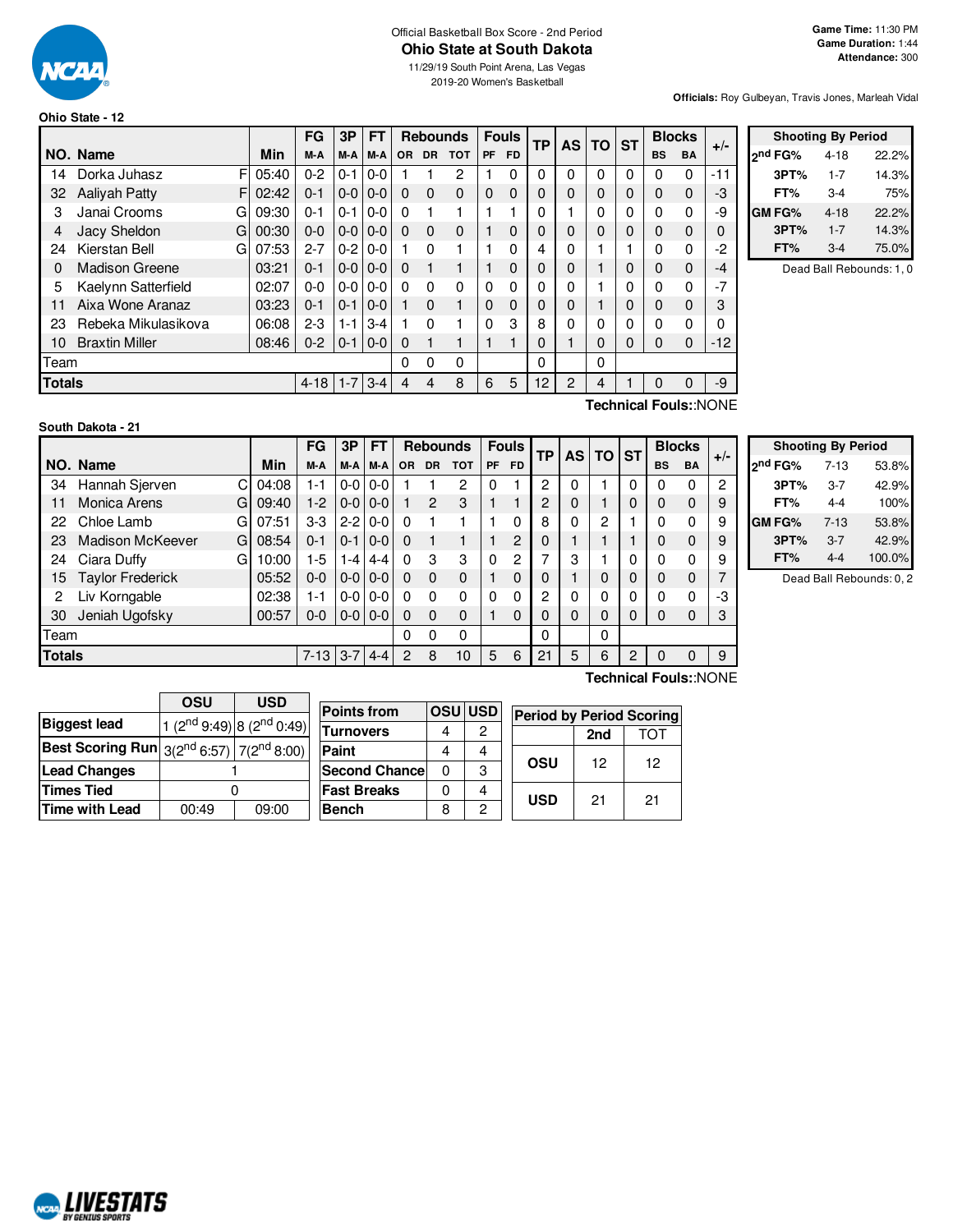

#### Official Basketball Box Score - First Half **Ohio State at South Dakota** 11/29/19 South Point Arena, Las Vegas

2019-20 Women's Basketball

**Officials:** Roy Gulbeyan, Travis Jones, Marleah Vidal

#### **Ohio State - 28**

|      |                                                   |    |       | FG       | 3P      | <b>FT</b> |                | <b>Rebounds</b> |              |           |           |          |          | <b>Fouls</b> |          | <b>TP</b> | <b>AS</b>   | ΤO    | <b>ST</b> | <b>Blocks</b> |  | $+/-$ |
|------|---------------------------------------------------|----|-------|----------|---------|-----------|----------------|-----------------|--------------|-----------|-----------|----------|----------|--------------|----------|-----------|-------------|-------|-----------|---------------|--|-------|
|      | NO. Name                                          |    | Min   | M-A      | M-A     | M-A       | <b>OR</b>      | <b>DR</b>       | <b>TOT</b>   | <b>PF</b> | <b>FD</b> |          |          |              |          | <b>BS</b> | <b>BA</b>   |       |           |               |  |       |
| 14   | Dorka Juhasz                                      | F  | 11:48 | $1-5$    | $0 - 1$ | $0 - 2$   | $\overline{2}$ |                 | 3            |           |           | 2        | $\Omega$ | $\Omega$     |          | 0         |             | $-15$ |           |               |  |       |
| 32   | <b>Aalivah Patty</b>                              | F. | 06:52 | $0 - 1$  | $0-0$   | $0-0$     | 0              | $\Omega$        | $\Omega$     | 2         | $\Omega$  | $\Omega$ | $\Omega$ |              |          | 0         | $\mathbf 0$ | -6    |           |               |  |       |
| 3    | Janai Crooms                                      | G  | 18:40 | 1-3      | $0 - 2$ | $0 - 0$   | 0              | 2               | 2            |           |           | 2        | 2        |              | 0        | 0         | 0           | $-5$  |           |               |  |       |
| 4    | Jacy Sheldon                                      | G  | 08:10 | $2 - 2$  | $1 - 1$ | $0-0$     | 0              | $\Omega$        | $\Omega$     | 2         | $\Omega$  | 5        | 0        | $\Omega$     | 0        | 0         | $\mathbf 0$ | 3     |           |               |  |       |
| 24   | Kierstan Bell                                     | G  | 15:33 | $3 - 10$ | 1-4     | $0-0$     |                | 2               | 3            |           | $\Omega$  | 7        |          |              | 2        | 0         | 0           | $-2$  |           |               |  |       |
| 11   | Aixa Wone Aranaz                                  |    | 07:10 | $0 - 2$  | $0 - 1$ | $0-0$     |                | $\Omega$        |              | $\Omega$  |           | $\Omega$ | 0        |              | $\Omega$ | 0         | $\mathbf 0$ | 8     |           |               |  |       |
| 23   | Rebeka Mikulasikova                               |    | 09:55 | 4-5      | 1-1     | $3 - 4$   |                |                 | 2            | $\Omega$  | 3         | 12       | O        | $\Omega$     | 0        | 0         | $\mathbf 0$ | 5     |           |               |  |       |
| 10   | <b>Braxtin Miller</b>                             |    | 13:26 | $0 - 2$  | $0 - 1$ | $0-0$     | $\Omega$       |                 |              |           |           | 0        |          | 0            | 0        | 0         | $\mathbf 0$ | $-13$ |           |               |  |       |
| 5    | Kaelynn Satterfield                               |    | 04:10 | $0 - 0$  | $0-0$   | $0 - 0$   | 0              | 0               | $\mathbf{0}$ | 0         | 0         | 0        | 0        | 3            | 0        | 0         | 0           | -8    |           |               |  |       |
| 0    | <b>Madison Greene</b>                             |    | 04:16 | $0 - 1$  | $0-0$   | $0-0$     | $\Omega$       | $\overline{c}$  | 2            |           | $\Omega$  | $\Omega$ | 0        |              | 0        | 0         | $\Omega$    | $-7$  |           |               |  |       |
| Team |                                                   |    |       |          |         |           | 0              | 0               | 0            |           |           | $\Omega$ |          | $\Omega$     |          |           |             |       |           |               |  |       |
|      | <b>Totals</b><br>$11 - 31$<br>$3 - 11$<br>$ 3-6 $ |    |       |          |         |           |                |                 | 14           | 9         | 7         | 28       | 4        | 8            | 4        | 0         |             | -8    |           |               |  |       |
|      |                                                   |    |       |          |         |           |                |                 |              |           |           |          |          |              |          |           |             |       |           |               |  |       |

| <b>Shooting By Period</b> |                     |           |       |  |  |  |  |  |  |  |  |  |
|---------------------------|---------------------|-----------|-------|--|--|--|--|--|--|--|--|--|
| 1st                       | FG%                 | $7-13$    | 53.8% |  |  |  |  |  |  |  |  |  |
|                           | 3PT%                | $2 - 4$   | 50.0% |  |  |  |  |  |  |  |  |  |
|                           | FT%                 | $0 - 2$   | 0%    |  |  |  |  |  |  |  |  |  |
|                           | 2 <sup>nd</sup> FG% | $4 - 18$  | 22.2% |  |  |  |  |  |  |  |  |  |
|                           | 3PT%                | $1 - 7$   | 14.3% |  |  |  |  |  |  |  |  |  |
|                           | FT%                 | $3-4$     | 75%   |  |  |  |  |  |  |  |  |  |
|                           | GM FG%              | $11 - 31$ | 35.5% |  |  |  |  |  |  |  |  |  |
|                           | 3PT%                | $3 - 11$  | 27.3% |  |  |  |  |  |  |  |  |  |
|                           | FT%                 | 3-6       | 50.0% |  |  |  |  |  |  |  |  |  |

Dead Ball Rebounds: 2, 0

#### **South Dakota - 36**

C $11:26$ G 17:20 G 16:34 G 17:29 G  $18:50$ **NO. Name Min FG 3P FT Rebounds Fouls TP AS TO ST**  $\begin{bmatrix} \mathsf{FG} & \mathsf{3P} & \mathsf{FT} \\ \mathsf{M-A} & \mathsf{M-A} & \mathsf{OR} & \mathsf{DR} & \mathsf{TOT} \end{bmatrix}$   $\begin{bmatrix} \mathsf{FO} & \mathsf{FP} \\ \mathsf{PF} & \mathsf{FD} \end{bmatrix}$   $\begin{bmatrix} \mathsf{TS} & \mathsf{DT} \\ \mathsf{AS} & \mathsf{DT} \end{bmatrix}$   $\begin{bmatrix} \mathsf{BlockS} \\ \mathsf{BS} & \mathsf{BA} \end{bmatrix}$  +/-34 Hannah Sjerven  $C|11:26$  2-4 0-1 0-0 1 1 2 1 1 4 1 2 0 0 8 11 Monica Arens G | 17:20 | 2-4 | 1-2 | 0-0 | 1 | 2 | 3 | 1 | 2 | 5 | 0 | 2 | 0 | 0 | 0 | 6 22 Chloe Lamb G | 16:34 | 4-5 | 2-3 | 0-0 | 0 1 1 1 1 1 1 1 10 | 1 | 2 | 1 | 0 0 | 11 23 Madison McKeever G | 17:29 | 1-5 | 1-5 | 0-0 | 0 2 2 | 1 2 | 3 | 1 | 1 | 1 | 0 0 | 12 24 Ciara Duffy G | 18:50 | 3-8 | 2-5 | 4-4 | 1  $\,$  7  $\,$  8 | 0  $\,$  3 | 12 | 3 | 4 | 0 | 1  $\,$  0 | 13 2 Liv Korngable 03:55 1-1 0-0 0-0 1 0 1 1 0 2 0 0 0 0 0 -6 15 Taylor Frederick 08:34 0-0 0-0 0-0 0 0 0 1 0 0 1 0 0 0 0 0 30 Jeniah Ugofsky  $\begin{bmatrix} 04:27 & 0 & 0 & 0 & 0 & 0 & 0 & 0 & 0 & 1 & 0 & 0 & 0 & 0 & 0 & 0 & 0 & 0 \end{bmatrix}$ 1 Claudia Kunzer 01:25 0-0 0-0 0-0 0 0 0 0 0 0 0 0 0 0 0 -4 Team 0 0 0 0 0 **Totals** 13-27 6-16 4-4 4 13 17 2 3 36 7 11 2 1 0 8

**Technical Fouls:**:NONE

Г

|     |         | <b>Shooting By Period</b> |        |
|-----|---------|---------------------------|--------|
| 1st | FG%     | $6 - 14$                  | 42.9%  |
|     | 3PT%    | $3-9$                     | 33.3%  |
|     | FT%     | 0-0                       | 0%     |
|     | 2nd FG% | $7-13$                    | 53.8%  |
|     | 3PT%    | $3 - 7$                   | 42.9%  |
|     | FT%     | $4 - 4$                   | 100%   |
|     | GM FG%  | 13-27                     | 48.1%  |
|     | 3PT%    | $6 - 16$                  | 37.5%  |
|     | FT%     | $4-4$                     | 100.0% |

Dead Ball Rebounds: 1, 3

|                                                           | <b>OSU</b> | <b>USD</b>                                        |  |  |  |  |
|-----------------------------------------------------------|------------|---------------------------------------------------|--|--|--|--|
| <b>Biggest lead</b>                                       |            | 4 (1 <sup>st</sup> 1:24) 8 (2 <sup>nd</sup> 0:49) |  |  |  |  |
| Best Scoring Run $8(1^{st}4:55)$ 10(2 <sup>nd</sup> 8:00) |            |                                                   |  |  |  |  |
| <b>Lead Changes</b>                                       |            |                                                   |  |  |  |  |
| <b>Times Tied</b>                                         | з          |                                                   |  |  |  |  |
| Time with Lead                                            | 05:02      | 12:08                                             |  |  |  |  |

| <b>Points from</b>   |     | <b>OSUIUSD</b> | <b>Period by Period Scoring</b> |     |     |    |  |  |  |  |  |
|----------------------|-----|----------------|---------------------------------|-----|-----|----|--|--|--|--|--|
| <b>Turnovers</b>     | 11  | 8              |                                 | 1st | 2nd |    |  |  |  |  |  |
| Paint                | 12. | 10             |                                 |     |     |    |  |  |  |  |  |
| <b>Second Chance</b> | O   | 3              | OSU                             | 16  | 12  | 28 |  |  |  |  |  |
| <b>Fast Breaks</b>   | 2   |                | <b>USD</b>                      | 15  | 21  |    |  |  |  |  |  |
| <b>Bench</b>         | 12  | 2              |                                 |     |     | 36 |  |  |  |  |  |

**Technical Fouls:**:NONE

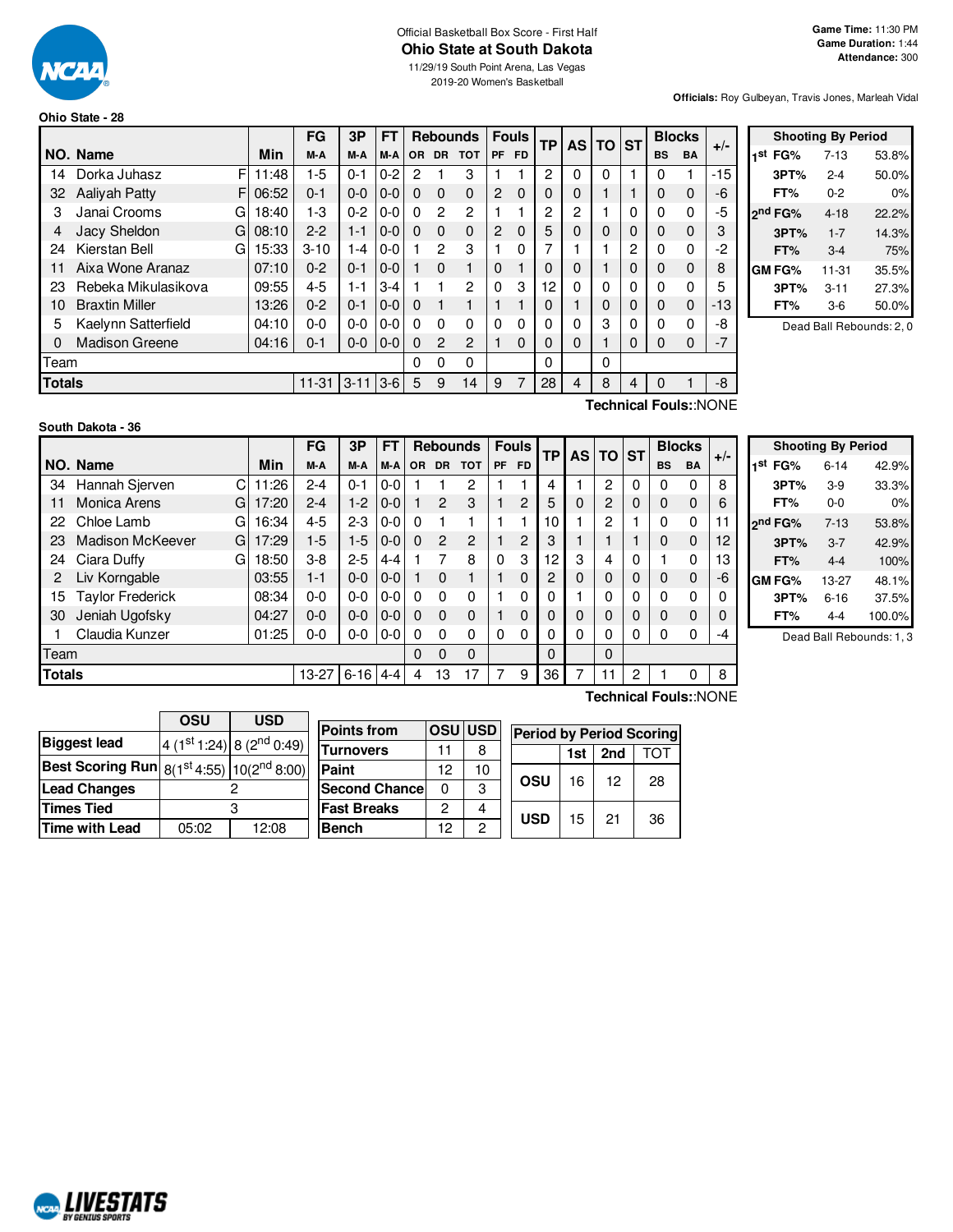

# **Ohio State at South Dakota**

11/29/19 South Point Arena, Las Vegas 2019-20 Women's Basketball

**Officials:** Roy Gulbeyan, Travis Jones, Marleah Vidal

#### **Period 3**

| <b>Quarter Starters:</b> |                                                           |               |             |                                                                              |                                                           |
|--------------------------|-----------------------------------------------------------|---------------|-------------|------------------------------------------------------------------------------|-----------------------------------------------------------|
| <b>OSU</b>               | 3 Crooms J<br>4 Sheldon J                                 | 10 Miller B   |             | 23 Mikulasikova R                                                            | 24 Bell K                                                 |
| <b>USD</b>               | 11 Arens M<br>22 Lamb C                                   | 23 McKeever M |             | 24 Duffy C                                                                   | 34 Sjerven H                                              |
| <b>Game Time</b>         | <b>OSU</b>                                                | <b>Score</b>  | <b>Diff</b> |                                                                              | <b>USD</b>                                                |
| 10:00                    | 14 JUHASZ D substitution out                              |               |             |                                                                              |                                                           |
| 10:00                    | 4 SHELDON J substitution in                               |               |             |                                                                              |                                                           |
| 10:00                    |                                                           |               |             | 15 FREDERICK T substitution out                                              |                                                           |
| 10:00                    |                                                           |               |             | 34 SJERVEN H substitution in                                                 |                                                           |
| 09:48                    | 24 BELL K 3pt FG, jump shot made (10)                     | 31-36         | -5          |                                                                              |                                                           |
| 09:36                    |                                                           |               |             | 11 ARENS M 3pt FG, jump shot missed                                          |                                                           |
| 09:31                    | 24 BELL K defensive rebound (4)                           |               |             |                                                                              |                                                           |
| 09:31                    | 23 MIKULASIKOVA R foul drawn (4)                          |               |             | 23 MCKEEVER M foul personal (2 - 1)                                          |                                                           |
| 09:15                    | 23 MIKULASIKOVA R foul drawn (5)                          |               |             | 24 DUFFY C foul personal (1 - 2)                                             |                                                           |
| 08:57                    | 10 MILLER B 2pt FG in the paint, jump shot missed         |               |             |                                                                              |                                                           |
| 08:52                    |                                                           |               |             | 22 LAMB C defensive rebound (2)                                              |                                                           |
| 08:44                    | 24 BELL K steal (3)                                       |               |             | 24 DUFFY C turnover lost ball (5)                                            |                                                           |
| 08:39                    | 24 BELL K 2pt FG fast break in the paint, layup made (12) | 33-36         | -3          |                                                                              |                                                           |
| 08:18                    |                                                           | 33-39         | -6          | 24 DUFFY C 3pt FG, jump shot made (15)                                       |                                                           |
| 08:18                    |                                                           |               |             | 34 SJERVEN H assist (2)                                                      |                                                           |
| 07:59                    | 24 BELL K 2pt FG outside the paint, jump shot missed      |               |             |                                                                              |                                                           |
| 07:54                    |                                                           |               |             | 24 DUFFY C defensive rebound (9)                                             |                                                           |
| 07:44                    |                                                           | 33-41         | -8          | 23 MCKEEVER M 2pt FG in the paint, jump shot made (5)                        |                                                           |
| 07:27                    | 4 SHELDON J foul drawn (1)                                |               |             | 34 SJERVEN H foul shooting (2 - 3)                                           |                                                           |
| 07:27                    | 23 MIKULASIKOVA R substitution out                        |               |             |                                                                              |                                                           |
| 07:27                    | 32 PATTY A substitution in                                |               |             |                                                                              |                                                           |
| 07:27                    |                                                           |               |             | 34 SJERVEN H substitution out                                                |                                                           |
| 07:27                    |                                                           |               |             | 15 FREDERICK T substitution in                                               |                                                           |
| 07:27                    | 4 SHELDON J free throw 1 - 2 made (6)                     | 34-41         | -7          |                                                                              |                                                           |
| 07:27                    | 4 SHELDON J free throw 2 - 2 made (7)                     | 35-41         | -6          |                                                                              |                                                           |
| 07:17                    | 4 SHELDON J foul personal (3 - 1)                         |               |             | 24 DUFFY C foul drawn (4)<br>24 DUFFY C 2pt FG in the paint, layup made (17) |                                                           |
| 06:58<br>06:58           |                                                           | 35-43         | -8          | 11 ARENS M assist (1)                                                        |                                                           |
| 06:33                    | 32 PATTY A 3pt FG, jump shot missed                       |               |             |                                                                              |                                                           |
| 06:29                    |                                                           |               |             | 23 MCKEEVER M defensive rebound (3)                                          |                                                           |
| 06:29                    | 24 BELL K foul personal (2 - 2)                           |               |             | 23 MCKEEVER M foul drawn (3)                                                 |                                                           |
| 06:29                    | 4 SHELDON J substitution out                              |               |             |                                                                              |                                                           |
| 06:29                    | 0 GREENE M substitution in                                |               |             |                                                                              |                                                           |
| 06:29                    |                                                           |               |             | 11 ARENS M substitution out                                                  |                                                           |
| 06:29                    |                                                           |               |             | 22 LAMB C substitution out                                                   |                                                           |
| 06:29                    |                                                           |               |             | 2 KORNGABLE L substitution in                                                |                                                           |
| 06:29                    |                                                           |               |             | 30 UGOFSKY J substitution in                                                 |                                                           |
| 06:21                    | 3 CROOMS J foul shooting (2 - 3)                          |               |             | 15 FREDERICK T foul drawn (1)                                                |                                                           |
| 06:21                    |                                                           | 35-44         | -9          | 15 FREDERICK T free throw 1 - 2 made (1)                                     |                                                           |
| 06:21                    |                                                           | 35-45         | -10         | 15 FREDERICK T free throw 2 - 2 made (2)                                     |                                                           |
| 05:59                    | 32 PATTY A 2pt FG in the paint, layup made (2)            | 37-45         | -8          |                                                                              |                                                           |
| 05:34                    |                                                           |               |             |                                                                              | 15 FREDERICK T 2pt FG outside the paint, jump shot missed |
|                          |                                                           |               |             |                                                                              |                                                           |
| 05:29                    | 24 BELL K defensive rebound (5)                           |               |             |                                                                              |                                                           |

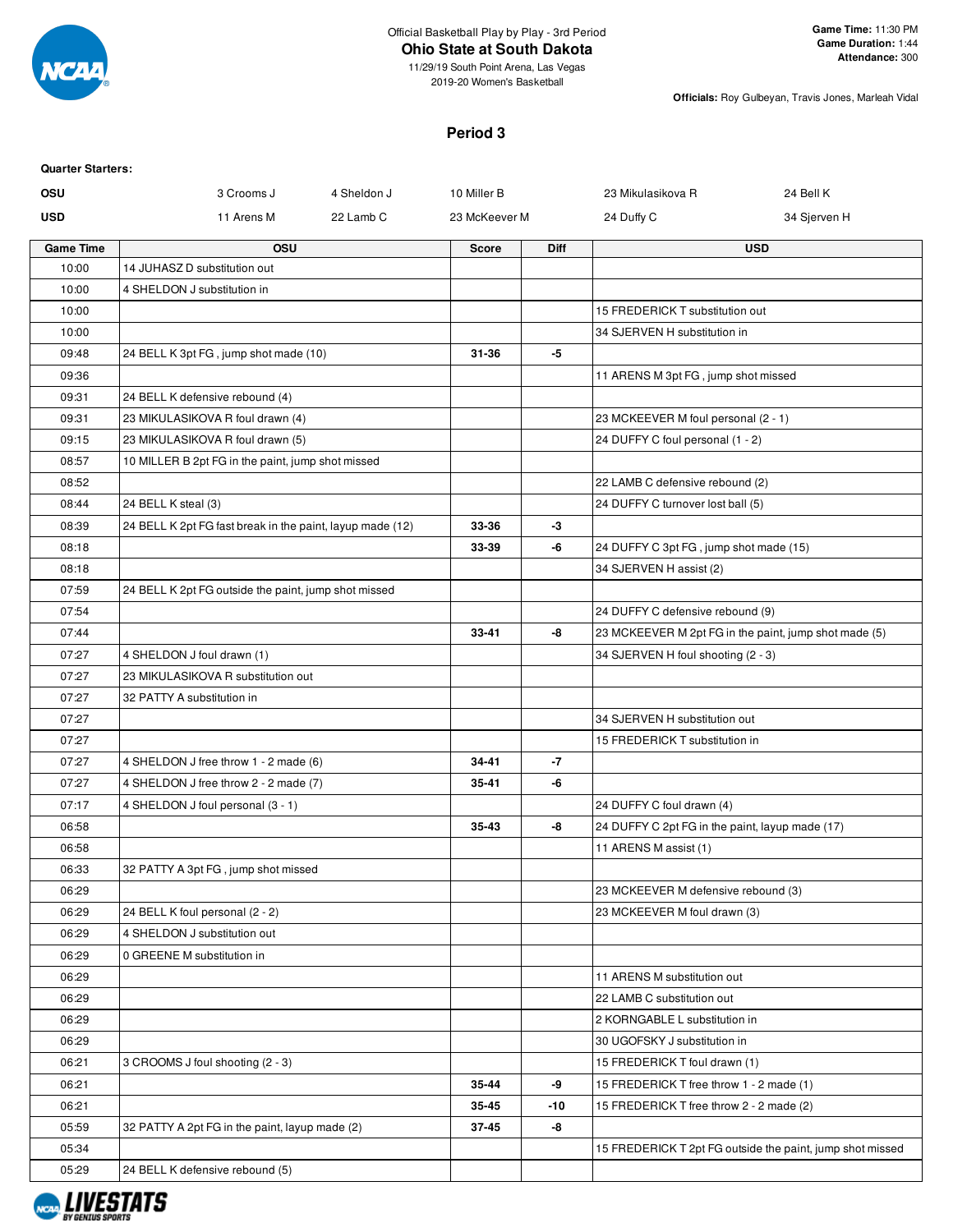

#### Official Basketball Play by Play - 3rd Period **Ohio State at South Dakota**

**Officials:** Roy Gulbeyan, Travis Jones, Marleah Vidal

11/29/19 South Point Arena, Las Vegas 2019-20 Women's Basketball

| <b>Game Time</b> | OSU                                             | <b>Score</b> | Diff          | <b>USD</b>                                                                 |
|------------------|-------------------------------------------------|--------------|---------------|----------------------------------------------------------------------------|
| 05:28            | 32 PATTY A foul drawn (1)                       |              |               | 2 KORNGABLE L foul shooting (2 - 4)                                        |
| 05:28            | 24 BELL K substitution out                      |              |               |                                                                            |
| 05:28            | 14 JUHASZ D substitution in                     |              |               |                                                                            |
| 05:28            |                                                 |              |               | 23 MCKEEVER M substitution out                                             |
| 05:28            |                                                 |              |               | 24 DUFFY C substitution out                                                |
| 05:28            |                                                 |              |               | 11 ARENS M substitution in                                                 |
| 05:28            |                                                 |              |               | 22 LAMB C substitution in                                                  |
| 05:28            | 32 PATTY A free throw fast break 1 - 2 missed   |              |               |                                                                            |
| 05:28            | offensive dead ball rebound (3)                 |              |               |                                                                            |
| 05:28            | 32 PATTY A free throw fast break 2 - 2 made (3) | 38-45        | -7            |                                                                            |
| 04:57            |                                                 | 38-47        | -9            | 15 FREDERICK T 2pt FG in the paint, jump shot made (4)                     |
| 04:44            | 3 CROOMS J foul offensive (3 - 4)               |              |               | 11 ARENS M foul drawn (3)                                                  |
| 04:44            | 3 CROOMS J turnover offensive (2)               |              |               |                                                                            |
| 04:44            |                                                 |              | Timeout media |                                                                            |
| 04:44            | 3 CROOMS J substitution out                     |              |               |                                                                            |
| 04:44            | 4 SHELDON J substitution in                     |              |               |                                                                            |
| 04:44            |                                                 |              |               | 2 KORNGABLE L substitution out                                             |
| 04:44            |                                                 |              |               | 15 FREDERICK T substitution out                                            |
| 04:44            |                                                 |              |               | 30 UGOFSKY J substitution out                                              |
| 04:44            |                                                 |              |               | 23 MCKEEVER M substitution in                                              |
| 04:44            |                                                 |              |               | 24 DUFFY C substitution in                                                 |
| 04:44            |                                                 |              |               | 34 SJERVEN H substitution in                                               |
| 04:29            |                                                 |              |               | 11 ARENS M 3pt FG, jump shot missed                                        |
| 04:26            | defensive dead ball rebound (4)                 |              |               |                                                                            |
| 04:00            | 10 MILLER B turnover lost ball (1)              |              |               |                                                                            |
| 03:41            | 0 GREENE M steal (1)                            |              |               | 23 MCKEEVER M turnover lost ball (2)                                       |
| 03:33            | 4 SHELDON J 3pt FG, jump shot missed            |              |               |                                                                            |
| 03:30            |                                                 |              |               | 23 MCKEEVER M defensive rebound (4)                                        |
| 03:18            |                                                 | 38-50        | $-12$         | 24 DUFFY C 3pt FG, jump shot made (20)                                     |
| 03:18            |                                                 |              |               | 34 SJERVEN H assist (3)                                                    |
| 03:09            | Timeout 30 Sec                                  |              |               |                                                                            |
| 03:09            |                                                 |              | Timeout media |                                                                            |
| 03:09            | 10 MILLER B substitution out                    |              |               |                                                                            |
| 03:09            |                                                 |              |               |                                                                            |
|                  | 24 BELL K substitution in                       |              |               |                                                                            |
| 03:09            |                                                 |              |               | 34 SJERVEN H substitution out                                              |
| 03:09            |                                                 |              |               | 15 FREDERICK T substitution in                                             |
| 02:59            | 24 BELL K turnover lost ball (2)                |              |               | 23 MCKEEVER M steal (2)<br>23 MCKEEVER M 2pt FG in the paint, layup missed |
| 02:53            |                                                 |              |               |                                                                            |
| 02:53            | defensive dead ball rebound (5)                 |              |               |                                                                            |
| 02:44            | 4 SHELDON J 3pt FG, jump shot missed            |              |               |                                                                            |
| 02:40            |                                                 |              |               | 15 FREDERICK T defensive rebound (1)                                       |
| 02:27            | 14 JUHASZ D steal (2)                           |              |               | 24 DUFFY C turnover bad pass (6)                                           |
| 02:25            | 14 JUHASZ D foul drawn (2)                      |              |               | 15 FREDERICK T foul personal (2 - 5)                                       |
| 02:25            | 14 JUHASZ D free throw fast break 1 - 2 missed  |              |               |                                                                            |
| 02:25            | offensive dead ball rebound (6)                 |              |               |                                                                            |
| 02:25            | 14 JUHASZ D free throw fast break 2 - 2 missed  |              |               |                                                                            |
| 02:25            |                                                 |              |               | 11 ARENS M defensive rebound (4)                                           |

01:58 turnover shot clock (15)



01:54 14 JUHASZ D substitution out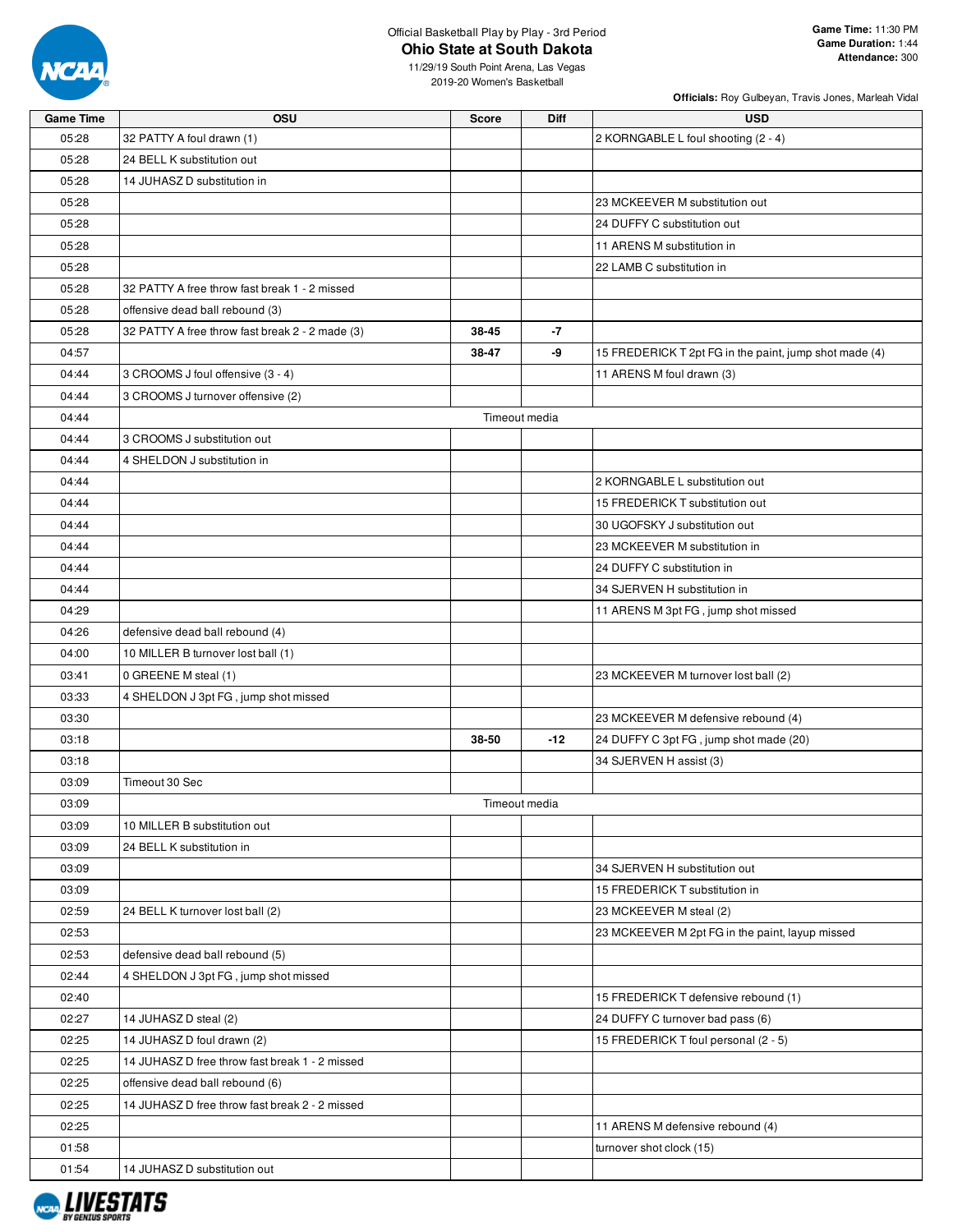

### Official Basketball Play by Play - 3rd Period **Ohio State at South Dakota**

**Officials:** Roy Gulbeyan, Travis Jones, Marleah Vidal

11/29/19 South Point Arena, Las Vegas 2019-20 Women's Basketball

| <b>Game Time</b> | <b>OSU</b>                                                                   | <b>Score</b>         | Diff  | <b>USD</b>                                            |  |  |  |  |
|------------------|------------------------------------------------------------------------------|----------------------|-------|-------------------------------------------------------|--|--|--|--|
| 01:54            | 23 MIKULASIKOVA R substitution in                                            |                      |       |                                                       |  |  |  |  |
| 01:54            |                                                                              |                      |       | 11 ARENS M substitution out                           |  |  |  |  |
| 01:54            |                                                                              |                      |       | 2 KORNGABLE L substitution in                         |  |  |  |  |
| 01:54            | 0 GREENE M foul drawn (1)                                                    |                      |       | 23 MCKEEVER M foul personal (3 - 6)                   |  |  |  |  |
| 01:54            |                                                                              |                      |       | 15 FREDERICK T substitution out                       |  |  |  |  |
| 01:54            |                                                                              |                      |       | 34 SJERVEN H substitution in                          |  |  |  |  |
| 01:54            | 0 GREENE M free throw fast break 1 - 2 missed                                |                      |       |                                                       |  |  |  |  |
| 01:54            | offensive dead ball rebound (7)                                              |                      |       |                                                       |  |  |  |  |
| 01:54            | 0 GREENE M free throw fast break 2 - 2 made (1)                              | 39-50                | $-11$ |                                                       |  |  |  |  |
| 01:31            | 4 SHELDON J foul personal (4 - 5)                                            |                      |       | 34 SJERVEN H foul drawn (2)                           |  |  |  |  |
| 01:31            | 4 SHELDON J substitution out                                                 |                      |       |                                                       |  |  |  |  |
| 01:31            | 3 CROOMS J substitution in                                                   |                      |       |                                                       |  |  |  |  |
| 01:31            |                                                                              |                      |       | 23 MCKEEVER M substitution out                        |  |  |  |  |
| 01:31            |                                                                              |                      |       | 11 ARENS M substitution in                            |  |  |  |  |
| 01:31            |                                                                              |                      |       | 34 SJERVEN H free throw 1 - 2 missed                  |  |  |  |  |
| 01:31            |                                                                              |                      |       | offensive dead ball rebound (5)                       |  |  |  |  |
| 01:31            |                                                                              | 39-51                | $-12$ | 34 SJERVEN H free throw 2 - 2 made (5)                |  |  |  |  |
| 00:58            | 3 CROOMS J turnover lost ball (3)                                            |                      |       | 2 KORNGABLE L steal (1)                               |  |  |  |  |
| 00:47            |                                                                              |                      |       | 34 SJERVEN H 2pt FG in the paint, layup blocked       |  |  |  |  |
| 00:47            | 24 BELL K block (1)                                                          |                      |       |                                                       |  |  |  |  |
| 00:45            |                                                                              |                      |       | offensive dead ball rebound (6)                       |  |  |  |  |
| 00:37            | 23 MIKULASIKOVA R steal (1)                                                  |                      |       | 11 ARENS M turnover bad pass (3)                      |  |  |  |  |
| 00:29            | 3 CROOMS J foul drawn (2)                                                    |                      |       | 11 ARENS M foul shooting (2 - 7)                      |  |  |  |  |
| 00:29            |                                                                              |                      |       | 2 KORNGABLE L substitution out                        |  |  |  |  |
| 00:29            |                                                                              |                      |       | 23 MCKEEVER M substitution in                         |  |  |  |  |
| 00:29            | 3 CROOMS J free throw 1 - 2 missed                                           |                      |       |                                                       |  |  |  |  |
| 00:29            | offensive dead ball rebound (8)                                              |                      |       |                                                       |  |  |  |  |
| 00:29            | 3 CROOMS J free throw 2 - 2 missed                                           |                      |       |                                                       |  |  |  |  |
| 00:29            | 0 GREENE M offensive rebound (3)                                             |                      |       |                                                       |  |  |  |  |
| 00:14            | 0 GREENE M 2pt FG from turnover second chance in the paint,<br>layup blocked |                      |       |                                                       |  |  |  |  |
| 00:14            |                                                                              |                      |       | 34 SJERVEN H block (1)                                |  |  |  |  |
| 00:14            |                                                                              |                      |       | 24 DUFFY C defensive rebound (10)                     |  |  |  |  |
| 00:14            |                                                                              |                      |       | 24 DUFFY C 2pt FG outside the paint, jump shot missed |  |  |  |  |
| 00:08            | 32 PATTY A defensive rebound (1)                                             |                      |       |                                                       |  |  |  |  |
|                  |                                                                              | <b>END OF PERIOD</b> |       |                                                       |  |  |  |  |
|                  |                                                                              | <b>OSU 39-51 USD</b> |       |                                                       |  |  |  |  |

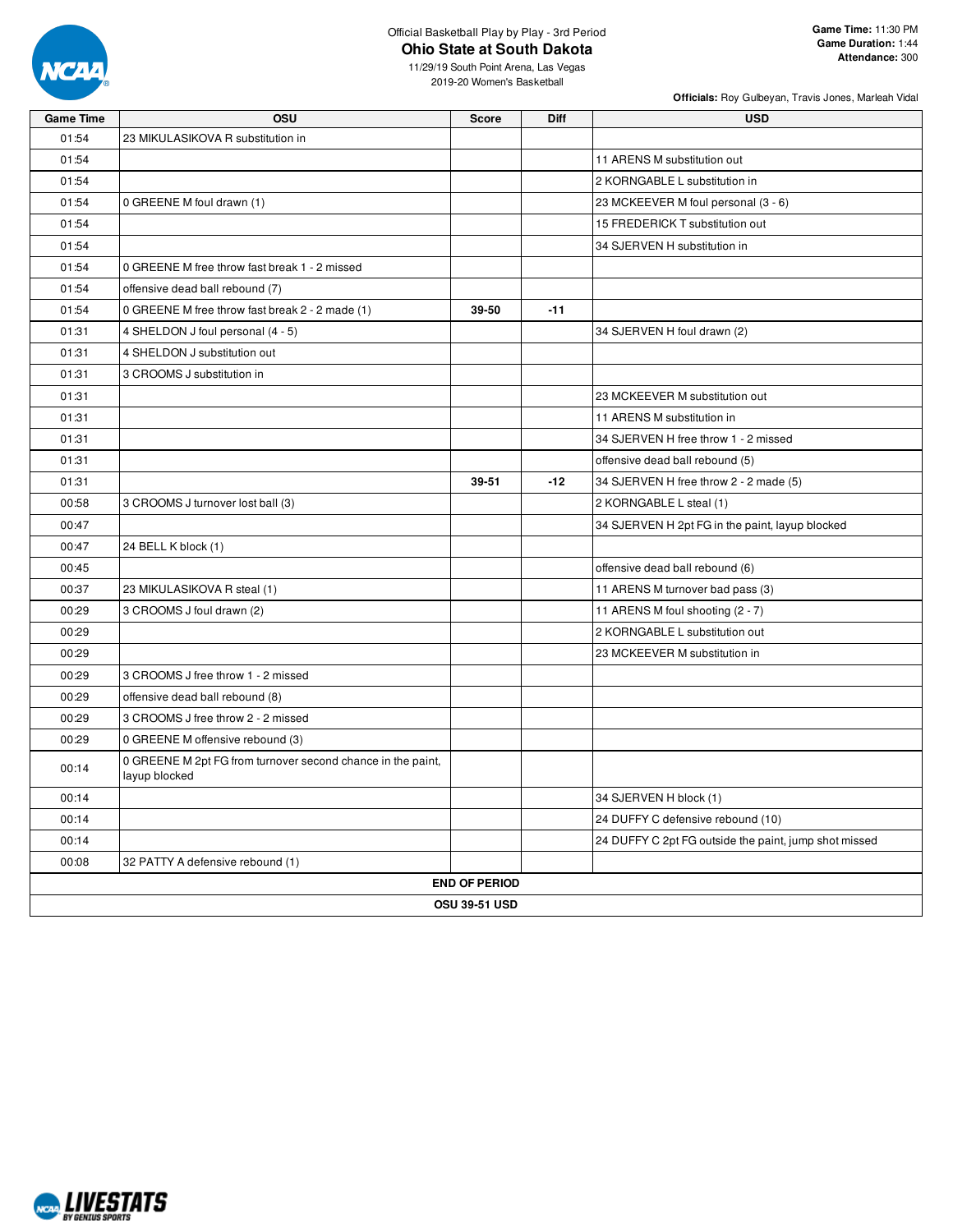

# Official Basketball Box Score - 3rd Period **Ohio State at South Dakota**

11/29/19 South Point Arena, Las Vegas 2019-20 Women's Basketball

**Officials:** Roy Gulbeyan, Travis Jones, Marleah Vidal

| Ohio State - 11 |  |  |  |  |
|-----------------|--|--|--|--|
|-----------------|--|--|--|--|

|               |                       |    |       | <b>FG</b>     | 3P              | <b>FT</b> |          | <b>Rebounds</b> |               |                | <b>Fouls</b> | ТP |   | AS TO ST |   |           | <b>Blocks</b>         | $+/-$ |
|---------------|-----------------------|----|-------|---------------|-----------------|-----------|----------|-----------------|---------------|----------------|--------------|----|---|----------|---|-----------|-----------------------|-------|
|               | NO. Name              |    | Min   | M-A           | M-A             | M-A       | OR.      | <b>DR</b>       | <b>TOT</b>    | <b>PF</b>      | <b>FD</b>    |    |   |          |   | <b>BS</b> | <b>BA</b>             |       |
| 14            | Dorka Juhasz          | F  | 03:34 | $0-0$         | $0 - 0$         | $0 - 2$   | $\Omega$ | 0               | 0             | 0              |              | 0  | 0 | 0        |   | 0         | 0                     | -4    |
| 32            | Aaliyah Patty         | F  | 07:27 | $1-2$         | $0 - 1$         | $1-2$     | 0        |                 |               | 0              |              | 3  | 0 | $\Omega$ | 0 | 0         | $\mathbf{0}$          | $-4$  |
| 3             | Janai Crooms          | G  | 06:47 | $0-0$         | $0 - 0$         | $0 - 2$   | 0        | 0               | $\Omega$      | 2              |              | 0  | 0 | 2        | 0 | 0         | 0                     | $-2$  |
| 4             | Jacy Sheldon          | G  | 06:44 |               | $0 - 2 1 0 - 2$ | $2 - 2$   | 0        | $\Omega$        | $\Omega$      | $\overline{c}$ |              | 2  | 0 | $\Omega$ | 0 | 0         | $\mathbf 0$           | $-2$  |
| 24            | Kierstan Bell         | Gı | 07:41 | $2 - 3$ 1 - 1 |                 | $0 - 0$   | 0        | 2               | $\mathcal{P}$ |                | 0            | 5  | 0 |          |   |           | $\Omega$              |       |
| 10            | <b>Braxtin Miller</b> |    | 06:51 | $0 - 11$      | $0 - 0$         | $0 - 0$   | 0        | 0               | $\Omega$      | 0              | 0            | 0  | 0 |          | 0 | 0         | $\mathbf{0}$          | $-4$  |
| $\Omega$      | Madison Greene        |    | 06:29 | 0-1           | $0 - 0$         | $1-2$     |          | 0               |               | 0              |              |    | 0 | 0        |   | 0         |                       | -4    |
| 23            | Rebeka Mikulasikova   |    | 04:27 |               | $0 - 0 0 - 0$   | $0 - 0$   | 0        | $\Omega$        | $\Omega$      | $\Omega$       | 2            | 0  | 0 | 0        |   | 0         | 0                     | 0     |
| Team          |                       |    |       |               |                 |           | 0        | 0               | 0             |                |              | 0  |   | 0        |   |           |                       |       |
| <b>Totals</b> |                       |    |       |               | $3-9$ 1-4       | $4 - 10$  |          | 3               | 4             | 5              | 7            | 11 | 0 | 4        | 4 |           |                       | $-4$  |
|               |                       |    |       |               |                 |           |          |                 |               |                |              |    |   |          |   |           | Technical Fouls::NONE |       |

|                 | <b>Shooting By Period</b> |          |       |  |  |  |  |  |  |  |  |  |
|-----------------|---------------------------|----------|-------|--|--|--|--|--|--|--|--|--|
| <sub>2</sub> rd | FG%                       | $3-9$    | 33.3% |  |  |  |  |  |  |  |  |  |
|                 | 3PT%                      | $1 - 4$  | 25.0% |  |  |  |  |  |  |  |  |  |
|                 | FT%                       | $4 - 10$ | 40%   |  |  |  |  |  |  |  |  |  |
|                 | GM FG%                    | $3-9$    | 33.3% |  |  |  |  |  |  |  |  |  |
|                 | 3PT%                      | $1 - 4$  | 25.0% |  |  |  |  |  |  |  |  |  |
|                 | FT%                       | $4 - 10$ | 40.0% |  |  |  |  |  |  |  |  |  |

Dead Ball Rebounds: 4, 2

## **South Dakota - 15**

NCAL LIVESTATS

|               |                              |          | FG      | 3P          | FT      |           | <b>Rebounds</b> |            |    | <b>Fouls</b> | ТP |   | AS TO ST |   | <b>Blocks</b> |             | $+/-$ |
|---------------|------------------------------|----------|---------|-------------|---------|-----------|-----------------|------------|----|--------------|----|---|----------|---|---------------|-------------|-------|
|               | NO. Name                     | Min      | M-A     | M-A         | M-A     | <b>OR</b> | <b>DR</b>       | <b>TOT</b> | PF | <b>FD</b>    |    |   |          |   | <b>BS</b>     | BA          |       |
| 34            | Hannah Sjerven<br>C          | 06:02    | 0-1     | $0 - 0$     | $1-2$   | 0         | 0               | 0          |    |              |    | 2 | 0        | 0 |               |             | 3     |
| 11            | <b>Monica Arens</b><br>G     | 08:36    | $0 - 2$ | $0-2$       | $0 - 0$ | 0         |                 |            |    |              | 0  |   |          | 0 | 0             | $\mathbf 0$ | 5     |
| 22            | Chloe Lamb<br>G              | 08:59    | 0-0     | $0-0$       | $0-0$   | O         |                 |            | 0  | 0            | 0  | 0 | 0        | 0 | 0             | 0           | 4     |
| 23            | <b>Madison McKeever</b><br>G | 08:14    | $1-2$   | $0 - 0$     | $0 - 0$ | 0         | 2               | 2          | 2  |              | 2  | 0 |          |   | 0             | $\mathbf 0$ | 2     |
| 24            | Ciara Duffy<br>G             | 09:16    | $3-4$   | $2 - 2$     | $0 - 0$ | 0         | $\overline{2}$  | 2          |    |              | 8  | 0 | 2        | 0 | 0             | $\Omega$    | 3     |
| 15            | <b>Taylor Frederick</b>      | 03:58    | $1-2$   | $0 - 0$     | $2 - 2$ | $\Omega$  |                 |            |    |              | 4  | 0 | 0        | 0 | 0             | $\mathbf 0$ |       |
| 2             | Liv Korngable                | 03:10    | $0-0$   | $0-0$       | $0-0$   | O         | 0               | 0          |    | 0            | 0  | 0 | 0        |   | 0             | 0           |       |
| 30            | Jeniah Ugofsky               | 01:45    | $0 - 0$ | $0 - 0$     | $0 - 0$ | 0         | $\Omega$        | 0          | 0  | 0            | 0  | 0 | 0        | 0 | 0             | 0           |       |
| Team          |                              |          |         |             |         | 0         | 0               | 0          |    |              | 0  |   |          |   |               |             |       |
| <b>Totals</b> |                              | $5 - 11$ |         | $2 - 4$ 3-4 | 0       |           |                 |            | 5  | 15           | 3  | 5 | 2        |   |               | 4           |       |

|         | <b>Shooting By Period</b> |       |
|---------|---------------------------|-------|
| 3rd FG% | $5 - 11$                  | 45.5% |
| 3PT%    | $2 - 4$                   | 50.0% |
| FT%     | $3-4$                     | 75%   |
| GM FG%  | $5 - 11$                  | 45.5% |
| 3PT%    | $2 - 4$                   | 50.0% |
| FT%     | $3-4$                     | 75.0% |

Dead Ball Rebounds: 2, 0

|                         | OSU              | <b>USD</b>                      |  |  |  |  |  |
|-------------------------|------------------|---------------------------------|--|--|--|--|--|
| <b>Biggest lead</b>     |                  | 0 $(1st 10:00)$ 12 $(3rd 3:18)$ |  |  |  |  |  |
| <b>Best Scoring Run</b> | $5(3^{rd} 8:39)$ | $5(3^{\text{rd}} 7:44)$         |  |  |  |  |  |
| <b>Lead Changes</b>     |                  |                                 |  |  |  |  |  |
| <b>Times Tied</b>       |                  |                                 |  |  |  |  |  |
| <b>Time with Lead</b>   | 00:00            | 09:48                           |  |  |  |  |  |

| <b>Points from</b>   |   | <b>OSUIUSD</b> |            | <b>Period by Period Scoring</b> |    |  |  |  |  |  |
|----------------------|---|----------------|------------|---------------------------------|----|--|--|--|--|--|
| <b>Turnovers</b>     | 3 |                |            | 3rd                             |    |  |  |  |  |  |
| Paint                |   | 6              |            |                                 |    |  |  |  |  |  |
| <b>Second Chance</b> | n |                | OSU        | 11                              | 11 |  |  |  |  |  |
| <b>Fast Breaks</b>   |   |                | <b>USD</b> |                                 | 15 |  |  |  |  |  |
| <b>Bench</b>         |   |                |            | 15                              |    |  |  |  |  |  |

**Technical Fouls:**:NONE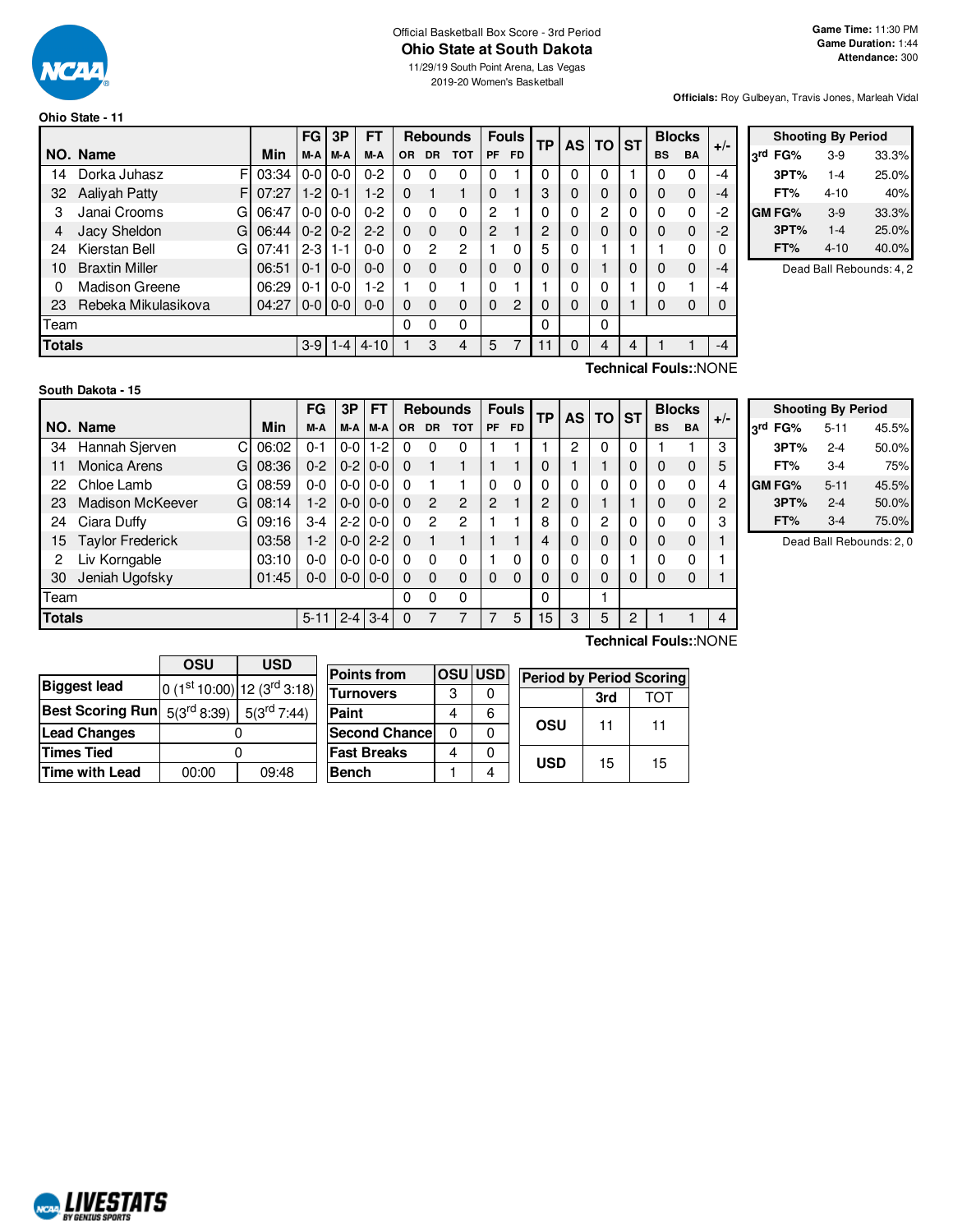

**Ohio State at South Dakota**

**Officials:** Roy Gulbeyan, Travis Jones, Marleah Vidal

#### **Period 4**

| <b>Quarter Starters:</b> |                                                                 |            |                   |       |                                                     |                                                          |
|--------------------------|-----------------------------------------------------------------|------------|-------------------|-------|-----------------------------------------------------|----------------------------------------------------------|
| OSU                      | 0 Greene M                                                      | 3 Crooms J | 23 Mikulasikova R |       | 24 Bell K                                           | 10 Miller B                                              |
| <b>USD</b>               | 11 Arens M                                                      | 22 Lamb C  | 23 McKeever M     |       | 24 Duffy C                                          | 34 Sjerven H                                             |
| <b>Game Time</b>         | <b>OSU</b>                                                      |            | <b>Score</b>      | Diff  |                                                     | <b>USD</b>                                               |
| 10:00                    | 32 PATTY A substitution out                                     |            |                   |       |                                                     |                                                          |
| 10:00                    | 10 MILLER B substitution in                                     |            |                   |       |                                                     |                                                          |
| 09:42                    |                                                                 |            | 39-53             | $-14$ | 11 ARENS M 2pt FG in the paint, layup made (7)      |                                                          |
| 09:42                    |                                                                 |            |                   |       | 34 SJERVEN H assist (4)                             |                                                          |
| 09:31                    | 23 MIKULASIKOVA R 2pt FG outside the paint, jump shot<br>missed |            |                   |       |                                                     |                                                          |
| 09:26                    |                                                                 |            |                   |       | 24 DUFFY C defensive rebound (11)                   |                                                          |
| 09:10                    |                                                                 |            | 39-56             | $-17$ | 22 LAMB C 3pt FG, jump shot made (13)               |                                                          |
| 09:10                    |                                                                 |            |                   |       | 24 DUFFY C assist (4)                               |                                                          |
| 08:57                    | 0 GREENE M 3pt FG, jump shot missed                             |            |                   |       |                                                     |                                                          |
| 08:54                    |                                                                 |            |                   |       | 24 DUFFY C defensive rebound (12)                   |                                                          |
| 08:26                    |                                                                 |            |                   |       | 24 DUFFY C 2pt FG in the paint, layup missed        |                                                          |
| 08:20                    | 23 MIKULASIKOVA R defensive rebound (3)                         |            |                   |       |                                                     |                                                          |
| 08:13                    | 24 BELL K 2pt FG in the paint, layup missed                     |            |                   |       |                                                     |                                                          |
| 08:08                    |                                                                 |            |                   |       | 22 LAMB C defensive rebound (3)                     |                                                          |
| 07:57                    |                                                                 |            | 39-58             | $-19$ | 11 ARENS M 2pt FG in the paint, layup made (9)      |                                                          |
| 07:57                    |                                                                 |            |                   |       | 24 DUFFY C assist (5)                               |                                                          |
| 07:54                    | Timeout 30 Sec                                                  |            |                   |       |                                                     |                                                          |
| 07:54                    |                                                                 |            | Timeout media     |       |                                                     |                                                          |
| 07:54                    | 0 GREENE M substitution out                                     |            |                   |       |                                                     |                                                          |
| 07:54                    | 24 BELL K substitution out                                      |            |                   |       |                                                     |                                                          |
| 07:54                    | 4 SHELDON J substitution in                                     |            |                   |       |                                                     |                                                          |
| 07:54                    | 11 WONE ARANAZ A substitution in                                |            |                   |       |                                                     |                                                          |
| 07:54                    |                                                                 |            |                   |       | 34 SJERVEN H substitution out                       |                                                          |
| 07:54                    |                                                                 |            |                   |       | 15 FREDERICK T substitution in                      |                                                          |
| 07:42                    | 3 CROOMS J 2pt FG in the paint, layup made (4)                  |            | 41-58             | $-17$ |                                                     |                                                          |
| 07:29                    |                                                                 |            |                   |       |                                                     | 23 MCKEEVER M 2pt FG outside the paint, jump shot missed |
| 07:25                    | 23 MIKULASIKOVA R defensive rebound (4)                         |            |                   |       |                                                     |                                                          |
| 07:25                    | 23 MIKULASIKOVA R foul drawn (6)                                |            |                   |       | 15 FREDERICK T foul personal (3 - 1)                |                                                          |
| 07:15                    | 23 MIKULASIKOVA R 2pt FG in the paint, layup missed             |            |                   |       |                                                     |                                                          |
| 07:12                    |                                                                 |            |                   |       | 15 FREDERICK T defensive rebound (2)                |                                                          |
| 06:58                    |                                                                 |            | 41-60             | $-19$ | 24 DUFFY C 2pt FG in the paint, jump shot made (22) |                                                          |
| 06:47                    | 3 CROOMS J turnover travel (4)                                  |            |                   |       |                                                     |                                                          |
| 06:47                    |                                                                 |            |                   |       | 15 FREDERICK T substitution out                     |                                                          |
| 06:47                    |                                                                 |            |                   |       | 34 SJERVEN H substitution in                        |                                                          |
| 06:21                    | 11 WONE ARANAZ A foul shooting (1 - 1)                          |            |                   |       | 11 ARENS M foul drawn (4)                           |                                                          |
| 06:21                    |                                                                 |            | 41-61             | -20   | 11 ARENS M free throw 1 - 2 made (10)               |                                                          |
| 06:21                    |                                                                 |            | 41-62             | -21   | 11 ARENS M free throw 2 - 2 made (11)               |                                                          |
| 06:09                    | 23 MIKULASIKOVA R foul drawn (7)                                |            |                   |       | 34 SJERVEN H foul shooting (3 - 2)                  |                                                          |
| 06:09                    | 23 MIKULASIKOVA R free throw 1 - 2 made (13)                    |            | 42-62             | -20   |                                                     |                                                          |
| 06:09                    | 23 MIKULASIKOVA R free throw 2 - 2 made (14)                    |            | 43-62             | $-19$ |                                                     |                                                          |
| 05:57                    | 10 MILLER B steal (1)                                           |            |                   |       | 23 MCKEEVER M turnover lost ball (3)                |                                                          |
| 05:51                    | 4 SHELDON J turnover lost ball (1)                              |            |                   |       | 24 DUFFY C steal (1)                                |                                                          |

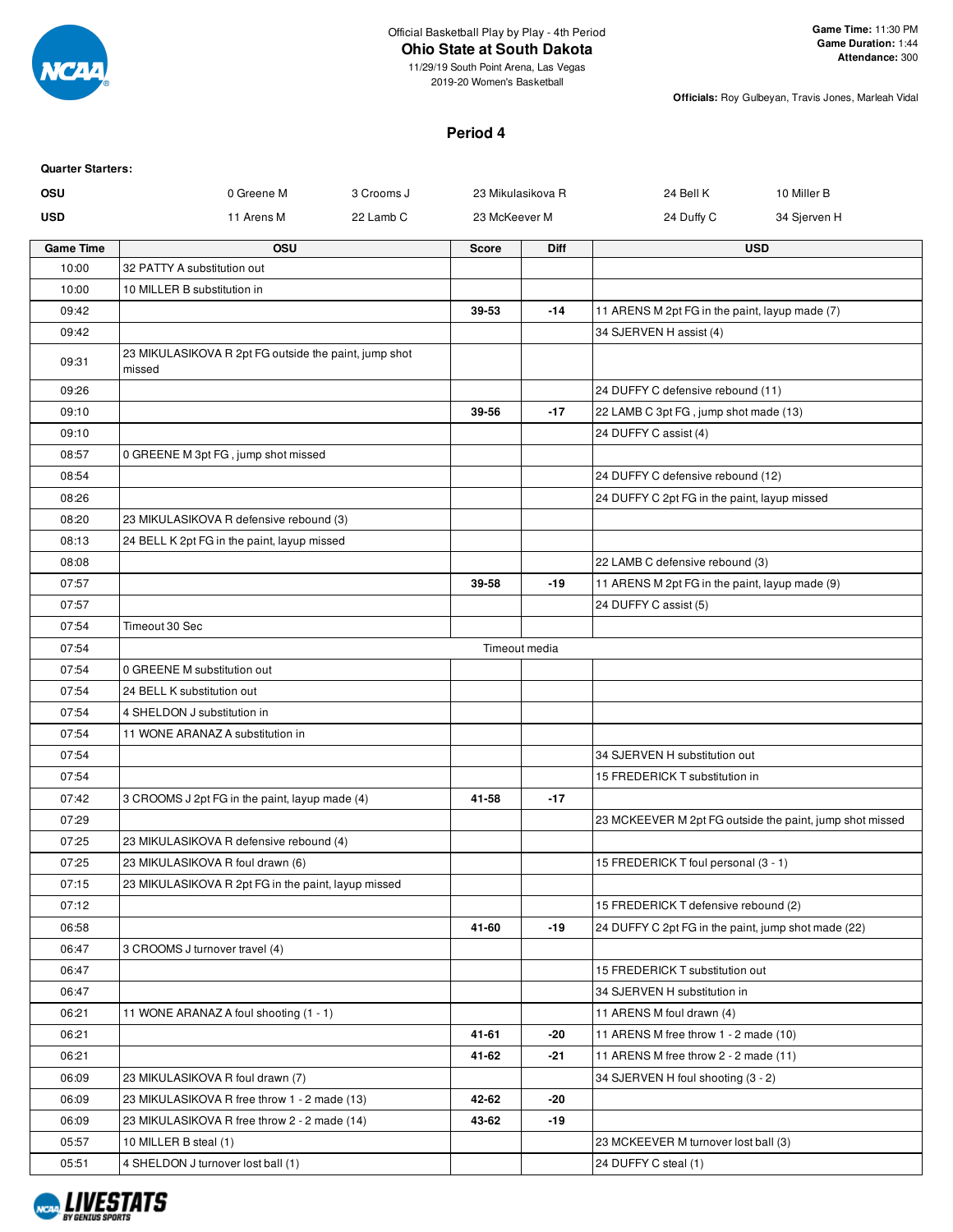

### Official Basketball Play by Play - 4th Period **Ohio State at South Dakota**

**Officials:** Roy Gulbeyan, Travis Jones, Marleah Vidal

11/29/19 South Point Arena, Las Vegas 2019-20 Women's Basketball

| <b>Game Time</b> | <b>OSU</b>                                    | <b>Score</b> | Diff  | <b>USD</b>                                       |
|------------------|-----------------------------------------------|--------------|-------|--------------------------------------------------|
| 05:34            | 11 WONE ARANAZ A foul personal (2 - 2)        |              |       | 24 DUFFY C foul drawn (5)                        |
| 05:26            |                                               | 43-64        | $-21$ | 34 SJERVEN H 2pt FG in the paint, layup made (7) |
| 05:26            |                                               |              |       | 24 DUFFY C assist (6)                            |
| 05:12            | 23 MIKULASIKOVA R 3pt FG, jump shot made (17) | 46-64        | -18   |                                                  |
| 05:12            | 3 CROOMS J assist (3)                         |              |       |                                                  |
| 04:42            |                                               |              |       | 24 DUFFY C 2pt FG in the paint, jump shot missed |
| 04:36            |                                               |              |       | 34 SJERVEN H offensive rebound (3)               |
| 04:19            | 11 WONE ARANAZ A foul shooting (3 - 3)        |              |       | 34 SJERVEN H foul drawn (3)                      |
| 04:19            | 11 WONE ARANAZ A substitution out             |              |       |                                                  |
| 04:19            | 5 SATTERFIELD K substitution in               |              |       |                                                  |
| 04:19            |                                               |              |       | 34 SJERVEN H free throw 1 - 2 missed             |
| 04:19            |                                               |              |       | offensive dead ball rebound (7)                  |
| 04:19            |                                               |              |       | 34 SJERVEN H free throw 2 - 2 missed             |
| 04:19            | 3 CROOMS J defensive rebound (3)              |              |       |                                                  |
| 03:59            | 23 MIKULASIKOVA R 3pt FG, jump shot missed    |              |       |                                                  |
| 03:54            |                                               |              |       | 22 LAMB C defensive rebound (4)                  |
| 03:34            |                                               |              |       | 24 DUFFY C 3pt FG, jump shot missed              |
| 03:30            | defensive dead ball rebound (9)               |              |       |                                                  |
| 03:22            | 3 CROOMS J 2pt FG in the paint, layup blocked |              |       |                                                  |
| 03:22            |                                               |              |       | 34 SJERVEN H block (2)                           |
| 03:15            |                                               |              |       | 23 MCKEEVER M defensive rebound (5)              |
| 02:56            |                                               |              |       | 22 LAMB C 3pt FG, jump shot missed               |
| 02:52            | 3 CROOMS J defensive rebound (4)              |              |       |                                                  |
| 02:39            | 10 MILLER B foul drawn (2)                    |              |       | 23 MCKEEVER M foul personal (4 - 3)              |
| 02:39            |                                               |              |       | 34 SJERVEN H substitution out                    |
| 02:39            |                                               |              |       | 30 UGOFSKY J substitution in                     |
| 02:38            |                                               |              |       | 11 ARENS M substitution out                      |
| 02:38            |                                               |              |       | 15 FREDERICK T substitution in                   |
| 02:38            | 23 MIKULASIKOVA R foul drawn (8)              |              |       | 24 DUFFY C foul shooting (2 - 4)                 |
| 02:38            |                                               |              |       | 30 UGOFSKY J substitution out                    |
| 02:38            |                                               |              |       | 11 ARENS M substitution in                       |
| 02:38            | 23 MIKULASIKOVA R free throw 1 - 2 made (18)  | 47-64        | $-17$ |                                                  |
| 02:38            | 23 MIKULASIKOVA R free throw 2 - 2 made (19)  | 48-64        | -16   |                                                  |
| 02:19            | 23 MIKULASIKOVA R foul shooting (1 - 4)       |              |       | 15 FREDERICK T foul drawn (2)                    |
| 02:19            |                                               | 48-65        | $-17$ | 15 FREDERICK T free throw 1 - 2 made (5)         |
| 02:19            |                                               | 48-66        | -18   | 15 FREDERICK T free throw 2 - 2 made (6)         |
| 02:19            |                                               |              |       | 15 FREDERICK T substitution out                  |
| 02:19            |                                               |              |       | 34 SJERVEN H substitution in                     |
| 01:53            | 3 CROOMS J 3pt FG, jump shot missed           |              |       |                                                  |
| 01:48            |                                               |              |       | 23 MCKEEVER M defensive rebound (6)              |
| 01:23            |                                               | 48-68        | -20   | 34 SJERVEN H 2pt FG in the paint, layup made (9) |
| 01:23            |                                               |              |       | 24 DUFFY C assist (7)                            |
| 01:22            |                                               |              |       | Timeout 30 Sec                                   |
| 01:22            | 23 MIKULASIKOVA R substitution out            |              |       |                                                  |
| 01:22            | 11 WONE ARANAZ A substitution in              |              |       |                                                  |
| 01:22            |                                               |              |       | 11 ARENS M substitution out                      |
| 01:22            |                                               |              |       | 22 LAMB C substitution out                       |
| 01:22            |                                               |              |       | 23 MCKEEVER M substitution out                   |
| 01:22            |                                               |              |       | 24 DUFFY C substitution out                      |

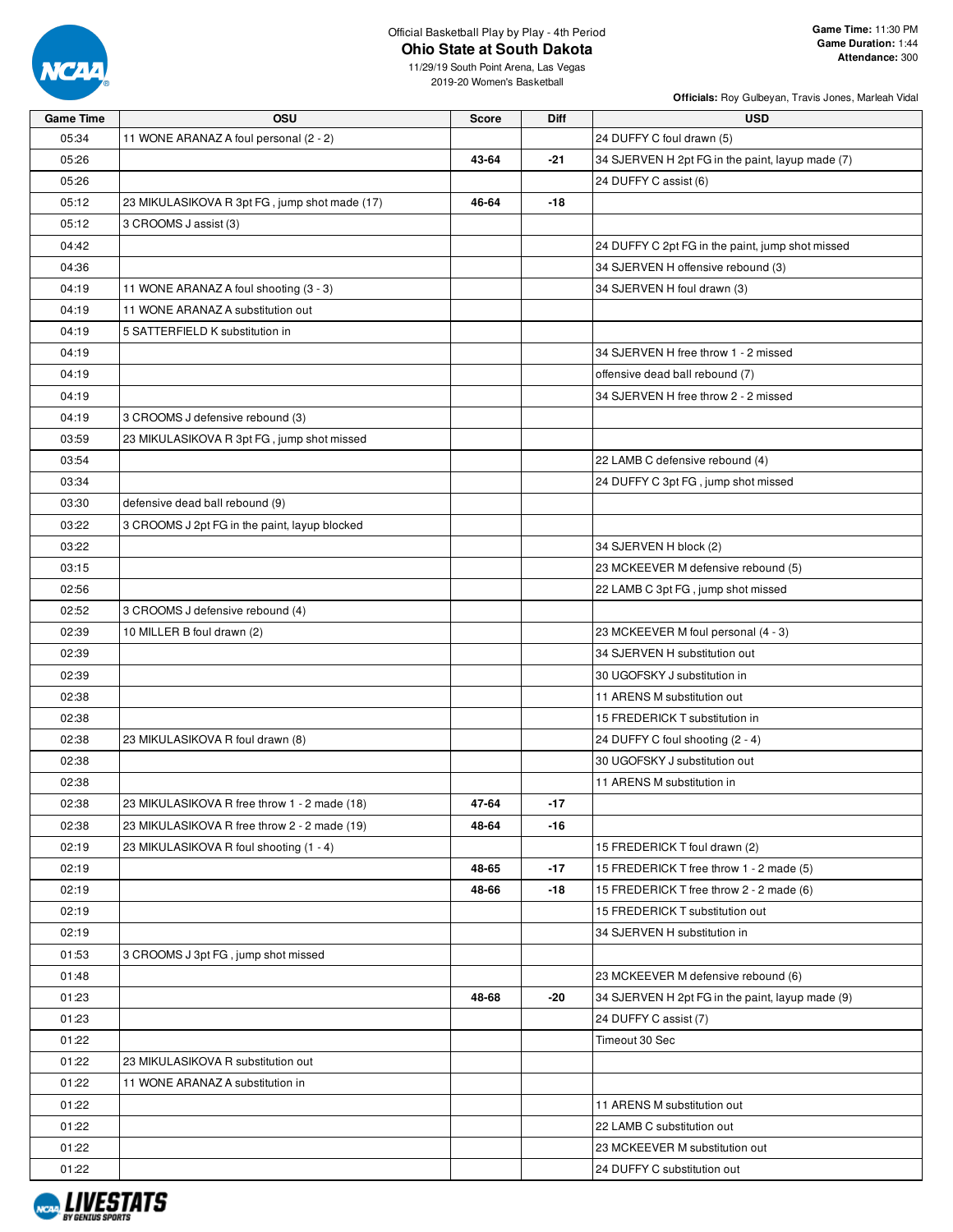

#### Official Basketball Play by Play - 4th Period **Ohio State at South Dakota**

**Officials:** Roy Gulbeyan, Travis Jones, Marleah Vidal

| <b>Game Time</b> | <b>OSU</b>                                     | Score                | <b>Diff</b> | <b>USD</b>                                            |
|------------------|------------------------------------------------|----------------------|-------------|-------------------------------------------------------|
| 01:22            |                                                |                      |             | 34 SJERVEN H substitution out                         |
| 01:22            |                                                |                      |             | 1 KUNZER C substitution in                            |
| 01:22            |                                                |                      |             | 3 GUEBERT M substitution in                           |
| 01:22            |                                                |                      |             | 14 SANKEY R substitution in                           |
| 01:22            |                                                |                      |             | 20 BONAR M substitution in                            |
| 01:22            |                                                |                      |             | 30 UGOFSKY J substitution in                          |
| 01:11            | 5 SATTERFIELD K 3pt FG, jump shot missed       |                      |             |                                                       |
| 01:07            |                                                |                      |             | 20 BONAR M defensive rebound (1)                      |
| 00:35            |                                                |                      |             | 1 KUNZER C 2pt FG outside the paint, jump shot missed |
| 00:32            | 5 SATTERFIELD K defensive rebound (1)          |                      |             |                                                       |
| 00:28            | 3 CROOMS J 2pt FG in the paint, layup missed   |                      |             |                                                       |
| 00:24            | 3 CROOMS J offensive rebound (5)               |                      |             |                                                       |
| 00:23            | 3 CROOMS J 2pt FG in the paint, layup made (6) | 50-68                | $-18$       |                                                       |
| 00:19            | 10 MILLER B steal (2)                          |                      |             | 20 BONAR M turnover lost ball (1)                     |
| 00:19            | 4 SHELDON J 3pt FG, jump shot made (10)        | 53-68                | $-15$       |                                                       |
| 00:19            | 10 MILLER B assist (2)                         |                      |             |                                                       |
|                  |                                                | <b>END OF GAME</b>   |             |                                                       |
|                  |                                                | <b>OSU 53-68 USD</b> |             |                                                       |

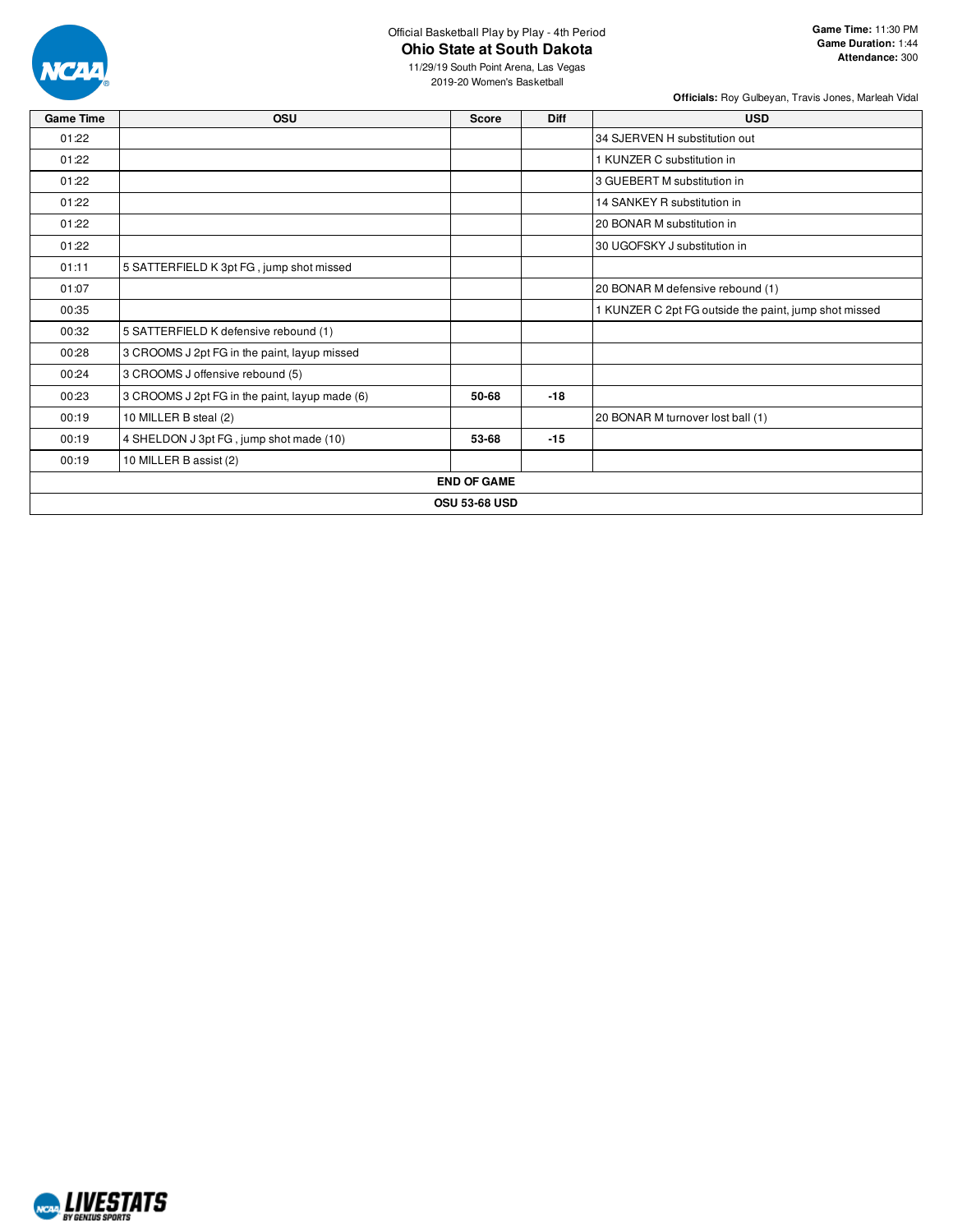

#### **Ohio State - 14**

11/29/19 South Point Arena, Las Vegas 2019-20 Women's Basketball

**Officials:** Roy Gulbeyan, Travis Jones, Marleah Vidal

|                                                 |                       |   |       | FG      | 3P      | <b>FT</b>     |          | <b>Rebounds</b> |            |              | <b>Fouls</b> | <b>TP</b> | <b>AS</b>      | TO ST |    | <b>Blocks</b>    |           | $+/-$          |
|-------------------------------------------------|-----------------------|---|-------|---------|---------|---------------|----------|-----------------|------------|--------------|--------------|-----------|----------------|-------|----|------------------|-----------|----------------|
|                                                 | NO. Name              |   | Min   | M-A     | M-A     | M-A           | OR.      | <b>DR</b>       | <b>TOT</b> | <b>PF</b>    | <b>FD</b>    |           |                |       |    | <b>BS</b>        | <b>BA</b> |                |
| 14                                              | Dorka Juhasz          | F | 00:00 |         |         |               |          |                 |            |              |              |           |                |       |    |                  |           |                |
| 32                                              | <b>Aaliyah Patty</b>  | F | 00:00 |         |         |               |          |                 |            |              |              |           |                |       |    |                  |           |                |
| 3                                               | Janai Crooms          | G | 10:00 | $2 - 5$ | $0 - 1$ | $0-0$         |          | 2               | 3          | 0            | $\Omega$     | 4         |                |       | 0  | $\Omega$         |           | -3             |
| 4                                               | Jacy Sheldon          | G | 07:54 | $1 - 1$ |         | $1 - 1$   0-0 | $\Omega$ | $\Omega$        | $\Omega$   | $\mathbf{0}$ | $\Omega$     | 3         | 0              |       | 0  | 0                | $\Omega$  | $\overline{4}$ |
| 24                                              | Kierstan Bell         | G | 02:06 | $0 - 1$ | $0-0$   | $0 - 0$       | 0        | $\Omega$        | $\Omega$   | 0            | 0            | 0         | 0              | 0     | O. | 0                | 0         | $-7$           |
| 0                                               | <b>Madison Greene</b> |   | 02:06 | $0 - 1$ | $0 - 1$ | $0-0$         | $\Omega$ | $\Omega$        | $\Omega$   | 0            | $\Omega$     | 0         | 0              | 0     | 0  | 0                | $\Omega$  | $-7$           |
| 23                                              | Rebeka Mikulasikova   |   | 08:38 | 1-4     | $1-2$   | 4-4           | 0        | $\overline{2}$  | 2          |              | 3            | 7         | O              | 0     | 0  | 0                | 0         | -8             |
| 10                                              | <b>Braxtin Miller</b> |   | 10:00 | $0 - 0$ |         | $0 - 0 0 - 0$ | $\Omega$ | $\Omega$        | $\Omega$   | 0            |              | 0         |                | 0     | 2  | 0                | $\Omega$  | -3             |
| 11                                              | Aixa Wone Aranaz      |   | 04:57 | $0 - 0$ | $0-0$   | $0 - 0$       | 0        | $\Omega$        | $\Omega$   | 3            | $\Omega$     | 0         | O              | 0     | 0  | 0                | 0         | 6              |
| 5                                               | Kaelynn Satterfield   |   | 04:19 | $0 - 1$ | $0 - 1$ | $0-0$         | 0        |                 | 1          | 0            | 0            | 0         | 0              | 0     | 0  | 0                | 0         | 3              |
| Team                                            |                       |   |       |         |         |               | 0        | 0               | 0          |              |              | 0         |                | 0     |    |                  |           |                |
| <b>Totals</b><br>$2 - 6$<br>$4 - 13$<br>$4 - 4$ |                       |   |       |         |         |               |          | 5               | 6          | 4            | 4            | 14        | $\overline{2}$ | 2     | 2  | 0                |           | -3             |
|                                                 |                       |   |       |         |         |               |          |                 |            |              |              |           |                |       |    | $T_{\text{sub}}$ |           |                |

|     | <b>Shooting By Period</b> |          |        |  |  |  |  |  |  |  |  |  |  |
|-----|---------------------------|----------|--------|--|--|--|--|--|--|--|--|--|--|
| ⊿th | FG%                       | $4 - 13$ | 30.8%  |  |  |  |  |  |  |  |  |  |  |
|     | 3PT%                      | $2-6$    | 33.3%  |  |  |  |  |  |  |  |  |  |  |
|     | FT%                       | 4-4      | 100%   |  |  |  |  |  |  |  |  |  |  |
|     | GM FG%                    | $4 - 13$ | 30.8%  |  |  |  |  |  |  |  |  |  |  |
|     | 3PT%                      | $2 - 6$  | 33.3%  |  |  |  |  |  |  |  |  |  |  |
|     | FT%                       | 4-4      | 100.0% |  |  |  |  |  |  |  |  |  |  |

Dead Ball Rebounds: 0, 1

| South Dakota - 17 |  |
|-------------------|--|
|-------------------|--|

**Technical Fouls:**:NONE

|               |                                  |       | FG       | 3P      | <b>FT</b> |           | <b>Rebounds</b> |                | <b>Fouls</b> |             | <b>TP</b> | <b>AS</b> | TO       | <b>ST</b> |           | <b>Blocks</b> | $+/-$ |
|---------------|----------------------------------|-------|----------|---------|-----------|-----------|-----------------|----------------|--------------|-------------|-----------|-----------|----------|-----------|-----------|---------------|-------|
|               | NO. Name                         |       | M-A      | M-A     | M-A       | <b>OR</b> | <b>DR</b>       | <b>TOT</b>     | PF           | <b>FD</b>   |           |           |          |           | <b>BS</b> | BA            |       |
| 34            | Hannah Sjerven<br>C              | 07:11 | $2-2$    | $0-0$   | $0 - 2$   |           | $\Omega$        |                |              |             | 4         |           | $\Omega$ | $\Omega$  |           | 0             | 8     |
| 11            | Monica Arens<br>G                | 08:38 | $2 - 2$  | $0-0$   | $2 - 2$   | $\Omega$  | $\Omega$        | $\Omega$       | 0            |             | 6         | 0         | $\Omega$ | 0         | $\Omega$  | 0             | 8     |
| 22            | Chloe Lamb<br>G                  | 08:38 | 1-2      | $1-2$   | $0 - 0$   | $\Omega$  | $\overline{2}$  | $\overline{c}$ | $\Omega$     | 0           | 3         | 0         | $\Omega$ | $\Omega$  | $\Omega$  | 0             | 8     |
| 23            | Madison McKeever<br>G            | 08:38 | $0 - 1$  | $0 - 0$ | $0 - 0$   | $\Omega$  | 2               | $\mathcal{P}$  | 1            | $\mathbf 0$ | $\Omega$  | 0         |          | $\Omega$  | $\Omega$  | 0             | 8     |
| 24            | Ciara Duffy<br>G                 | 08:38 | 1-4      | $0 - 1$ | $0-0$     | $\Omega$  | $\overline{2}$  | $\overline{c}$ |              |             | 2         | 4         | 0        |           | 0         | 0             | 8     |
| 15            | <b>Taylor Frederick</b><br>01:26 |       | $0 - 0$  | $0-0$   | $2 - 2$   | $\Omega$  | 1               |                |              | 4           | 2         | 0         | 0        | 0         | $\Omega$  | 0             | 0     |
| 30            | Jeniah Ugofsky                   | 01:23 | $0 - 0$  | $0-0$   | $0 - 0$   | $\Omega$  | $\Omega$        | $\Omega$       | 0            | $\Omega$    | 0         | 0         | 0        | 0         | $\Omega$  | 0             | $-5$  |
|               | Claudia Kunzer                   | 01:22 | $0 - 1$  | $0 - 0$ | $0 - 0$   | $\Omega$  | $\Omega$        | $\Omega$       | 0            | $\Omega$    | $\Omega$  | 0         | $\Omega$ | $\Omega$  | $\Omega$  | $\Omega$      | -5    |
| 3             | Macy Guebert                     | 01:22 | $0 - 0$  | $0-0$   | $0-0$     | $\Omega$  | $\Omega$        | $\Omega$       | $\Omega$     | $\Omega$    | 0         | 0         | $\Omega$ | $\Omega$  | $\Omega$  | 0             | -5    |
| 14            | <b>Regan Sankey</b>              | 01:22 | $0 - 0$  | $0-0$   | $0 - 0$   | $\Omega$  | $\Omega$        | $\Omega$       | $\mathbf 0$  | $\Omega$    | $\Omega$  | 0         | $\Omega$ | $\Omega$  | $\Omega$  | 0             | $-5$  |
| 20            | Megan Bonar<br>01:22             |       | $0 - 0$  | $0-0$   | $0 - 0$   | 0         |                 |                | 0            | 0           | 0         | 0         |          |           | 0         | 0             | -5    |
| Team          |                                  |       |          |         |           | $\Omega$  | 0               | $\Omega$       |              |             | $\Omega$  |           | $\Omega$ |           |           |               |       |
| <b>Totals</b> |                                  |       | $6 - 12$ | $1 - 3$ | $4-6$     |           | 8               | 9              | 4            | 4           | 17        | 5         | 2        |           | 3         |               |       |

| <b>Shooting By Period</b> |               |          |       |  |  |  |  |  |  |  |
|---------------------------|---------------|----------|-------|--|--|--|--|--|--|--|
| ⊿th                       | FG%           | $6 - 12$ | 50.0% |  |  |  |  |  |  |  |
|                           | 3PT%          | $1-3$    | 33.3% |  |  |  |  |  |  |  |
|                           | FT%           | 4-6      | 66.7% |  |  |  |  |  |  |  |
|                           | <b>GM FG%</b> | $6 - 12$ | 50.0% |  |  |  |  |  |  |  |
|                           | 3PT%          | $1 - 3$  | 33.3% |  |  |  |  |  |  |  |
|                           | FT%           | $4-6$    | 66.7% |  |  |  |  |  |  |  |

Dead Ball Rebounds: 1, 0

|                         | OSU              | <b>USD</b>                      |                      |                |               |                                 |     |     |
|-------------------------|------------------|---------------------------------|----------------------|----------------|---------------|---------------------------------|-----|-----|
|                         |                  |                                 | <b>Points from</b>   |                | <b>OSUUSD</b> | <b>Period by Period Scoring</b> |     |     |
| Biggest lead            |                  | $ 0 (1st 10:00) 21 (4th 6:21) $ | <b>Turnovers</b>     | 3              | 4             |                                 | 4th | тот |
| <b>Best Scoring Run</b> | $5(4^{th} 2:38)$ | $7(4^{\text{th}} 7:57)$         | Paint                | 4              | 10            |                                 |     |     |
| <b>Lead Changes</b>     |                  |                                 | <b>Second Chance</b> | $\overline{c}$ | 0             | <b>OSU</b>                      | 14  | 14  |
| <b>Times Tied</b>       |                  |                                 | <b>Fast Breaks</b>   | 0              | 0             | <b>USD</b>                      | 17  | 17  |
| Time with Lead          | 00:00            | 09:42                           | <b>Bench</b>         |                | 0             |                                 |     |     |
|                         |                  |                                 |                      |                |               |                                 |     |     |

**Technical Fouls:**:NONE

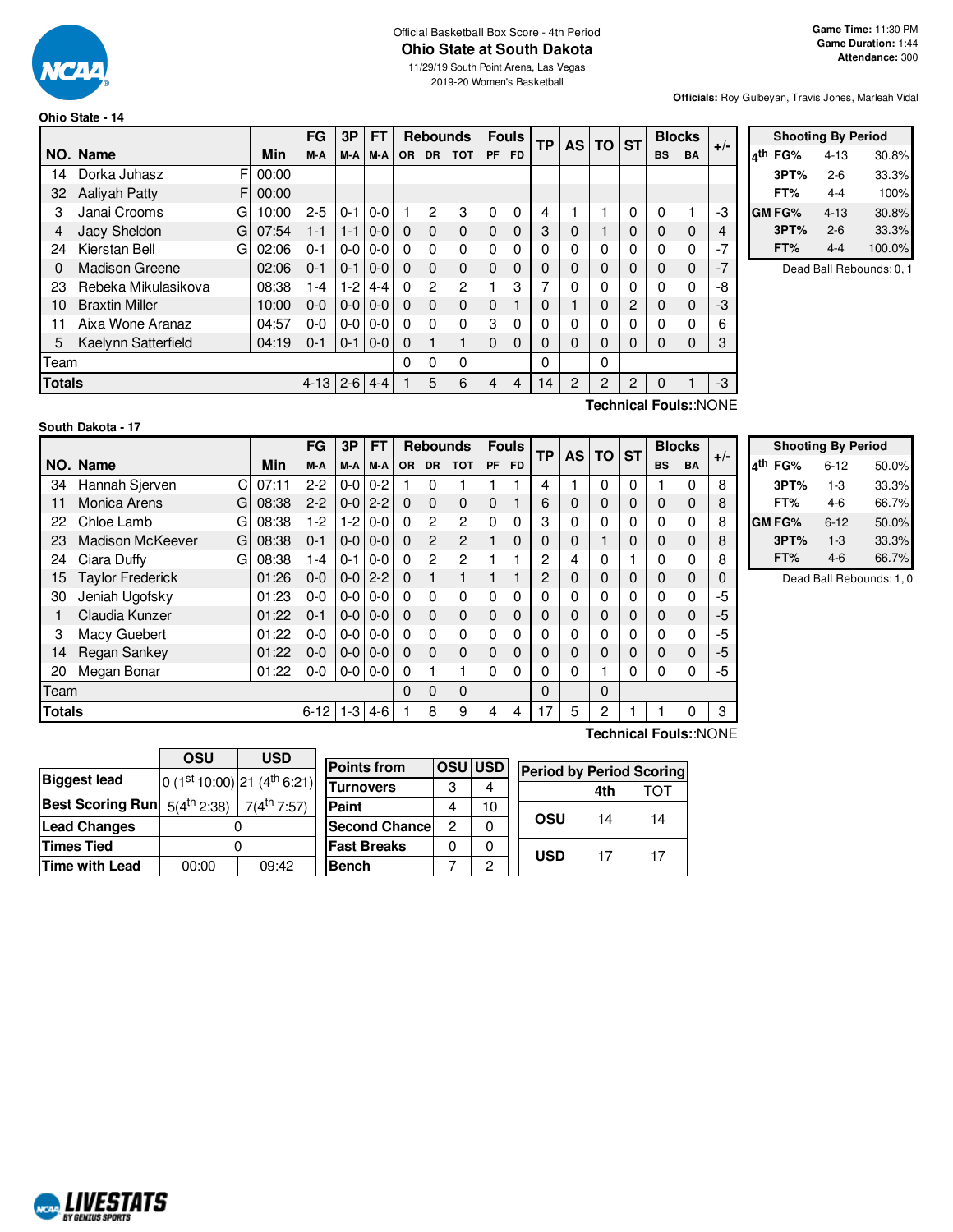

#### Official Basketball Box Score - Second Half **Ohio State at South Dakota**

11/29/19 South Point Arena, Las Vegas 2019-20 Women's Basketball

**Officials:** Roy Gulbeyan, Travis Jones, Marleah Vidal

#### **Ohio State - 25**

|               |                       |       | FG       | 3P       | FT       | <b>Rebounds</b> |           |               |                | <b>Fouls</b> |    | ТP |          | <b>AS TO</b> |           | <b>Blocks</b> |       |  |
|---------------|-----------------------|-------|----------|----------|----------|-----------------|-----------|---------------|----------------|--------------|----|----|----------|--------------|-----------|---------------|-------|--|
|               | NO. Name              | Min   | M-A      | M-A      | M-A      | <b>OR</b>       | <b>DR</b> | <b>TOT</b>    | <b>PF</b>      | <b>FD</b>    |    |    |          | <b>ST</b>    | <b>BS</b> | <b>BA</b>     | $+/-$ |  |
| 14            | Dorka Juhasz<br>F     | 03:34 | $0 - 0$  | $0 - 0$  | $0 - 2$  | 0               | 0         | $\Omega$      | 0              |              | 0  | 0  | 0        |              | 0         | 0             | -4    |  |
| 32            | <b>Aalivah Patty</b>  | 07:27 | $1-2$    | $0 - 1$  | $1-2$    | 0               |           | 1             | $\Omega$       |              | 3  | 0  | 0        | 0            | 0         | 0             | -4    |  |
| 3             | Janai Crooms<br>G     | 16:47 | $2 - 5$  | $0 - 1$  | $0 - 2$  |                 | 2         | 3             | 2              |              | 4  |    | 3        | 0            | 0         |               | -5    |  |
| 4             | Jacy Sheldon<br>G     | 14:38 | $1-3$    | 1-3      | $2 - 2$  | $\Omega$        | 0         | 0             | $\overline{2}$ |              | 5  | 0  |          | 0            | 0         | 0             | 2     |  |
| 24            | Kierstan Bell<br>G    | 09:47 | $2 - 4$  | $1 - 1$  | $0 - 0$  | $\Omega$        | 2         | $\mathcal{P}$ |                | 0            | 5  | 0  |          |              |           | 0             | $-7$  |  |
| 0             | <b>Madison Greene</b> | 08:35 | $0 - 2$  | $0 - 1$  | $1-2$    |                 | 0         | 1             | $\Omega$       |              |    | 0  | 0        |              | 0         |               | -11   |  |
| 23            | Rebeka Mikulasikova   | 13:05 | 1-4      | $1-2$    | 4-4      | $\Omega$        | 2         | 2             |                | 5            | 7  | 0  | 0        |              | 0         | 0             | -8    |  |
| 10            | <b>Braxtin Miller</b> | 16:51 | $0 - 1$  | $0 - 0$  | $0-0$    | $\Omega$        | 0         | 0             | $\Omega$       |              | 0  |    |          | 2            | 0         | 0             | $-7$  |  |
| 11            | Aixa Wone Aranaz      | 04:57 | $0 - 0$  | $0 - 0$  | $0 - 0$  | $\Omega$        | 0         | $\Omega$      | 3              | 0            | 0  | 0  | 0        | 0            | 0         | 0             | 6     |  |
| 5             | Kaelynn Satterfield   | 04:19 | $0 - 1$  | $0 - 1$  | $0-0$    | $\Omega$        |           | 1             | $\Omega$       | $\Omega$     | 0  | 0  | $\Omega$ | 0            | $\Omega$  | 0             | 3     |  |
| Team          |                       |       |          |          |          | 0               | 0         | 0             |                |              | 0  |    | 0        |              |           |               |       |  |
| <b>Totals</b> |                       |       | $7 - 22$ | $3 - 10$ | $8 - 14$ | 2               | 8         | 10            | 9              | 11           | 25 | 2  | 6        | 6            |           | 2             | $-7$  |  |
|               | Toobnical FoulouNONE  |       |          |          |          |                 |           |               |                |              |    |    |          |              |           |               |       |  |

|     |        | <b>Shooting By Period</b> |       |
|-----|--------|---------------------------|-------|
| لاد | FG%    | $3-9$                     | 33.3% |
|     | 3PT%   | $1 - 4$                   | 25.0% |
|     | FT%    | 4-10                      | 40%   |
|     | FG%    | $4 - 13$                  | 30.8% |
|     | 3PT%   | $2 - 6$                   | 33.3% |
|     | FT%    | $4 - 4$                   | 100%  |
|     | GM FG% | $7-22$                    | 31.8% |
|     | 3PT%   | $3 - 10$                  | 30.0% |
|     | FT%    | 8-14                      | 57.1% |

Dead Ball Rebounds: 4, 3

## **South Dakota - 32**

**Technical Fouls:**:NONE

|                |                              |       | FG        | 3P      | <b>FT</b>  | <b>Rebounds</b> |                |             |                | <b>Fouls</b><br><b>TP</b> |             | <b>AS</b> | <b>TO</b>   | <b>ST</b> |             | <b>Blocks</b> | $+/-$ |
|----------------|------------------------------|-------|-----------|---------|------------|-----------------|----------------|-------------|----------------|---------------------------|-------------|-----------|-------------|-----------|-------------|---------------|-------|
|                | NO. Name                     | Min   | M-A       | M-A     | M-A        | <b>OR</b>       | <b>DR</b>      | <b>TOT</b>  | <b>PF</b>      | <b>FD</b>                 |             |           |             |           | <b>BS</b>   | <b>BA</b>     |       |
| 34             | С<br>Hannah Sjerven          | 13:13 | $2 - 3$   | $0 - 0$ | $1 - 4$    |                 | 0              |             | 2              | 2                         | 5           | 3         | 0           | $\Omega$  | 2           |               | 11    |
| 11             | <b>Monica Arens</b><br>G     | 17:14 | $2 - 4$   | $0 - 2$ | $2 - 2$    | $\mathbf{0}$    |                |             |                | 2                         | 6           |           |             | 0         | $\mathbf 0$ | $\mathbf 0$   | 13    |
| 22             | Chloe Lamb<br>G              | 17:37 | $1-2$     | 1-2     | $0 - 0$    | 0               | 3              | 3           | 0              | 0                         | 3           | 0         | 0           | 0         | 0           | 0             | 12    |
| 23             | <b>Madison McKeever</b><br>G | 16:52 | $1 - 3$   | $0 - 0$ | $0 - 0$    | $\Omega$        | $\overline{4}$ | 4           | 3              |                           | 2           | 0         | 2           |           | 0           | $\Omega$      | 10    |
| 24             | Ciara Duffy<br>G             | 17:54 | $4 - 8$   | $2 - 3$ | $0 - 0$    | 0               | 4              | 4           | 2              | 2                         | 10          | 4         | 2           |           | 0           | $\Omega$      | 11    |
| 15             | <b>Taylor Frederick</b>      | 05:24 | $1-2$     | $0 - 0$ | $4 - 4$    | $\mathbf{0}$    | $\overline{2}$ | 2           | $\overline{2}$ | $\overline{c}$            | 6           | 0         | $\mathbf 0$ | 0         | 0           | $\mathbf 0$   |       |
| $\overline{2}$ | Liv Korngable                | 03:10 | $0 - 0$   | $0 - 0$ | $0 - 0$    | 0               | 0              | 0           |                | 0                         | $\Omega$    | $\Omega$  | 0           |           | 0           | $\Omega$      |       |
| 30             | Jeniah Ugofsky               | 03:08 | $0 - 0$   | $0 - 0$ | $0 - 0$    | $\Omega$        | $\Omega$       | $\mathbf 0$ | $\Omega$       | 0                         | $\mathbf 0$ | 0         | 0           | 0         | $\mathbf 0$ | $\Omega$      | $-4$  |
|                | Claudia Kunzer               | 01:22 | $0 - 1$   | $0-0$   | $0-0$      | 0               | 0              | 0           | 0              | 0                         | $\Omega$    | 0         | 0           | $\Omega$  | 0           | $\Omega$      | -5    |
| 3              | Macy Guebert                 | 01:22 | $0 - 0$   | $0 - 0$ | $0 - 0$    | $\Omega$        | $\Omega$       | 0           | 0              | 0                         | $\mathbf 0$ | 0         | 0           | 0         | $\mathbf 0$ | $\Omega$      | -5    |
| 14             | Regan Sankey                 | 01:22 | $0 - 0$   | $0 - 0$ | $0 - 0$    | 0               | 0              | $\Omega$    | 0              | 0                         | $\Omega$    | 0         | 0           | 0         | 0           | $\Omega$      | -5    |
| 20             | Megan Bonar                  | 01:22 | $0-0$     | $0-0$   | $0 - 0$    | $\mathbf{0}$    |                |             | $\Omega$       | 0                         | $\Omega$    | 0         |             | 0         | 0           | $\Omega$      | -5    |
| <b>Team</b>    |                              |       |           |         |            | 0               | 0              | 0           |                |                           | 0           |           |             |           |             |               |       |
| <b>Totals</b>  |                              |       | $11 - 23$ |         | $3-7$ 7-10 |                 | 15             | 16          | 11             | 9                         | 32          | 8         | 7           | 3         | 2           |               | 7     |
|                | <b>Technical Fouls::NONE</b> |       |           |         |            |                 |                |             |                |                           |             |           |             |           |             |               |       |

|            |        | <b>Shooting By Period</b> |       |
|------------|--------|---------------------------|-------|
| <b>ord</b> | FG%    | $5 - 11$                  | 45.5% |
|            | 3PT%   | $2 - 4$                   | 50.0% |
|            | FT%    | $3-4$                     | 75%   |
|            | FG%    | $6 - 12$                  | 50.0% |
|            | 3PT%   | $1 - 3$                   | 33.3% |
|            | FT%    | $4 - 6$                   | 66.7% |
|            | GM FG% | 11-23                     | 47.8% |
|            | 3PT%   | $3 - 7$                   | 42.9% |
|            | FT%    | $7 - 10$                  | 70.0% |

Dead Ball Rebounds: 3, 0

|                         | OSU                                      | <b>USD</b>                              |  |  |  |
|-------------------------|------------------------------------------|-----------------------------------------|--|--|--|
| <b>Biggest lead</b>     |                                          | 0 (1st 10:00) 21 (4 <sup>th</sup> 6:21) |  |  |  |
| <b>Best Scoring Run</b> | $5(3^{rd} 8:39)$ 8(4 <sup>th</sup> 7:57) |                                         |  |  |  |
| <b>Lead Changes</b>     |                                          |                                         |  |  |  |
| <b>Times Tied</b>       |                                          |                                         |  |  |  |
| <b>Time with Lead</b>   | 00:00                                    | 19:48                                   |  |  |  |

**NORD LIVESTATS** 

| <b>Points from</b>    | <b>OSUIUSD</b> |    | <b>Period by Period Scoring</b> |            |     |     |     |  |  |  |  |
|-----------------------|----------------|----|---------------------------------|------------|-----|-----|-----|--|--|--|--|
| Turnovers             |                |    |                                 |            | 3rd | 4th | ΤΩΤ |  |  |  |  |
| Paint                 |                | 16 |                                 |            |     |     |     |  |  |  |  |
| <b>Second Chancel</b> | 2              |    |                                 | OSU        | 11  | 14  | 25  |  |  |  |  |
| <b>Fast Breaks</b>    |                |    |                                 |            |     |     | 32  |  |  |  |  |
| Bench                 | ጸ              |    |                                 | <b>USD</b> | 15  | 17  |     |  |  |  |  |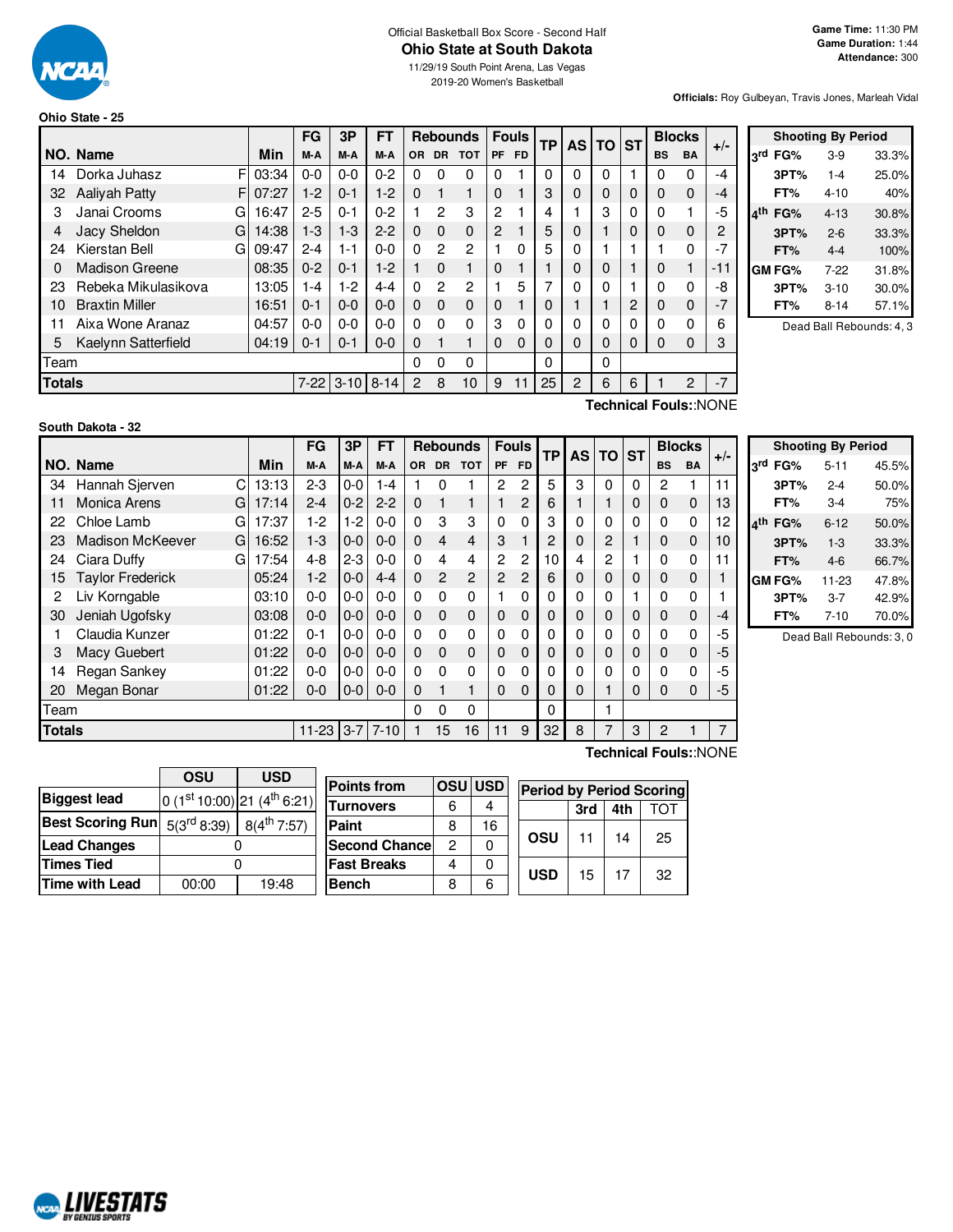

{ Players => 0, 1, 3, 4, 5, 10, 11, 14, 23, 24, 32, 33, ; } FG Types => All; { Players => All; } FG Types => All; Results => All; Results => All;

**South Dakota**



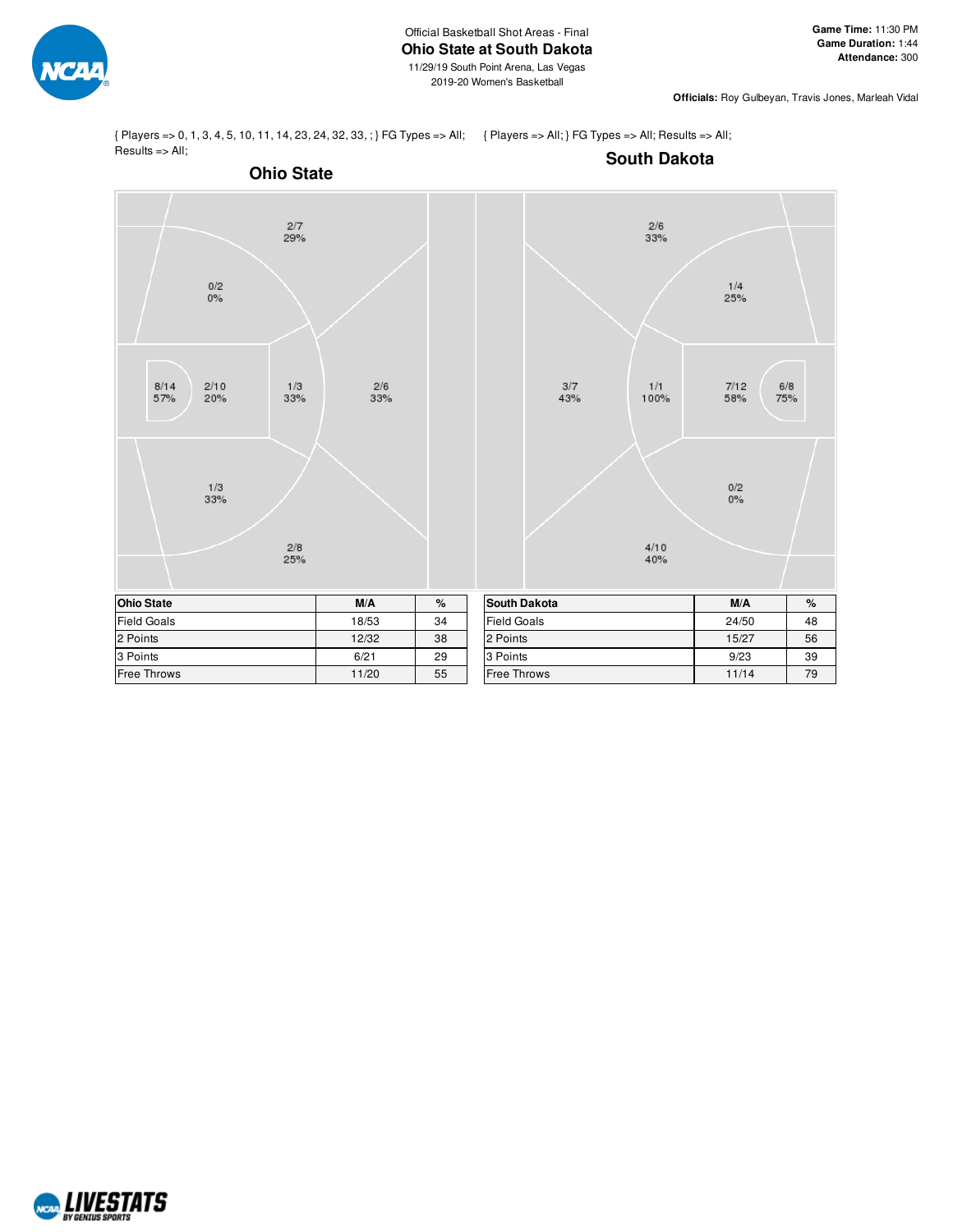

11/29/19 South Point Arena, Las Vegas 2019-20 Women's Basketball

**Officials:** Roy Gulbeyan, Travis Jones, Marleah Vidal

# **Ohio State**

|    | <b>No</b><br>Name     |       | <b>Mins</b> |           | <b>Score</b> |       | <b>Points Diff</b> |      | Points per Min |                | <b>Assists</b> |             | <b>Rebounds</b> |        | <b>Steals</b>  |              | <b>Turnovers</b> |
|----|-----------------------|-------|-------------|-----------|--------------|-------|--------------------|------|----------------|----------------|----------------|-------------|-----------------|--------|----------------|--------------|------------------|
|    |                       | On    | Off         | On        | Off          | On    | Off                | On   | Off            | On             | Off            | On          | Off             | On     | Off            | On           | Off              |
| 0  | <b>Madison Greene</b> | 12:51 | 27:09       | $7 - 25$  | $46 - 43$    | $-18$ | 3                  | 0.54 | 1.69           | 0              | 6              | $\sim$<br>h | 18              |        | 6              | 10           |                  |
| 3  | Janai Crooms          | 35:27 | 04:33       | $52 - 62$ | $-6$         | $-10$ | $-5$               | 1.47 | 0.22           | 6              |                | 24          | $\Omega$        | 8      | $\overline{2}$ | $\mathbf{L}$ |                  |
| 4  | Jacy Sheldon          | 22:48 | 17:12       | $36 - 31$ | $17 - 37$    | 5     | $-20$              | . 58 | 0.99           | 4              | $\overline{c}$ | 12          | 12              | 8      | 2              | 8            |                  |
| 5  | Kaelynn Satterfield   | 08:29 | 31:31       | $9 - 14$  | $44 - 54$    | $-5$  | $-10$              | 0.06 | 1.40           |                | 5              | 5           | 19              | $\sim$ | 8              | 4            | 10 <sup>1</sup>  |
| 10 | <b>Braxtin Miller</b> | 30:17 | 09:43       | $39 - 59$ | $14 - 9$     | $-20$ |                    | . 29 | 1.44           | 4              | 2              | 15          | 9               |        | 5              | 8            |                  |
| 11 | Aixa Wone Aranaz      | 12:07 | 27:53       | $29 - 15$ | $24 - 53$    | 14    | $-29$              | 2.39 | 0.86           | 4              | 2              | 8           | 16              |        |                |              | 10               |
| 14 | Dorka Juhasz          | 15:22 | 24:38       | $10 - 29$ | $43 - 39$    | $-19$ |                    | 0.65 | 1.75           | $\overline{2}$ | 4              | 8           | 16              |        | 5              | 9            |                  |
| 23 | Rebeka Mikulasikova   | 23:00 | 17:00       | $36 - 39$ | $17 - 29$    | -3    | $-12$              | .57  | 1.00           | 4              | $\overline{2}$ | 16          | 8               | 4      | 6              | 4            | 10               |
| 24 | Kierstan Bell         | 25:20 | 14:40       | $34 - 43$ | $19 - 25$    | $-9$  | -6                 | 1.34 | 1.30           | 4              | 2              | 18          | 6               | 6      | 4              | 6            |                  |
| 32 | <b>Aalivah Patty</b>  | 14:19 | 25:41       | $13 - 23$ | $40 - 45$    | $-10$ | -5                 | 0.91 | 1.56           |                | 5              | 8           | 16              | 5      | 5              | 6            |                  |

#### **South Dakota**

|    | <b>No</b><br>Name       |       | <b>Mins</b> |           | <b>Score</b> |      | <b>Points Diff</b> |      | Points per Min |    | <b>Assists</b> | Rebounds |     | <b>Steals</b> |                | <b>Turnovers</b> |     |
|----|-------------------------|-------|-------------|-----------|--------------|------|--------------------|------|----------------|----|----------------|----------|-----|---------------|----------------|------------------|-----|
|    |                         | On    | Off         | On        | <b>Off</b>   | On   | Off                | On   | <b>Off</b>     | On | Off            | On       | Off | On            | Off            | On               | Off |
|    | Claudia Kunzer          | 02:47 | 37:13       | $0 - 9$   | $68 - 44$    | -9   | 24                 | 0.00 | l.83           |    | 15             |          | 32  | 0             | 5              | 2                | 16  |
| 2  | Liv Korngable           | 07:05 | 32:55       | $10 - 15$ | $58 - 38$    | $-5$ | 20                 | 1.41 | 1.76           | 2  | 13             | 5        | 28  |               | 4              | 4                | 14  |
| 3  | <b>Macy Guebert</b>     | 01:22 | 38:38       | $0 - 5$   | $68 - 48$    | -5   | 20                 | 0.00 | I.76           |    | 15             |          | 32  | $\Omega$      | 5              |                  | 17  |
| 11 | Monica Arens            | 34:34 | 05:26       | $62 - 43$ | $6 - 10$     | 19   | $-4$               | 1.79 | 1.10           | 15 | $\Omega$       | 30       | 3   | 5             | 0              | 15               | 3   |
| 14 | Regan Sankey            | 01:22 | 38:38       | $0 - 5$   | $68 - 48$    | -5   | 20                 | 0.00 | 1.76           |    | 15             |          | 32  | $\Omega$      | 5              |                  | 17  |
| 15 | <b>Taylor Frederick</b> | 13:58 | 26:02       | $24 - 23$ | $44 - 30$    |      | 14                 | 1.72 | 1.69           | 4  | 11             | 10       | 23  | 2             | 3              |                  | 11  |
| 20 | Megan Bonar             | 01:22 | 38:38       | $0 - 5$   | $68 - 48$    | -5   | 20                 | 0.00 | 1.76           |    | 15             |          | 32  | 0             | 5              |                  | 17  |
| 22 | Chloe Lamb              | 34:11 | 05:49       | $61 - 38$ | $7 - 15$     | 23   | -8                 | 1.78 | 1.20           | 13 | 2              | 28       | 5   | 5             | 0              | 15               | 3   |
| 23 | <b>Madison McKeever</b> | 34:21 | 05:39       | $62 - 40$ | $6 - 13$     | 22   | $-7$               | 1.80 | 1.06           | 14 |                | 31       | 2   | 4             |                | 14               | 4   |
| 24 | Ciara Duffy             | 36:44 | 03:16       | $66 - 42$ | $2 - 11$     | 24   | -9                 | 1.80 | 0.61           | 15 | $\Omega$       | 32       |     | 5             | 0              | 17               |     |
| 30 | Jeniah Ugofsky          | 07:35 | 32:25       | $11 - 15$ | $57 - 38$    | -4   | 19                 | 1.45 | 1.76           |    | 14             | 3        | 30  | $\Omega$      | 5              | 3                | 15  |
| 34 | Hannah Sierven          | 24:39 | 15:21       | 44 - 25   | $24 - 28$    | 19   | $-4$               | 1.78 | .56            | 11 | 4              | 22       | 11  | 3             | $\overline{c}$ | 10               | 8   |

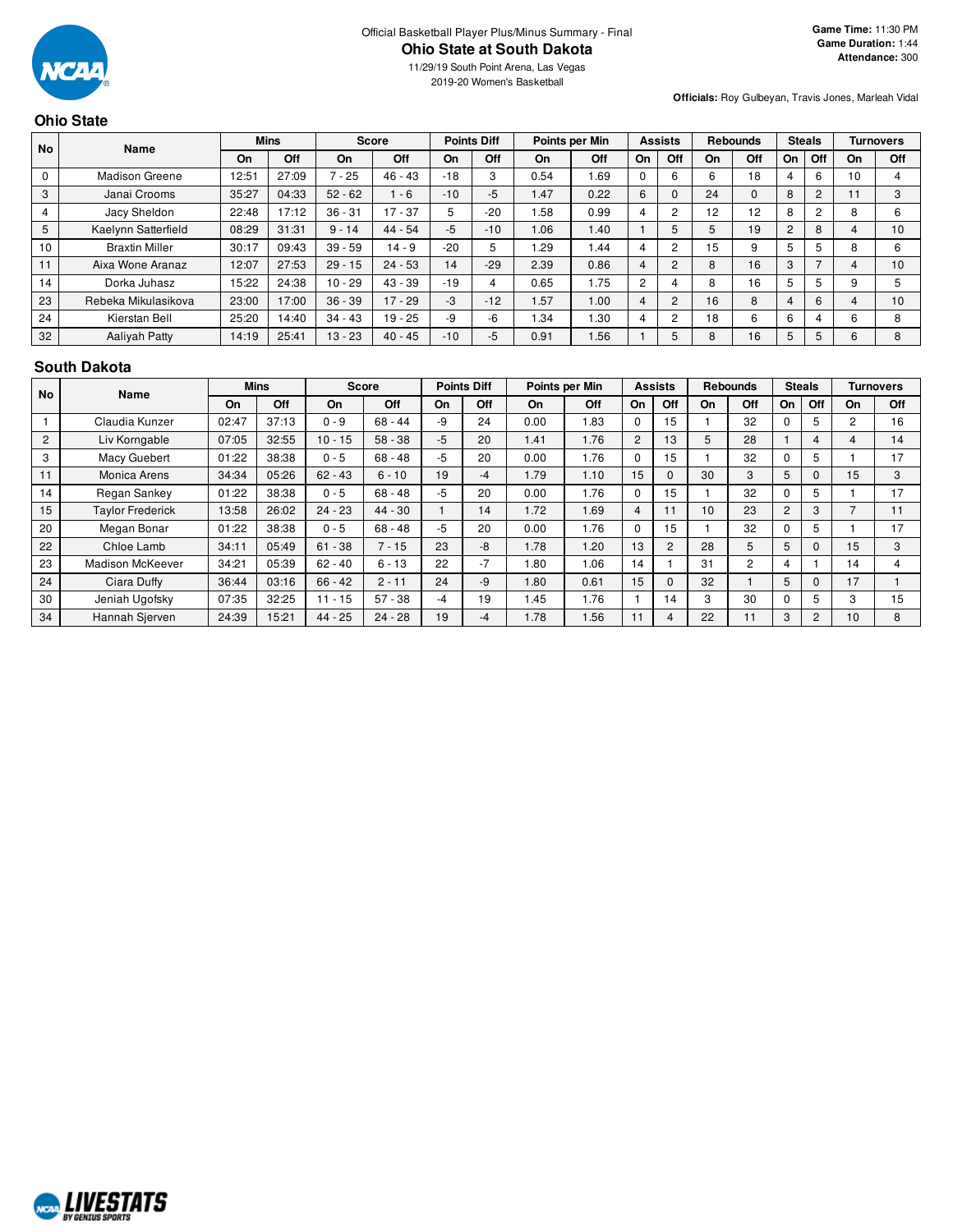

**Officials:** Roy Gulbeyan, Travis Jones, Marleah Vidal

## Players => 0, 1, 3, 4, 5, 10, 11, 14, 23, 24, 32, 33, FG Types=>AllResults=>All **Ohio State**



**Blow Up Chart**



| <b>Ohio State</b>  | M/A   | %  | <b>Ohio State</b>        | M/A       | $\%$ |
|--------------------|-------|----|--------------------------|-----------|------|
| <b>Field Goals</b> | 18/53 | 34 | Points in the Paint      | 20(10/24) | 42   |
| 2 Points           | 12/32 | 38 | <b>Fast Break Points</b> | 6(4/8)    | 50   |
| 3 Points           | 6/21  | 29 | Second Chance Points     | 2(1/7)    | 14   |
| <b>Free Throws</b> | 11/20 | 55 | <b>Effective FG%</b>     | 40        |      |

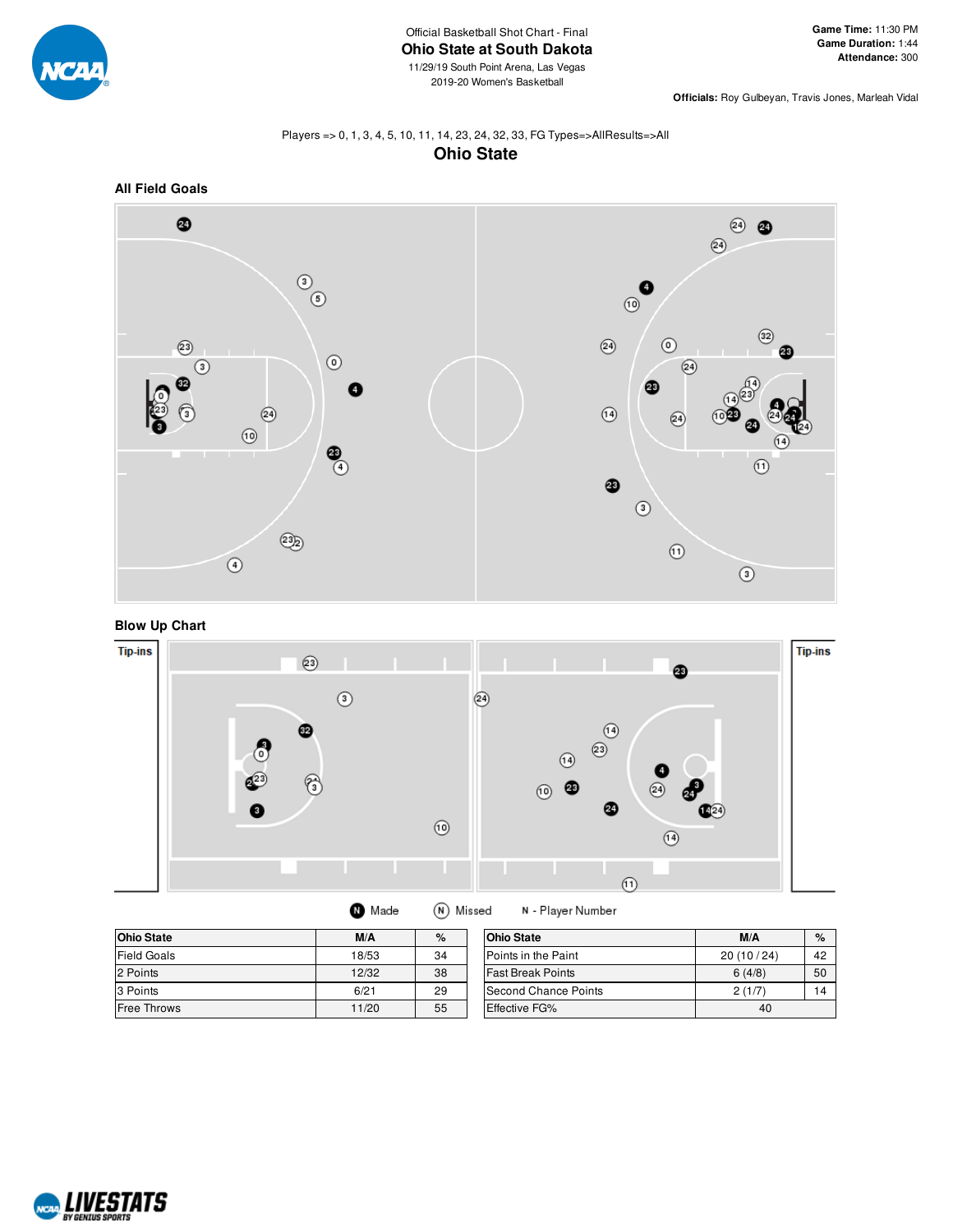

Official Basketball Shot Chart - Final **Ohio State at South Dakota**

11/29/19 South Point Arena, Las Vegas 2019-20 Women's Basketball

**Officials:** Roy Gulbeyan, Travis Jones, Marleah Vidal

Players => AllFG Types=>AllResults=>All **South Dakota**





**Blow Up Chart**



(N) Missed **O** Made N - Player Number

| <b>South Dakota</b> | M/A   | %  | <b>South Dakota</b>      | M/A       | $\%$ |
|---------------------|-------|----|--------------------------|-----------|------|
| <b>Field Goals</b>  | 24/50 | 48 | Points in the Paint      | 26(13/20) | 65   |
| 2 Points            | 15/27 | 56 | <b>Fast Break Points</b> | 4(3/3)    | 100  |
| 3 Points            | 9/23  | 39 | Second Chance Points     | 3(1/4)    | 25   |
| <b>Free Throws</b>  | 11/14 | 79 | <b>Effective FG%</b>     | 57        |      |

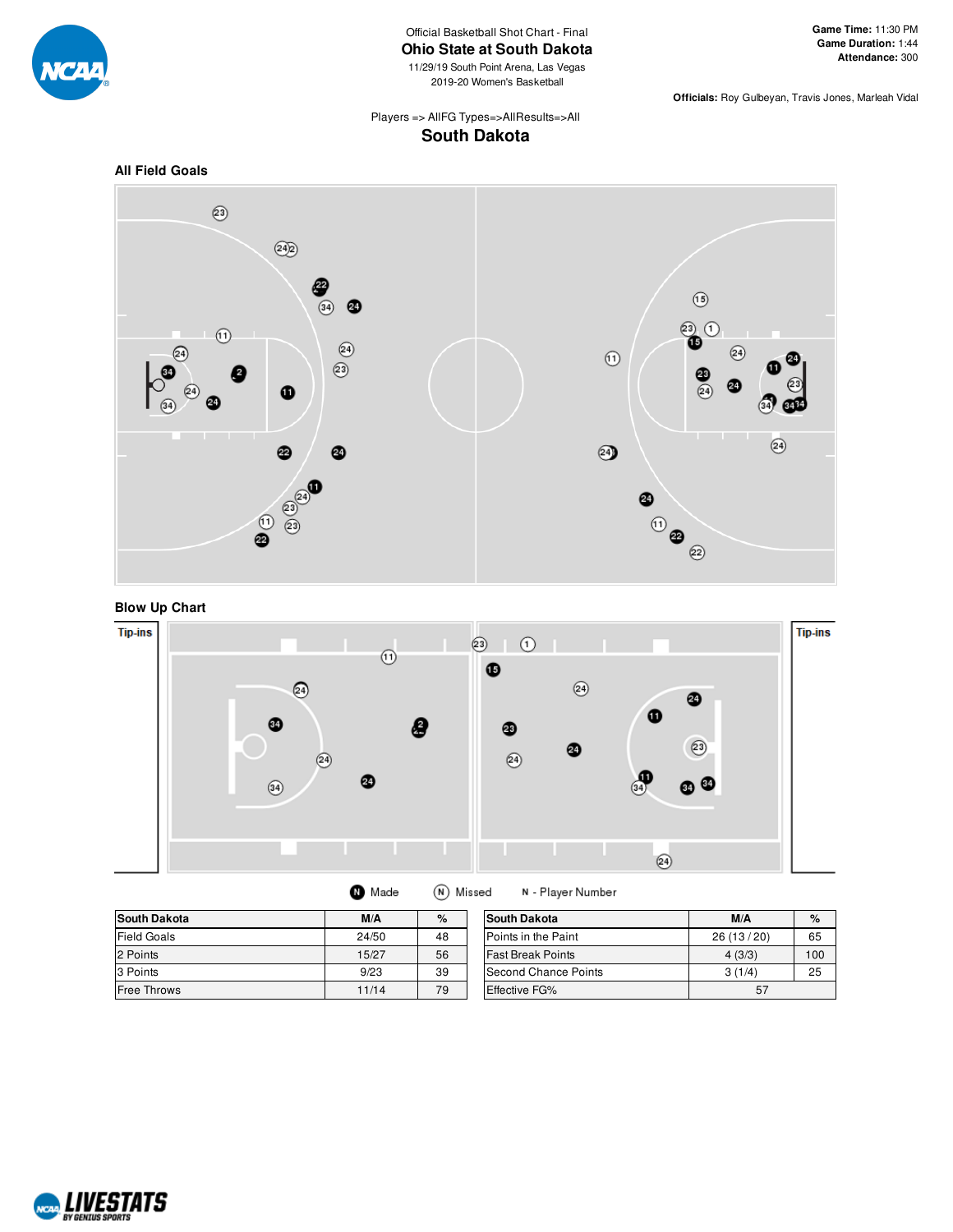

**Ohio State**

11/29/19 South Point Arena, Las Vegas 2019-20 Women's Basketball

**Officials:** Roy Gulbeyan, Travis Jones, Marleah Vidal

| Lineup                                                                             | Quarter<br>On  | Time<br>On | Quarter<br><b>Off</b> | <b>Time</b><br><b>Off</b> | Time on<br>Court | <b>Score</b> | <b>Score</b><br><b>Diff</b> |                |                |                | <b>Reb</b> StilTov Ass | <b>PPP</b> |
|------------------------------------------------------------------------------------|----------------|------------|-----------------------|---------------------------|------------------|--------------|-----------------------------|----------------|----------------|----------------|------------------------|------------|
| 3- Crooms J/4- Sheldon J/14- Juhasz D/24- Bell K/32- Patty A/                      | $\mathbf{1}$   | 10:00      | $\mathbf{1}$          | 05:50                     | 04:10            | $5 - 8$      | -3                          | 3              | $\overline{c}$ | $\overline{c}$ | $\mathbf{1}$           | 0.5631     |
| 3- Crooms J/4- Sheldon J/11- Wone Aranaz A/23- Mikulasikova R/24-<br>Bell K/       | $\mathbf{1}$   | 05:50      | $\mathbf{1}$          | 04:40                     | 01:10            | $5-0$        | 5                           | $\overline{2}$ | $\Omega$       | $\Omega$       | $\mathbf{1}$           | 2.5000     |
| 3- Crooms J/ 10- Miller B/ 11- Wone Aranaz A/ 23- Mikulasikova R/ 24-<br>Bell K/   | $\mathbf{1}$   | 04:40      | $\mathbf{1}$          | 02:20                     | 02:20            | $2 - 4$      | $-2$                        | $\Omega$       | $\mathbf 0$    | $\Omega$       | $\Omega$               | 1.0000     |
| 3- Crooms J/ 4- Sheldon J/ 10- Miller B/ 11- Wone Aranaz A/ 23-<br>Mikulasikova R/ | $\mathbf{1}$   | 02:20      | $\mathbf{1}$          | 02:03                     | 00:17            | $2 - 0$      | $\overline{2}$              | $\Omega$       | $\Omega$       | $\Omega$       | $\Omega$               | 2.0000     |
| 3- Crooms J/4- Sheldon J/5- Satterfield K/10- Miller B/14- Juhasz D/               | $\mathbf{1}$   | 02:03      | $\mathbf{1}$          | 00:54                     | 01:08            | $2 - 0$      | $\overline{2}$              | $\mathbf{1}$   | $\mathbf{1}$   | $\mathbf 0$    | $\Omega$               | 2.0000     |
| 0- Greene M/3- Crooms J/4- Sheldon J/5- Satterfield K/10- Miller B/                | $\mathbf{1}$   | 00:54      | $\mathbf{1}$          | 00:49                     | 00:05            | $0-0$        | $\Omega$                    | $\mathbf 0$    | $\mathbf 0$    | $\mathbf{1}$   | $\Omega$               | 0.0000     |
| 0- Greene M/4- Sheldon J/5- Satterfield K/10- Miller B/14- Juhasz D/               | $\mathbf{1}$   | 00:49      | $\overline{2}$        | 09:30                     | 01:20            | $0 - 3$      | $-3$                        | $\mathbf 0$    | $\mathbf 0$    | $\mathbf{1}$   | $\Omega$               | 0.0000     |
| 0- Greene M/3- Crooms J/5- Satterfield K/10- Miller B/14- Juhasz D/                | $\overline{2}$ | 09:30      | $\overline{2}$        | 07:53                     | 01:37            | $0 - 7$      | $-7$                        | $\mathbf 0$    | $\mathbf 0$    | $\overline{2}$ | $\Omega$               | 0.0000     |
| 0- Greene M/3- Crooms J/11- Wone Aranaz A/14- Juhasz D/24- Bell K/                 | $\overline{2}$ | 07:53      | $\overline{2}$        | 06:57                     | 00:56            | $0 - 0$      | $\Omega$                    | $\mathbf{1}$   | $\mathbf 0$    | $\mathbf{1}$   | $\Omega$               | 0.0000     |
| 0- Greene M/3- Crooms J/11- Wone Aranaz A/23- Mikulasikova R/24-<br>Bell K/        | $\overline{2}$ | 06:57      | $\overline{2}$        | 06:39                     | 00:18            | $3 - 0$      | 3                           | $\mathbf{1}$   | $\mathbf{1}$   | $\mathbf{1}$   | $\Omega$               | 1.0417     |
| 3- Crooms J/ 10- Miller B/ 11- Wone Aranaz A/ 23- Mikulasikova R/ 24-<br>Bell K/   | $\overline{2}$ | 06:39      | $\overline{2}$        | 04:30                     | 02:09            | $5-5$        | $\Omega$                    | $\mathbf{1}$   | $\mathbf 0$    | $\Omega$       | $\mathbf{1}$           | 1.6667     |
| 3- Crooms J/ 10- Miller B/ 23- Mikulasikova R/ 24- Bell K/ 32- Patty A/            | $\overline{2}$ | 04:30      | $\overline{2}$        | 02:37                     | 01:53            | $2 - 3$      | $-1$                        | $\overline{2}$ | $\mathbf 0$    | $\mathbf 0$    | $\Omega$               | 0.6944     |
| 3- Crooms J/ 10- Miller B/ 14- Juhasz D/ 23- Mikulasikova R/ 24- Bell K/           | $\overline{2}$ | 02:37      | $\overline{2}$        | 01:39                     | 00:58            | $0-0$        | $\Omega$                    | 3              | $\mathbf 0$    | $\Omega$       | $\Omega$               | 0.0000     |
| 3- Crooms J/ 10- Miller B/ 14- Juhasz D/ 24- Bell K/ 32- Patty A/                  | $\overline{2}$ | 01:39      | $\overline{2}$        | 00:49                     | 00:49            | $0 - 2$      | $-2$                        | $\mathsf 0$    | $\mathbf 0$    | $\mathbf 0$    | $\Omega$               | 0.0000     |
| 3- Crooms J/ 10- Miller B/ 14- Juhasz D/ 23- Mikulasikova R/ 24- Bell K/           | $\overline{2}$ | 00:49      | 3                     | 10:00                     | 00:50            | $2 - 4$      | $-2$                        | $\mathbf 0$    | $\mathbf 0$    | $\mathbf{0}$   | $\mathbf{1}$           | 2.0000     |
| 3- Crooms J/ 4- Sheldon J/ 10- Miller B/ 23- Mikulasikova R/ 24- Bell K/           | 3              | 10:00      | 3                     | 07:27                     | 02:33            | $5-5$        | $\Omega$                    | $\mathbf{1}$   | $\mathbf{1}$   | $\mathbf 0$    | $\Omega$               | 1.2500     |
| 3- Crooms J/ 4- Sheldon J/ 10- Miller B/ 24- Bell K/ 32- Patty A/                  | 3              | 07:27      | 3                     | 06:29                     | 00:58            | $2 - 2$      | $\Omega$                    | $\Omega$       | $\mathbf 0$    | $\Omega$       | $\Omega$               | 1.0638     |
| 0- Greene M/3- Crooms J/10- Miller B/24- Bell K/32- Patty A/                       | 3              | 06:29      | 3                     | 05:28                     | 01:01            | $2 - 2$      | $\Omega$                    | $\overline{1}$ | $\Omega$       | $\Omega$       | $\Omega$               | 2.0000     |
| 0- Greene M/3- Crooms J/10- Miller B/14- Juhasz D/32- Patty A/                     | 3              | 05:28      | 3                     | 04:44                     | 00:44            | $1 - 2$      | $-1$                        | $\mathbf 0$    | $\mathbf 0$    | $\mathbf{1}$   | $\Omega$               | 0.5319     |
| 0- Greene M/4- Sheldon J/10- Miller B/14- Juhasz D/32- Patty A/                    | 3              | 04:44      | 3                     | 03:09                     | 01:35            | $0 - 3$      | -3                          | $\mathbf 0$    | $\mathbf{1}$   | $\mathbf{1}$   | $\Omega$               | 0.0000     |
| 0- Greene M/4- Sheldon J/14- Juhasz D/24- Bell K/32- Patty A/                      | 3              | 03:09      | 3                     | 01:54                     | 01:15            | $0 - 0$      | $\Omega$                    | $\Omega$       | $\mathbf{1}$   | $\mathbf{1}$   | $\Omega$               | 0.0000     |
| 0- Greene M/4- Sheldon J/23- Mikulasikova R/24- Bell K/32- Patty A/                | 3              | 01:54      | 3                     | 01:31                     | 00:23            | $1 - 0$      | $\mathbf{1}$                | $\mathbf 0$    | $\mathbf 0$    | $\Omega$       | $\Omega$               | 1.1364     |
| 0- Greene M/3- Crooms J/23- Mikulasikova R/24- Bell K/32- Patty A/                 | 3              | 01:31      | $\overline{4}$        | 10:00                     | 01:31            | $0 - 1$      | $-1$                        | $\overline{c}$ | $\mathbf{1}$   | $\mathbf{1}$   | $\Omega$               | 0.0000     |
| 0- Greene M/3- Crooms J/10- Miller B/23- Mikulasikova R/24- Bell K/                | $\overline{4}$ | 10:00      | $\overline{4}$        | 07:54                     | 02:06            | $0 - 7$      | $-7$                        | $\mathbf{1}$   | $\mathbf 0$    | $\mathbf 0$    | $\Omega$               | 0.0000     |
| 3- Crooms J/ 4- Sheldon J/ 10- Miller B/ 11- Wone Aranaz A/ 23-<br>Mikulasikova R/ | 4              | 07:54      | $\overline{4}$        | 04:19                     | 03:35            | $7-6$        | $\mathbf{1}$                | $\mathbf{1}$   | $\mathbf{1}$   | $\overline{2}$ | $\mathbf{1}$           | 1.1905     |
| 3- Crooms J/ 4- Sheldon J/ 5- Satterfield K/ 10- Miller B/ 23- Mikulasikova<br>R/  | $\overline{4}$ | 04:19      | $\overline{4}$        | 01:22                     | 02:57            | $2 - 4$      | $-2$                        | $\overline{2}$ | $\mathbf{0}$   | $\mathbf 0$    | $\Omega$               | 0.5155     |
| 3- Crooms J/ 4- Sheldon J/ 5- Satterfield K/ 10- Miller B/ 11- Wone Aranaz<br>A    | $\overline{4}$ | 01:22      | 4                     | 00:00                     | 01:22            | $5-0$        | 5                           | $\overline{2}$ | $\mathbf{1}$   | $\Omega$       | $\mathbf{1}$           | 1.6667     |

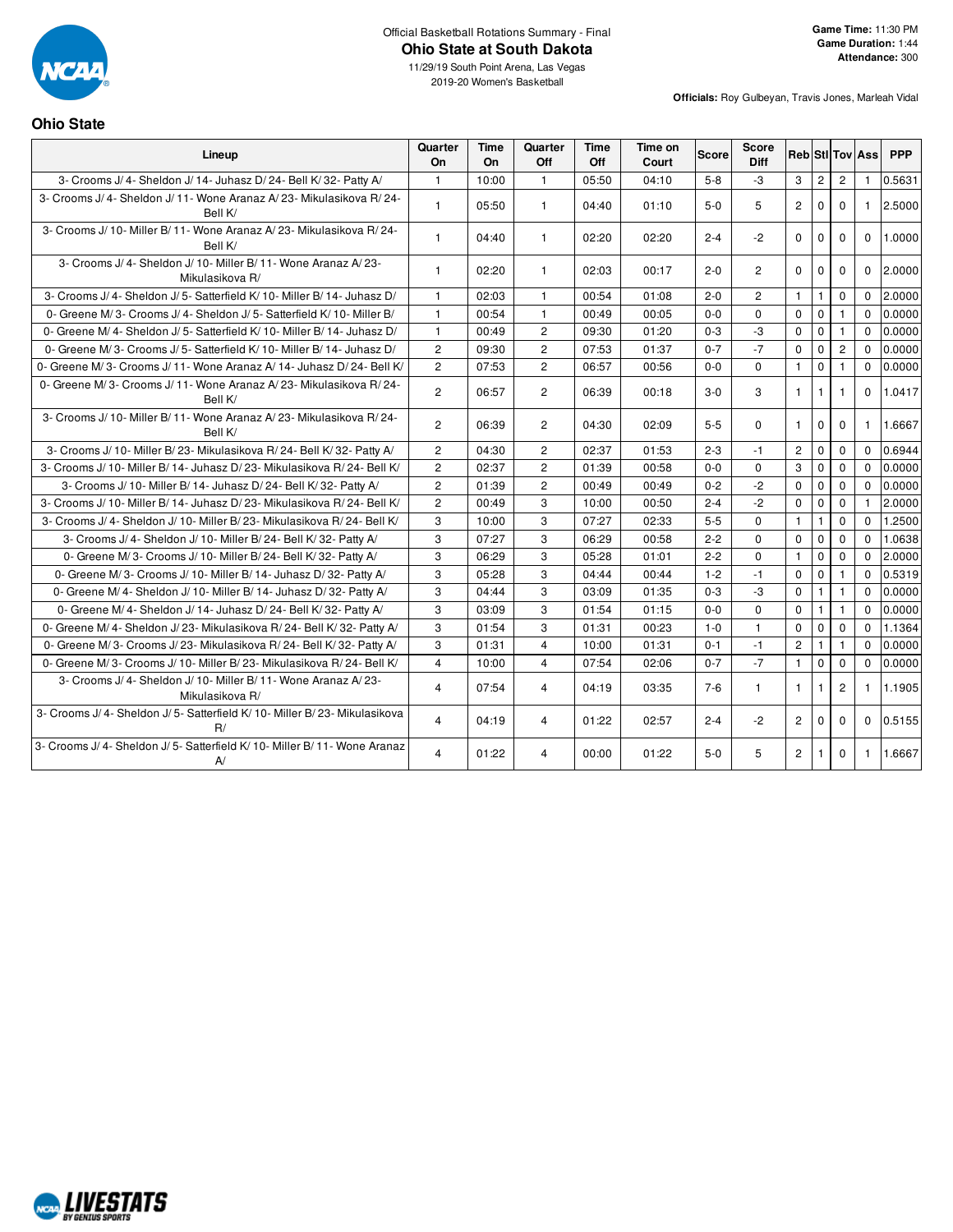

2019-20 Women's Basketball

#### **South Dakota**

| Lineup                                                                          | Quarter<br>On  | Time<br>On | Quarter<br>Off | <b>Time</b><br>Off | Time on<br>Court | Score   | <b>Score</b><br>Diff |                      |              |                | <b>Reb StilTov Ass</b> | <b>PPP</b> |
|---------------------------------------------------------------------------------|----------------|------------|----------------|--------------------|------------------|---------|----------------------|----------------------|--------------|----------------|------------------------|------------|
| 11- Arens M/22- Lamb C/23- McKeever M/24- Duffy C/34- Sjerven H/                | $\mathbf{1}$   | 10:00      | $\mathbf{1}$   | 07:07              | 02:53            | $8 - 2$ | 6                    | 3                    | $\mathbf 0$  | 1              | $\mathbf{1}$           | 1.3333     |
| 2- Korngable L/11- Arens M/15- Frederick T/23- McKeever M/24- Duffy<br>C/       | $\mathbf{1}$   | 07:07      | $\mathbf{1}$   | 05:50              | 01:17            | $0 - 3$ | -3                   | $\mathbf{2}^{\circ}$ | $\Omega$     |                | $\Omega$               | 0.0000     |
| 11- Arens M/22- Lamb C/23- McKeever M/30- Ugofsky J/34- Sjerven<br>H/           | $\mathbf{1}$   | 05:50      | $\mathbf{1}$   | 04:40              | 01:10            | $0-5$   | $-5$                 | $\mathbf 0$          | $\mathbf 0$  | $\mathbf 0$    | $\mathbf{0}$           | 0.0000     |
| 22- Lamb C/23- McKeever M/24- Duffy C/30- Ugofsky J/34- Sjerven H/              | $\mathbf{1}$   | 04:40      | $\mathbf{1}$   | 02:20              | 02:20            | $4 - 2$ | 2                    | $\overline{c}$       | $\mathbf 0$  | $\mathbf{1}$   | $\mathbf 0$            | 1.3333     |
| 1- Kunzer C/ 11- Arens M/ 15- Frederick T/ 22- Lamb C/ 24- Duffy C/             | $\mathbf{1}$   | 02:20      | $\mathbf{1}$   | 00:54              | 01:25            | $0 - 4$ | $-4$                 | 0                    | $\mathbf 0$  | $\mathbf{1}$   | $\Omega$               | 0.0000     |
| 11- Arens M/22- Lamb C/23- McKeever M/24- Duffy C/34- Sjerven H/                | $\mathbf{1}$   | 00:54      | $\overline{2}$ | 07:53              | 03:02            | $10-0$  | 10                   | 3                    | $\mathbf{1}$ | 1              | 3                      | 2.0000     |
| 11- Arens M/ 15- Frederick T/ 22- Lamb C/ 23- McKeever M/ 24- Duffy C/          | $\overline{2}$ | 07:53      | $\overline{c}$ | 07:08              | 00:45            | $0-0$   | 0                    | $\mathbf 0$          | $\mathbf{1}$ | $\mathbf{1}$   | $\Omega$               | 0.0000     |
| 2- Korngable L/ 11- Arens M/ 15- Frederick T/ 22- Lamb C/ 24- Duffy C/          | $\overline{c}$ | 07:08      | $\overline{c}$ | 06:57              | 00:11            | $0 - 0$ | 0                    | $\pmb{0}$            | $\mathbf 0$  | $\mathbf 0$    | $\mathbf 0$            | 0.0000     |
| 2- Korngable L/ 11- Arens M/ 22- Lamb C/ 24- Duffy C/ 34- Sjerven H/            | $\mathbf{2}$   | 06:57      | $\mathbf{2}$   | 06:39              | 00:18            | $0 - 3$ | -3                   | $\mathbf{1}$         | $\mathbf 0$  | $\mathbf{1}$   | 0                      | 0.0000     |
| 2- Korngable L/11- Arens M/15- Frederick T/23- McKeever M/24- Duffy<br>C/       | $\overline{2}$ | 06:39      | $\overline{c}$ | 04:30              | 02:09            | $5 - 5$ | 0                    | $\overline{c}$       | $\mathbf 0$  | $\mathbf{1}$   | $\overline{2}$         | 1.6667     |
| 11- Arens M/ 15- Frederick T/ 22- Lamb C/ 24- Duffy C/ 30- Ugofsky J/           | $\overline{2}$ | 04:30      | $\overline{2}$ | 03:53              | 00:37            | $3 - 0$ | 3                    | $\mathbf 0$          | $\mathbf 0$  | $\mathbf 0$    |                        | 3.0000     |
| 22- Lamb C/23- McKeever M/24- Duffy C/30- Ugofsky J/34- Sjerven H/              | $\overline{2}$ | 03:53      | $\overline{2}$ | 03:33              | 00:20            | $0 - 0$ | 0                    | $\mathbf 0$          | $\mathbf 0$  | $\mathbf{1}$   | $\Omega$               | 0.0000     |
| 11- Arens M/22- Lamb C/23- McKeever M/24- Duffy C/34- Sjerven H/                | $\overline{c}$ | 03:33      | $\overline{c}$ | 02:10              | 01:23            | $0 - 2$ | $-2$                 | $\overline{c}$       | $\mathbf 0$  | $\mathbf{1}$   | $\mathbf 0$            | 0.0000     |
| 11- Arens M/ 15- Frederick T/ 22- Lamb C/ 23- McKeever M/ 24- Duffy C/          | $\overline{2}$ | 02:10      | 3              | 10:00              | 02:10            | $6 - 2$ | $\overline{4}$       | $\overline{c}$       | $\mathbf 0$  | $\mathbf{1}$   | $\mathbf 0$            | 1.5957     |
| 11- Arens M/22- Lamb C/23- McKeever M/24- Duffy C/34- Sjerven H/                | 3              | 10:00      | 3              | 07:27              | 02:33            | $5-5$   | 0                    | $\overline{c}$       | $\mathbf 0$  | $\mathbf{1}$   | $\mathbf{1}$           | 1.2500     |
| 11- Arens M/ 15- Frederick T/ 22- Lamb C/ 23- McKeever M/ 24- Duffy C/          | 3              | 07:27      | 3              | 06:29              | 00:58            | $2 - 2$ | $\mathbf 0$          | $\mathbf{1}$         | $\mathbf 0$  | $\mathbf 0$    | $\mathbf{1}$           | 2.0000     |
| 2- Korngable L/ 15- Frederick T/ 23- McKeever M/ 24- Duffy C/ 30-<br>Ugofsky J/ | 3              | 06:29      | 3              | 05:28              | 01:01            | $2 - 2$ | $\mathbf 0$          | $\mathbf 0$          | $\mathbf 0$  | $\Omega$       | $\Omega$               | 1.0638     |
| 2- Korngable L/11- Arens M/15- Frederick T/22- Lamb C/30- Ugofsky               | 3              | 05:28      | 3              | 04:44              | 00:44            | $2 - 1$ | $\mathbf{1}$         | $\mathbf 0$          | $\mathbf 0$  | $\mathbf 0$    | $\mathbf 0$            | 2.0000     |
| 11- Arens M/22- Lamb C/23- McKeever M/24- Duffy C/34- Sierven H/                | 3              | 04:44      | 3              | 03:09              | 01:35            | $3-0$   | 3                    | $\mathbf{1}$         | $\mathbf 0$  | $\mathbf{1}$   | $\mathbf{1}$           | 1.0000     |
| 11- Arens M/ 15- Frederick T/ 22- Lamb C/ 23- McKeever M/ 24- Duffy C/          | 3              | 03:09      | 3              | 01:54              | 01:15            | $0 - 0$ | 0                    | $\overline{c}$       | 1            | $\overline{2}$ | $\Omega$               | 0.0000     |
| 2- Korngable L/ 15- Frederick T/ 22- Lamb C/ 23- McKeever M/ 24- Duffy<br>C/    | 3              | 01:54      | 3              | 01:54              | 00:00            | $0 - 0$ | $\mathbf 0$          | $\mathbf 0$          | $\mathbf 0$  | $\mathbf 0$    | $\Omega$               | 0.0000     |
| 2- Korngable L/22- Lamb C/23- McKeever M/24- Duffy C/34- Sjerven<br>H/          | 3              | 01:54      | 3              | 01:31              | 00:23            | $0 - 1$ | $-1$                 | $\mathbf 0$          | 0            | 0              | $\mathbf 0$            | 0.0000     |
| 2- Korngable L/ 11- Arens M/ 22- Lamb C/ 24- Duffy C/ 34- Sjerven H/            | 3              | 01:31      | 3              | 00:29              | 01:02            | $1 - 0$ | $\mathbf{1}$         | $\mathbf 0$          | $\mathbf{1}$ | 1              | $\Omega$               | 0.3472     |
| 11- Arens M/22- Lamb C/23- McKeever M/24- Duffy C/34- Sjerven H/                | 3              | 00:29      | $\overline{4}$ | 07:54              | 02:35            | $7 - 0$ | $\overline{7}$       | $\overline{4}$       | $\mathbf 0$  | $\mathbf 0$    | 3                      | 1.4000     |
| 11- Arens M/ 15- Frederick T/ 22- Lamb C/ 23- McKeever M/ 24- Duffy C/          | $\overline{4}$ | 07:54      | $\overline{4}$ | 06:47              | 01:07            | $2 - 2$ | 0                    | $\mathbf{1}$         | $\mathbf 0$  | $\mathbf 0$    | $\Omega$               | 1.0000     |
| 11- Arens M/22- Lamb C/23- McKeever M/24- Duffy C/34- Sjerven H/                | $\overline{4}$ | 06:47      | $\overline{4}$ | 02:39              | 04:08            | $4 - 5$ | $-1$                 | 3                    |              | $\mathbf{1}$   | 1                      | 0.6944     |
| 11- Arens M/22- Lamb C/23- McKeever M/24- Duffy C/30- Ugofsky J/                | 4              | 02:39      | $\overline{4}$ | 02:38              | 00:01            | $0-0$   | 0                    | $\mathbf 0$          | $\mathbf 0$  | 0              | $\mathbf{0}$           | 0.0000     |
| 15- Frederick T/22- Lamb C/23- McKeever M/24- Duffy C/30- Ugofsky               | 4              | 02:38      | 4              | 02:38              | 00:00            | $0-0$   | $\mathbf 0$          | $\mathbf 0$          | $\mathbf 0$  | $\mathbf 0$    | $\mathbf 0$            | 0.0000     |
| 11- Arens M/ 15- Frederick T/ 22- Lamb C/ 23- McKeever M/ 24- Duffy C/          | 4              | 02:38      | $\overline{4}$ | 02:19              | 00:19            | $2 - 2$ | 0                    | $\mathbf 0$          | $\mathbf 0$  | $\mathbf 0$    | $\Omega$               | 2.2727     |
| 11- Arens M/22- Lamb C/23- McKeever M/24- Duffy C/34- Sjerven H/                | $\overline{4}$ | 02:19      | $\overline{4}$ | 01:22              | 00:57            | $2 - 0$ | $\overline{c}$       | $\mathbf{1}$         | $\mathbf 0$  | $\mathbf 0$    | $\mathbf{1}$           | 2.0000     |
| 1- Kunzer C/3- Guebert M/14- Sankey R/20- Bonar M/30- Ugofsky J/                | $\overline{4}$ | 01:22      | $\overline{4}$ | 00:00              | 01:22            | $0 - 5$ | $-5$                 | $\mathbf{1}$         | $\Omega$     |                | $\mathbf 0$            | 0.0000     |

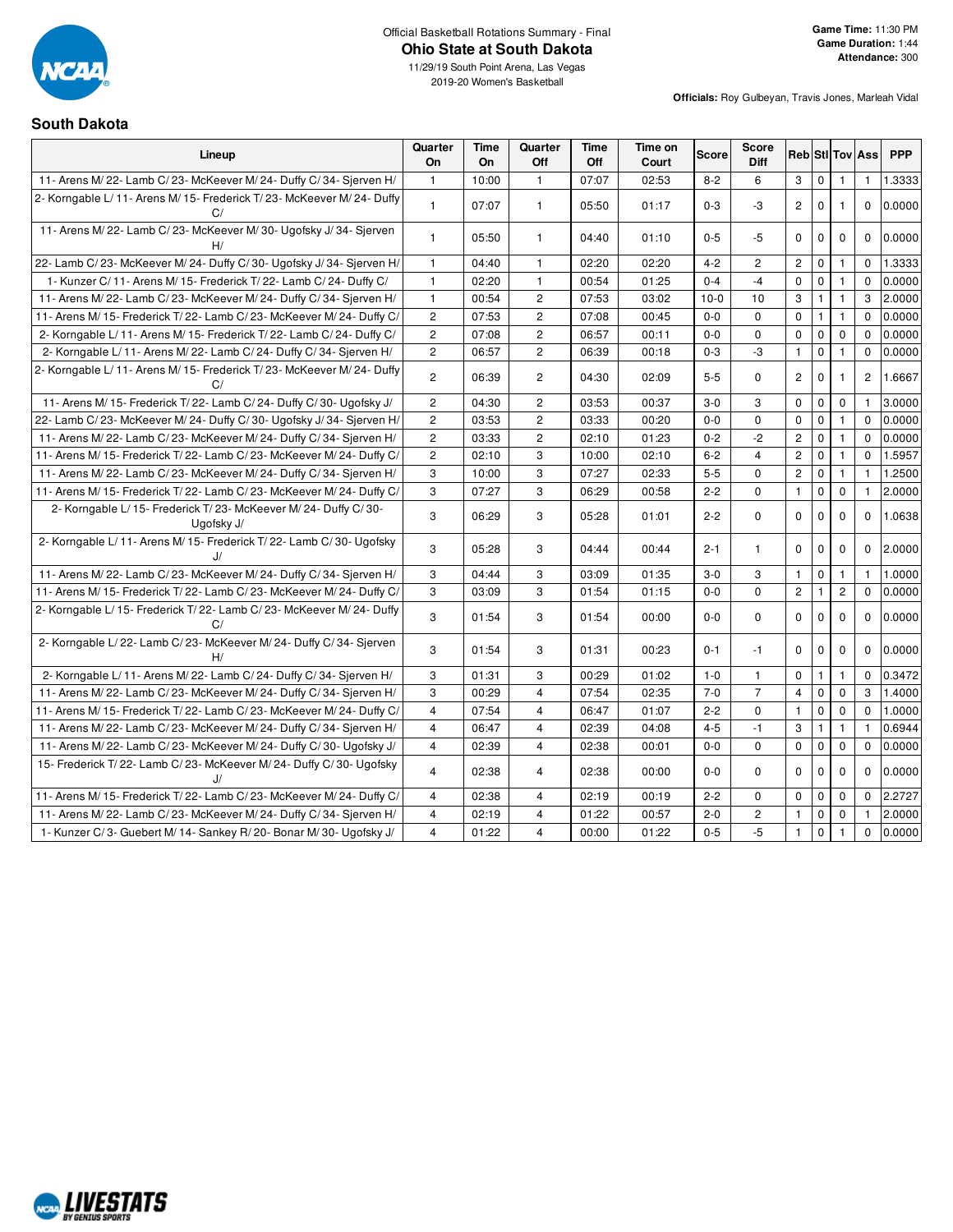

**Ohio State**

2019-20 Women's Basketball

**Officials:** Roy Gulbeyan, Travis Jones, Marleah Vidal

| Lineup                                                                          | <b>Time</b> | <b>Score</b> | <b>Score Diff</b> | Pts/Min | Reb            | <b>Stl</b>     | Tov            | Ass      | <b>PPP</b> |
|---------------------------------------------------------------------------------|-------------|--------------|-------------------|---------|----------------|----------------|----------------|----------|------------|
| 3- Crooms J/ 10- Miller B/ 11- Wone Aranaz A/ 23- Mikulasikova R/ 24- Bell K/   | 04:29       | $7 - 9$      | $-2$              | 1.5613  |                | $\Omega$       | 0              |          | 1.4000     |
| 3- Crooms J/4- Sheldon J/14- Juhasz D/24- Bell K/32- Patty A/<br>04:10          |             | $5 - 8$      | $-3$              | 1.2000  | 3              | $\overline{2}$ | $\overline{2}$ |          | 0.5631     |
| 3- Crooms J/ 4- Sheldon J/ 10- Miller B/ 11- Wone Aranaz A/ 23- Mikulasikova R/ | 03:52       | $9-6$        | 3                 | 2.3276  |                | 1              | $\overline{c}$ |          | 1.3081     |
| 3- Crooms J/4- Sheldon J/5- Satterfield K/10- Miller B/23- Mikulasikova R/      | 02:57       | $2 - 4$      | $-2$              | 0.6780  | $\overline{c}$ | $\Omega$       | $\Omega$       | 0        | 0.5155     |
| 3- Crooms J/4- Sheldon J/10- Miller B/23- Mikulasikova R/24- Bell K/            | 02:33       | $5 - 5$      | $\mathbf 0$       | 1.9608  | 1              | $\mathbf{1}$   | $\Omega$       | $\Omega$ | 1.2500     |
| 0- Greene M/3- Crooms J/10- Miller B/23- Mikulasikova R/24- Bell K/             | 02:06       | $0 - 7$      | $-7$              | 0.0000  |                | $\Omega$       | $\Omega$       | $\Omega$ | 0.0000     |
| 3- Crooms J/ 10- Miller B/ 23- Mikulasikova R/ 24- Bell K/ 32- Patty A/         | 01:53       | $2 - 3$      | $-1$              | 1.0619  | 2              | $\Omega$       | 0              | 0        | 0.6944     |
| 3- Crooms J/10- Miller B/14- Juhasz D/23- Mikulasikova R/24- Bell K/            | 01:48       | $2 - 4$      | $-2$              | 1.1111  | 3              | $\mathbf 0$    | 0              |          | 0.5000     |
| 0- Greene M/3- Crooms J/5- Satterfield K/10- Miller B/14- Juhasz D/             | 01:37       | $0 - 7$      | $-7$              | 0.0000  | 0              | 0              | $\overline{2}$ | $\Omega$ | 0.0000     |
| 0- Greene M/4- Sheldon J/10- Miller B/14- Juhasz D/32- Patty A/                 | 01:35       | $0 - 3$      | $-3$              | 0.0000  | 0              | $\mathbf{1}$   | $\mathbf 1$    | $\Omega$ | 0.0000     |
| 0- Greene M/3- Crooms J/23- Mikulasikova R/24- Bell K/32- Patty A/              | 01:31       | $0 - 1$      | $-1$              | 0.0000  | $\overline{2}$ | 1              | $\mathbf{1}$   | $\Omega$ | 0.0000     |
| 3- Crooms J/4- Sheldon J/5- Satterfield K/10- Miller B/11- Wone Aranaz A/       | 01:22       | $5-0$        | 5                 | 3.6585  | $\overline{c}$ | $\mathbf{1}$   | $\Omega$       |          | 1.6667     |
| 0- Greene M/4- Sheldon J/5- Satterfield K/10- Miller B/14- Juhasz D/            | 01:20       | $0 - 3$      | $-3$              | 0.0000  | $\Omega$       | $\Omega$       | 1              | $\Omega$ | 0.0000     |
| 0- Greene M/4- Sheldon J/14- Juhasz D/24- Bell K/32- Patty A/                   | 01:15       | $0 - 0$      | $\Omega$          | 0.0000  | $\Omega$       | 1              | 1              | $\Omega$ | 0.0000     |
| 3- Crooms J/ 4- Sheldon J/ 11- Wone Aranaz A/ 23- Mikulasikova R/ 24- Bell K/   | 01:10       | $5-0$        | 5                 | 4.2857  | $\overline{2}$ | $\Omega$       | $\Omega$       |          | 2.5000     |
| 3- Crooms J/ 4- Sheldon J/ 5- Satterfield K/ 10- Miller B/ 14- Juhasz D/        | 01:08       | $2 - 0$      | $\overline{2}$    | 1.7647  | 1              | 1              | $\Omega$       | $\Omega$ | 2.0000     |
| 0- Greene M/3- Crooms J/10- Miller B/24- Bell K/32- Patty A/                    | 01:01       | $2 - 2$      | $\Omega$          | 1.9672  |                | $\Omega$       | 0              | $\Omega$ | 2.0000     |
| 3- Crooms J/4- Sheldon J/10- Miller B/24- Bell K/32- Patty A/                   | 00:58       | $2 - 2$      | $\Omega$          | 2.0690  | 0              | 0              | 0              | $\Omega$ | 1.0638     |
| 0- Greene M/3- Crooms J/11- Wone Aranaz A/14- Juhasz D/24- Bell K/              | 00:56       | $0 - 0$      | $\Omega$          | 0.0000  |                | $\Omega$       |                | $\Omega$ | 0.0000     |
| 3- Crooms J/ 10- Miller B/ 14- Juhasz D/ 24- Bell K/ 32- Patty A/               | 00:49       | $0 - 2$      | $-2$              | 0.0000  | 0              | 0              | 0              | $\Omega$ | 0.0000     |
| 0- Greene M/3- Crooms J/10- Miller B/14- Juhasz D/32- Patty A/                  | 00:44       | $1 - 2$      | $-1$              | 1.3636  | 0              | 0              |                | $\Omega$ | 0.5319     |
| 0- Greene M/4- Sheldon J/23- Mikulasikova R/24- Bell K/32- Patty A/             | 00:23       | $1 - 0$      | $\overline{1}$    | 2.6087  | 0              | 0              | $\Omega$       | $\Omega$ | 1.1364     |
| 0- Greene M/3- Crooms J/11- Wone Aranaz A/23- Mikulasikova R/24- Bell K/        | 00:18       | $3 - 0$      | 3                 | 10.0000 |                |                | $\mathbf 1$    | $\Omega$ | 1.0417     |
| 0- Greene M/3- Crooms J/4- Sheldon J/5- Satterfield K/10- Miller B/             | 00:05       | $0 - 0$      | $\Omega$          | 0.0000  | 0              | 0              |                | $\Omega$ | 0.0000     |